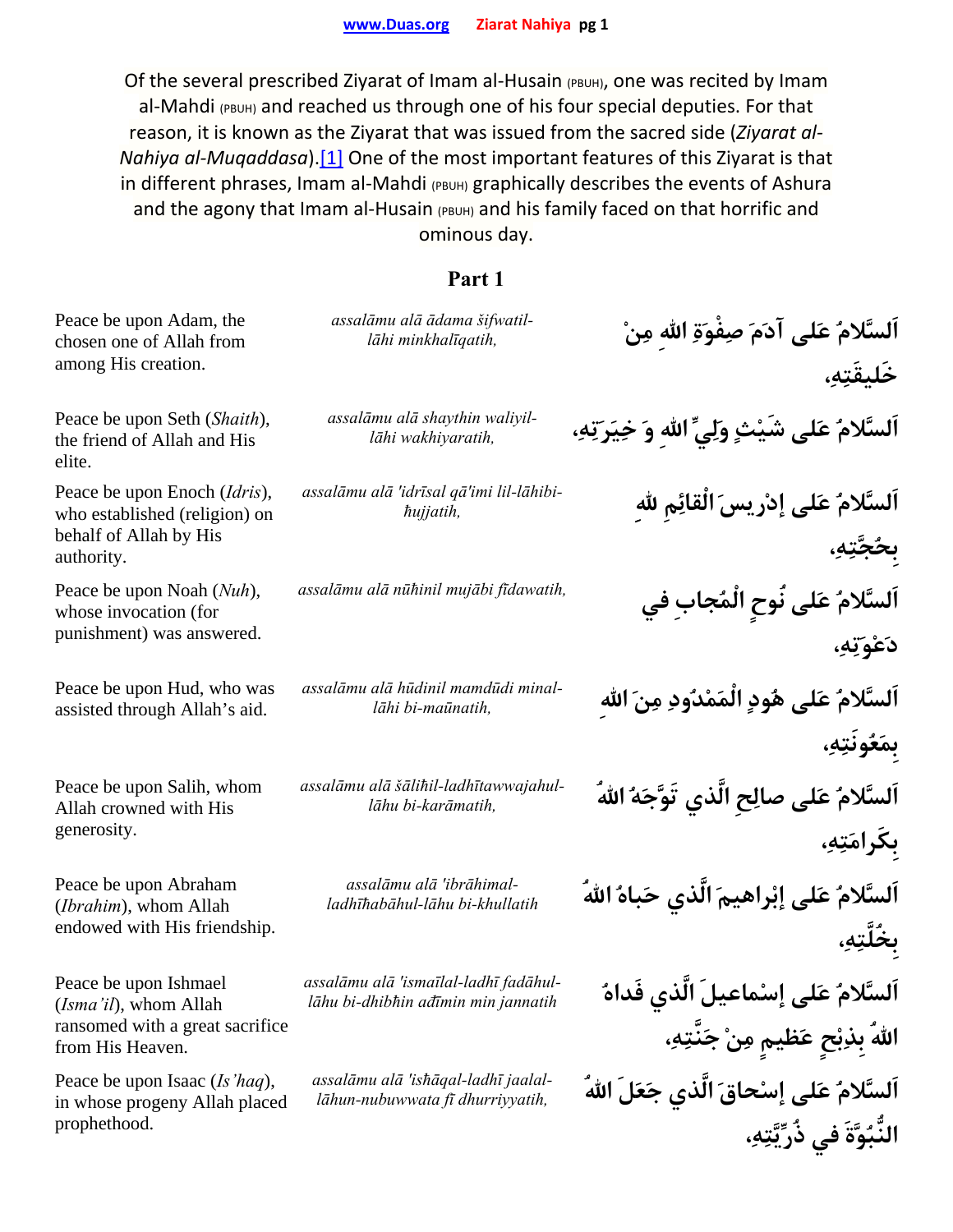Peace be upon Jacob (*Ya'qub*), for whom Allah restored his sight by His mercy.

Peace be upon Joseph (*Yusuf*), whom Allah rescued from the well by His majesty.

Peace be upon Moses (*Musa*), the one for whom Allah split the sea with His Power.

Peace be upon Aaron (*Harun*), whom Allah distinguished with his prophethood.

Peace be upon Jethro (*Shu'aib*), whom Allah made victorious over his people.

Peace be upon David (*Dawud*), to whom Allah turned (in mercy) after his mistake.[1]

Peace be upon Solomon (*Sulaiman*), for whom Allah made the Jinn subservient by His majesty.

Peace be upon Job (*Ayyub*), whom Allah cured after his (prolonged) illness.

Peace be upon Jonah (*Yunus*), for whom Allah fulfilled the purport of His promise.

Peace be upon Ezra (*Uzair*), whom Allah brought to life after his death.

Peace be upon Zechariah (*Zakariyya*), who remained patient in his tribulations.

*raddal ladhī-yaqūbal alā assalāmu*

*najjāhul ladhī-yūsufal alā assalāmu*

*assalāmu alā mūsal-ladhī falaqal-*

*ladhīkhaššahul-hārūnal alā assalāmu*

*shuaybil alā assalāmu*

*assalāmu alā dāwūdal-ladhī tābal-*

*sulaymānal alā assalāmu*

*assalāmu alā 'ayyūbal-ladhī shafāhul-*

*anjazal 'ladhī-yūnusal alā assalāmu*

*aħyāhul 'ladhī-uzayril alā assalāmu*

*zakariyyaš alā assalāmu*

**اَلسَّلامُ عَلى يَعْقُوبَ الَّذي رَدَّ االلهُ** *,raħmatih-bi bašarahu alayhi lāhu-***عَلَيْهِ بَصَرَهُ بِرَحْمَتِه،ِ اَلسَّلامُ عَلى يُوسُفَ الَّذي نَجّاهُ االلهُ** *,ađamatih-bi jubbi minal lāhu-***مِنَ الْجُبِّ بِعَظَمَتِه،ِ** *<sup>l</sup>āhul baħra lahu bi-qudratih,* **ُاالله َفَلَق الَّذي ىَوسُم لىَع ُاَلسَّلام الْبَحْرَ لَهُ بِقُدْرَتِه،ِ اَلسَّلامُ عَلى هارُونَ الَّذي خَصَّهُ االلهُ** *,nubuwwatih-bi lāhu-***بِنُبُوَّتِه،ِ اَلسَّلامُ عَلى شُعَيْبِ الَّذي نَصَرَهُ االلهُ** *,ummatih 'alā lāhu-ladhīnašarahul-***عَلى اُمَّتِه،ِ** *<sup>l</sup>āhu alayhi min khaţī'atih,* **ُاالله َتاب الَّذي َدُداو لىَع ُاَلسَّلام عَلَيْهِ مِنْ خَطيئَتِه،ِ اَلسَّلامُ عَلى سُلَيْمانَ الَّذي ذَلَّتْ لَهُ** *,izzatih-bi jinnu lahul ladhīdhallat-***الْجِنُّ بِعِزَّتِه،ِ** *<sup>l</sup>āhu min illatih,* **ُاالله ُشَفاه الَّذي َأيُّوب لىَع ُاَلسَّلام مِنْ عِلَّتِه،ِ اَلسَّلامُ عَلى يُونُسَ الَّذي أنْجَزَ االلهُ لَهُ** *,idatih mađhmūna lahu lāhu-***مَضْمُونَ عِدَتِه،ِ اَلسَّلامُ عَلى عُزَيْرِ الَّذي أحْياهُ االلهُ** *,mītatih bada lāhu-***بَعْدَ ميتَتِه،ِ اَلسَّلامُ عَلى زَكَرِيّا الصّابِرِ في** *,fīmiħnatih šābiri-***مِحْنَتِه،ِ**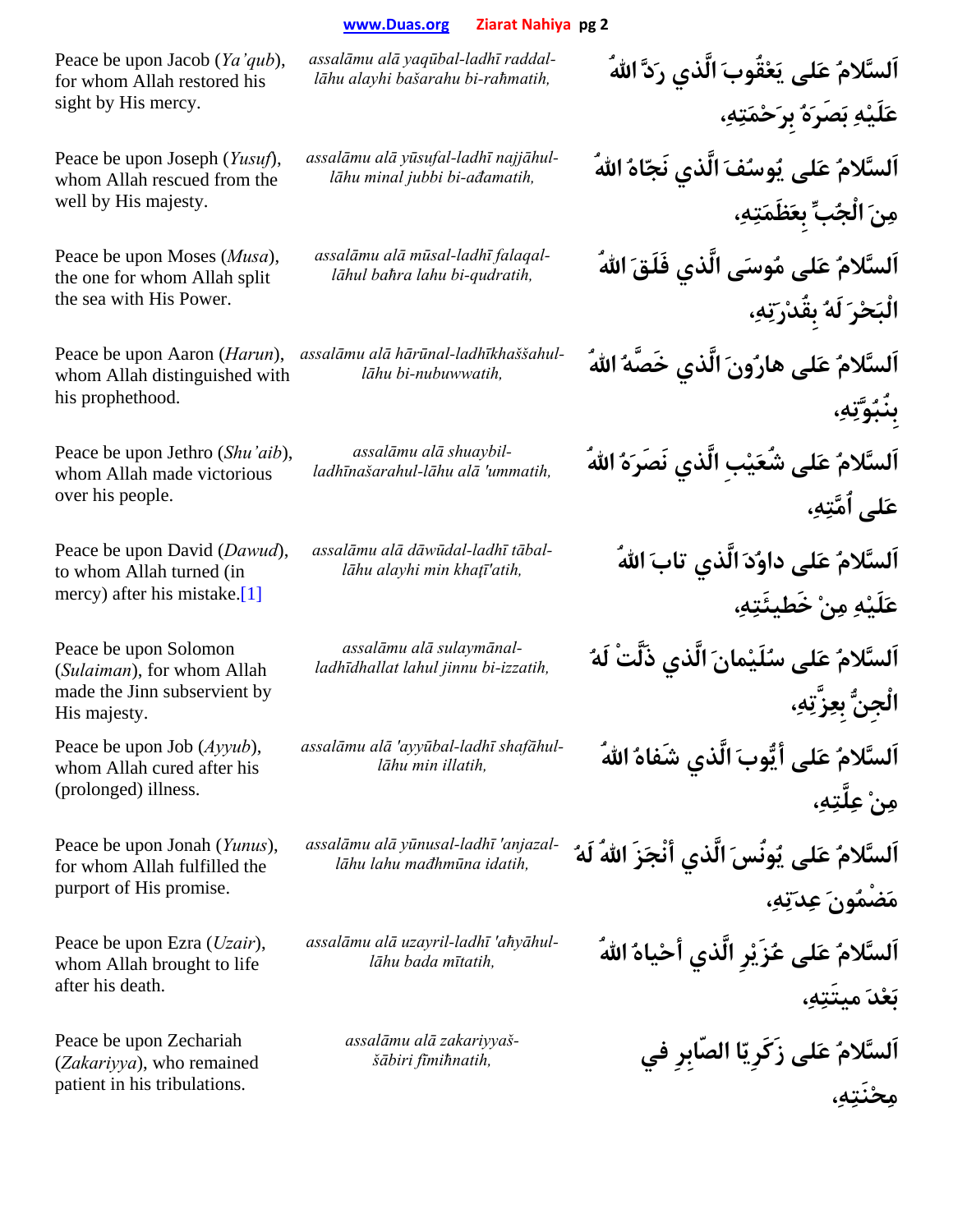Peace be upon John (*Yahya*), whom Allah drew near (his rank) by his martyrdom.

Peace be upon Jesus (*Isa*), the spirit of Allah and His word.

beloved of Allah and His elite.

Peace be upon the Leader of the Faithful, Ali Ibn Abi Talib, who was exclusively selected for brotherhood to him (the Prophet (PBUH&HF)).

Peace be upon Fatima al-Zahra, assalāmu alā fāțimataz-zahrā'ibnatih, his daughter.

Peace be upon Abu Muhammad al-Hasan, the executor of (the will of) his father, and his successor.

Peace be upon al-Husain, who sacrificed himself up to the last drops of the blood of his heart.

**اَلسَّلامُ عَلى يَحْيَى الَّذي أزْلَفَهُ االلهُ** *,shahādatih-bi lāhuazlafahul 'ladhī-yħayal alā assalāmu*

*ruħil ,īsa alā assalāmu*

Peace be upon Muhammad, the *ħabībil muħammaddin alā assalāmu*

*assalāmu alā 'amīril mu'minīna aliyyibni 'abī ţālibinil-makhšūši bi- 'ukhuwwatih,*

*muħammadinil abi 'alā assalāmu*

*ħusaynil-alal assalāmu*

**بِشَهادَتِه،ِ اَلسَّلامُ عَلى عيسى رُوحِ االلهِ وَ** *,wakalimatih lāhi-***كَلِمَتِه،ِ اَلسَّلامُ عَلى مُحَمَّدٍ حَبيبِ االلهِ وَ** *,šifwatih wa lāhi-***صِفْوَتِه،ِ اَلسَّلامُ عَلى أميرِالْمُؤْمِنينَ عَلِيِّ بْنِ أبي طالِبٍ الْمَخْصُوصِ بِاُخُوَّتِه،ِ اَلسَّلامُ عَلى فاطِمَةَ الزَّهْراءِ ابْنَتِه،ِ** *,ibnatih'zahrā-fāţimataz alā assalāmu* **اَلسَّلامُ عَلى أبي مُحَمَّدٍ الْحَسَنِ** *,khalīfatih wa abīhi 'wašiyyi ħasani-***وَصِيِّ أبيهِ وَ خَليفَتِه،ِ اَلسَّلامُ عَلَى الْحُسَيْنِ الَّذي سَمَحَتْ** *muhjatih-bi samaħatnafsuhu ladhī-***نَفْسُهُ بِمُهْجَتِه،ِ**

[1] The "mistake" of the Prophet David has also been mentioned in *Du'aa al-Mashlul* taught by Imam Ali (PBUH) as reported in *Mafatih al-Jinan*, as well as some other traditions. It should be noted that the mistakes of the prophets are not the sins we know. In general, they might be leaving out what was more preferable (*Tark Awla*) for their spiritual station. Nonetheless, it should be emphasized that the Prophet Muhammad (PBUH&HF) and his Ahl al-Bait (PBUT)were immune even from these mistakes.

## **Part 2**

Peace be upon him, who obeyed Allah secretly and openly.

Peace be upon whom Allah placed a cure in the soil of his place (of martyrdom).

*assalāmu alā man 'aţāal-lāha fī*

*lāhush-jaalal man alā assalāmu*

**اَلسَّلامُ عَلى مَنْ أطاعَ االلهَ في سِرِّهِ وَ** *,alāniyatih wa sirrihi* **عَلانِيَتِه،ِ اَلسَّلامُ عَلى مَنْ جَعَلَ االلهُ الشِّفاءَ في** *,turbatih fī a'shifā-***تُرْبَتِه،ِ**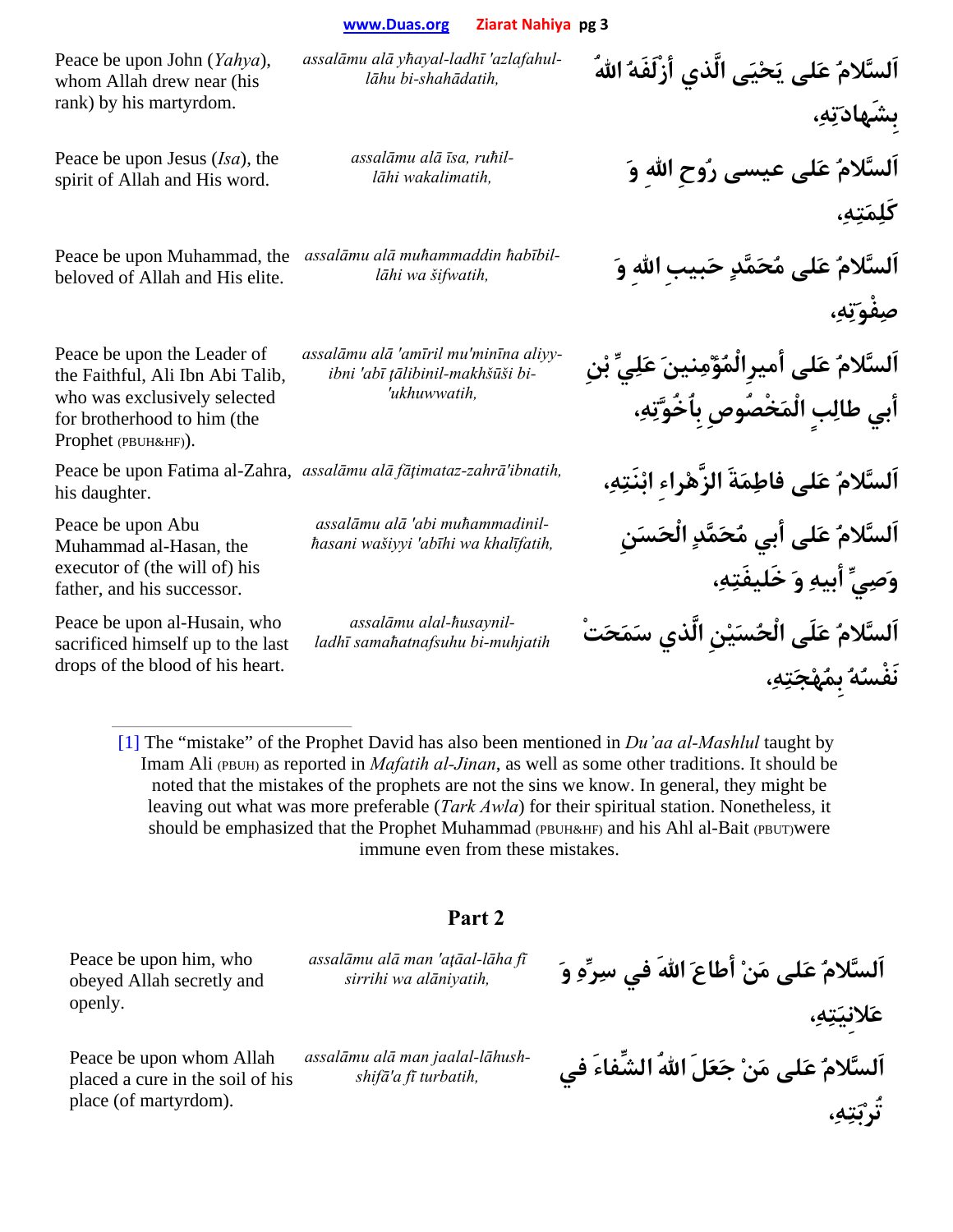Peace be upon the one under whose dome answer (to supplications) is guaranteed.

Peace be upon the one in whose descendants are the Imams (after him).

Peace be upon the son of the seal of the prophets.

Peace be upon the son of the chief of the executors.

Peace be upon the son of Fatima, the radiant.

Peace be upon the son of Khadija, the great.

Peace be upon the son of the lote-tree in the outermost boundary (of Heaven).[1]

Peace be upon the son of the Garden of refuge.

Peace be upon the son of Zamzam and al-Safaa.

Peace be upon him, who was saturated in (his) blood.

Peace be upon him, whose tents were violated.

Peace be upon the fifth of the People of the Cloak.

Peace be upon the loneliest of *assalāmu alā gharībil ghurabā'*, the lonely.

Peace be upon the (greatest) martyr of all martyrs.

Peace be upon him, who was slain by the individuals of illegitimate birth.

Peace be upon the one who is at rest in Karbala.

Peace be upon the one for whom the heavenly Angels wept.

descendants are the pure.

Peace be upon the chief of the religion.

*assalāmu alā manil 'ijābatu taħta* 

*assalāmu alā manil 'a'immatu min* 

*waš zamzama alabni assalāmu*

*bid murrammali alal assalāmu*

*assalāmu alā khāmisi 'ašħābil* 

*assalāmu alā man bakat-hu* 

Peace be upon the one whose *assalāmu alā man dhuriyyatuhul* 

**اَلسَّلامُ عَلى مَنِ الإجابَةُ تَحْتَ قُبَّتِه،ِ** *,qubbatih* **اَلسَّلامُ عَلى مَنِ الأئِمَّةُ مِنْ ذُرِّيَّتِه،ِ** *,dhurriyyatih* **اَلسَّلامُ عَلَى ابْنِ خاتَمِ الأنْبِياء،ِ** *,'anbiyā khātamil alabni assalāmu* **اَلسَّلامُ عَلَى ابْنِ سَيِّدِ الأوْصِياء،ِ** *,'awšiyā sayyidil alabni assalāmu* **اَلسَّلامُ عَلَى ابْنِ فاطِمَةَ الزَّهْراء،ِ** *,'zahrā-fāţimaz alabni assalāmu* **اَلسَّلامُ عَلَى ابْنِ خَديجَةَ الْكُبْرى،** *,kubrā khadijatal alabni assalāmu* **اَلسَّلامُ عَلَى ابْنِ سِدْرَةِ الْمُنْتَهى،** *,muntahā sidratil alabni assalāmu* **اَلسَّلامُ عَلَى ابْنِ جَنَّةِ الْمَأْوى،** *,wā'ma jannatil alabni assalāmu* **اَلسَّلامُ عَلَى ابْنِ زَمْزَمَ وَ الصَّفا،** *šafā-***اَلسَّلامُ عَلَى الْمُرَمَّلِ بِالدِّماء،ِ** *,'dimā-***اَلسَّلامُ عَلَى الْمَهْتُوكِ الْخِباء،ِ** *,'khibā mahtūkil alal assalāmu* **اَلسَّلامُ عَلى خامِسِ أصْحابِ الْكِساء،ِ** *,'kis<sup>ā</sup>* **اَلسَّلامُ عَلى غَريبِ الْغُرَباء،ِ** *,'ghurabā gharībil alā assalāmu* **اَلسَّلامُ عَلى شَهيدِ الشُّهَداء،ِ** *,'shuhadā-shahīdish alā assalāmu* **اَلسَّلامُ عَلى قَتيلِ الأدْعِياء،ِ** *,'adiyā qatīlil alā assalāmu* **اَلسَّلامُ عَلى ساكِنِ كَرْبَلاء،َ** *,'karbalā sākini alā assalāmu* **اَلسَّلامُ عَلى مَنْ بَكَتْهُ مَلائِكَةُ السَّماء،ِ** *'samā-ikatus'mal<sup>ā</sup>* **اَلسَّلامُ عَلى مَنْ ذُرِّيَّتُهُ الأزْكِياء،ُ** *,'azkiy<sup>ā</sup>* **اَلسَّلامُ عَلى يَعْسُوبِ الدّينِ،** *<sup>d</sup>īn-yasūbid alā assalāmu*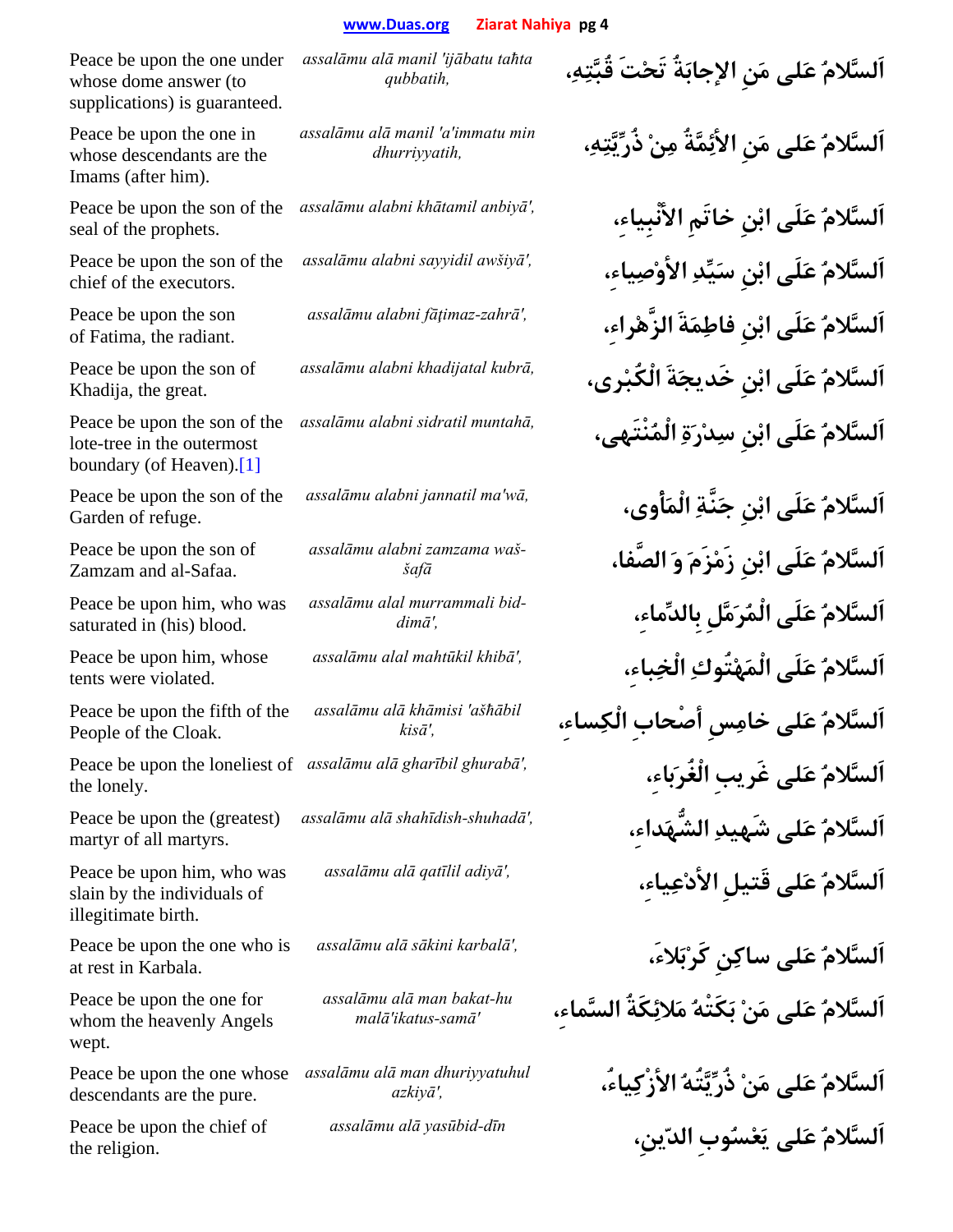Peace be upon the places of the (divine) proofs.

Peace be upon the Imams, the assalāmu alal 'a'immatis-sādāt, masters (of mankind).

**اَلسَّلامُ عَلى مَنازِلِ الْبَراهينِ،** *,barāhīn manāzilil alā assalāmu* **اَلسَّلامُ عَلَى الأئِمَّةِ السّادات،ِ** *,sādāt-immatis'a 'alal assalāmu*

> الْمُسْتَشْهَدينَ، **ْ**

[1] C.f. Chapter 14, Verse 5 of the Quran.

| Peace be upon the bloodstained<br>chests.             | assalāmu alal juyūbil<br>muđharrajāt,               | اَلسَّلامُ عَلَى الْجُيُوبِ                           |
|-------------------------------------------------------|-----------------------------------------------------|-------------------------------------------------------|
|                                                       |                                                     | الْمُصَرَّجاتِ،                                       |
| Peace be upon the parched lips.                       | assalāmu alash-shifāhidh-<br>dhābilāt,              | اَلسَّلامُ عَلَى الشِّفاهِ الذَّابِلاتِ،              |
| Peace be upon the plucked<br>souls.                   | assalāmu alan-nufūsil<br>muštalamāt,                | اَلسَّلامُ عَلَى النُّفُوسِ<br>الْمُصْطَلَماتِ،       |
| Peace be upon the snatched<br>spirits.                | assalāmu alal 'arwāħil<br>mukhtalasāt,              | اَلسَّلامُ عَلَى الأَرْواحِ<br>الْمُخْتَلَساتِ،       |
| Peace be upon the stripped<br>corpses.                | assalāmu alal 'ajsādil ariyāt,                      | اَلسَّلامُ عَلَى الأَجْسادِ الْعارِياتِ،              |
| Peace be upon the pallid<br>bodies.                   | assalāmu alal jusūmish-<br>shāħibāt,                | اَلسَّلامُ عَلَى الجُسُومِ الشَّاحِباتِ،              |
| Peace be upon the gushing<br>bloods.                  | asslāmu alad-dimā'is-sā'ilāt,                       | اَلسَّلامُ عَلَى الدِّماءِ السّائِلاتِ،               |
| Peace be upon the<br>dismembered limbs.               | assalāmu alal ađhā'il<br>muqqattaāt,                | اَلسَّلامُ عَلَى الأَعْضاءِ الْمُقَطَّعاتِ،           |
| Peace be upon the heads raised<br>upon lances.        | assalāmu alar-ru'ūsil mushālāt,                     | اَلسَّلامُ عَلَى الرُّؤُوسِ الْمُشالاتِ،              |
| Peace be upon the women<br>(forcibly) exposed.        | assalāmu alan-niswatil bārizāt,                     | اَلسَّلامُ عَلَى النِّسْوَةِ الْبارِزاتِ،             |
| Peace be upon the Proof of the<br>Lord of the worlds. | assalāmu alā hujjati rabbil<br>ālamīn,              | اَلسَّلامُ عَلَى حُجَّةِ رَبِّ الْعالَمينَ،           |
| Peace be upon you and upon<br>your pure ancestors.    | assalāmu alayka wa alā<br>ābā'ikat-țāhirīn,         | اَلسَّلامُ عَلَيْكَ وَ عَلى آبائِكَ<br>الطَّاهِرِينَ، |
|                                                       |                                                     |                                                       |
| Peace be upon you and upon<br>your martyred sons.     | assalāmu alayka wa alā<br>'abnā'ikal mustash-hadīn, | اَلسَّلامُ عَلَيْكَ وَ عَلى أَبْنائِكَ                |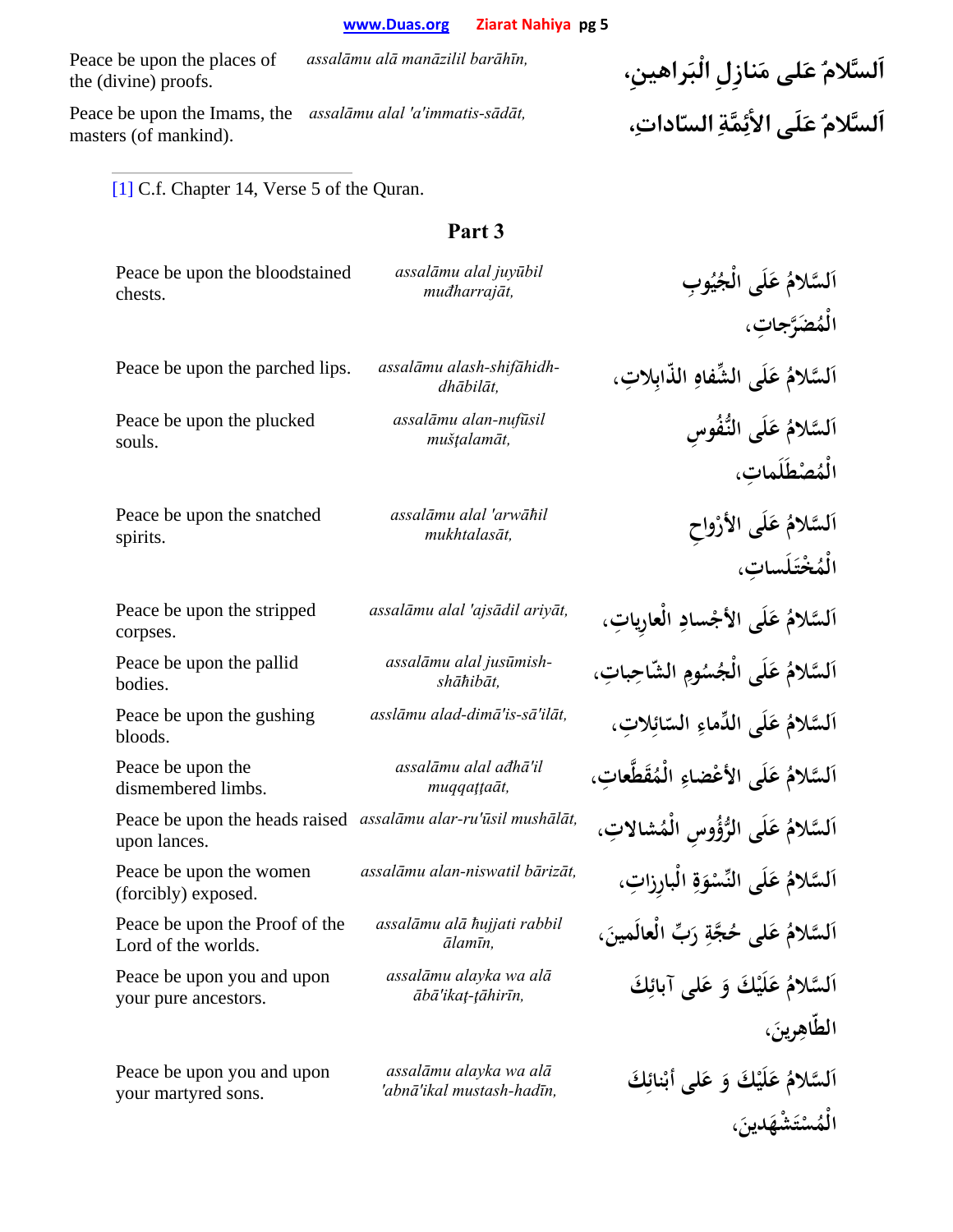| Peace be upon you and upon<br>your children who aided (you).                                                                            | assalāmu alayka wa alā<br>dhurriyyatikan-nāširīn,  | اَلسَّلامُ عَلَيْكَ وَ عَلى ذُرِّيَّتِكَ                     |
|-----------------------------------------------------------------------------------------------------------------------------------------|----------------------------------------------------|--------------------------------------------------------------|
|                                                                                                                                         |                                                    | النّاصِرينَ،                                                 |
| Peace be upon you and upon<br>the accompanying Angels.                                                                                  | assalāmu alayka wa alal<br>malā'ikatil muđhājiīn,  | اَلسَّلامُ عَلَيْكَ وَ عَلَى الْمَلائِكَةِ                   |
|                                                                                                                                         |                                                    | الْمُضاجِعينَ،                                               |
| Peace be upon the slain and the<br>oppressed one.                                                                                       | assalāmu alal qatīlil mađlūm,                      | اَلسَّلامُ عَلَى الْقَتيلِ الْمَظْلُومِ،                     |
| Peace be upon his poisoned<br>brother (Imam al-Hasan).                                                                                  | assalāmu alā 'akhīhil masmūm,                      | اَلسَّلامُ عَلى أخيهِ الْمَسْمُومِ،                          |
| Peace be upon Ali, the elder<br>$(Ali al-Akbar).$                                                                                       | assalāmu alā aliyyinil kabīr,                      | اَلسَّلامُ عَلى عَلِيٍّ الْكَبيرِ،                           |
| Peace be upon the suckling<br>infant (Ali al-Asghar).                                                                                   | assalāmu alar-rađhīiš-šaghīr,                      | اَلسَّلامُ عَلَى الرَّضيعِ الصَّغيرِ،                        |
| Peace be upon the plundered<br>bodies.                                                                                                  | assalāmu alal abdānis-salība,                      | اَلسَّلامُ عَلَى الأَبْدانِ السَّليبَةِ،                     |
| Peace be upon the family and<br>children who were nearby (the<br>place of martyrdom) [who<br>where without support among<br>strangers]. | assalāmu alal itratil qarība<br>[gharība],         | اَلسَّلامُ عَلَى الْعِتْرَةِ الْقَرِيبَةِ<br>[الْغَ∫ريبَةِ]، |
| Peace be upon the mangled<br>corpses (left) in the desert.                                                                              | assalāmu alal mujaddalīna fil<br>falawāt,          | اَلسَّلامُ عَلَى الْمُجَدَّلينَ فِي<br>الْفَلَواتِ،          |
| Peace be upon those who were<br>left far from their homeland.                                                                           | assalāmu alan-nāzihīna anil<br>'awțān,             | اَلسَّلامُ عَلَى النَّازِحينَ عَنِ<br>الأؤطانِ،              |
| Peace be upon those who were<br>buried without shrouds.                                                                                 | assalāmu alal madfūnīna bilā<br>'akfān,            | اَلسَّلامُ عَلَى الْمَدْفُونينَ بِلا<br>أكْفان،              |
| Peace be upon the heads<br>severed from the bodies.                                                                                     | assalāmu alar-ru'ūsil<br>muffarraqati anil 'abdān, | اَلسَّلامُ عَلَى الرُّؤُوسِ الْمُفَرَّقَةِ عَنِ<br>الأبْدان، |

Peace be upon the bereaved and the patient one.

Peace be upon the oppressed one who was without a helper.

**Part 4** 

*assalāmu alal mađlūmi bilā*

**اَلسَّلامُ عَلَى الْمُحْتَسِبِ الصّابِرِ،** *,šābir-muħtasibiš alal assalāmu* **اَلسَّلامُ عَلَى الْمَظْلُومِ بِلا ناصِر،** *,nāšir*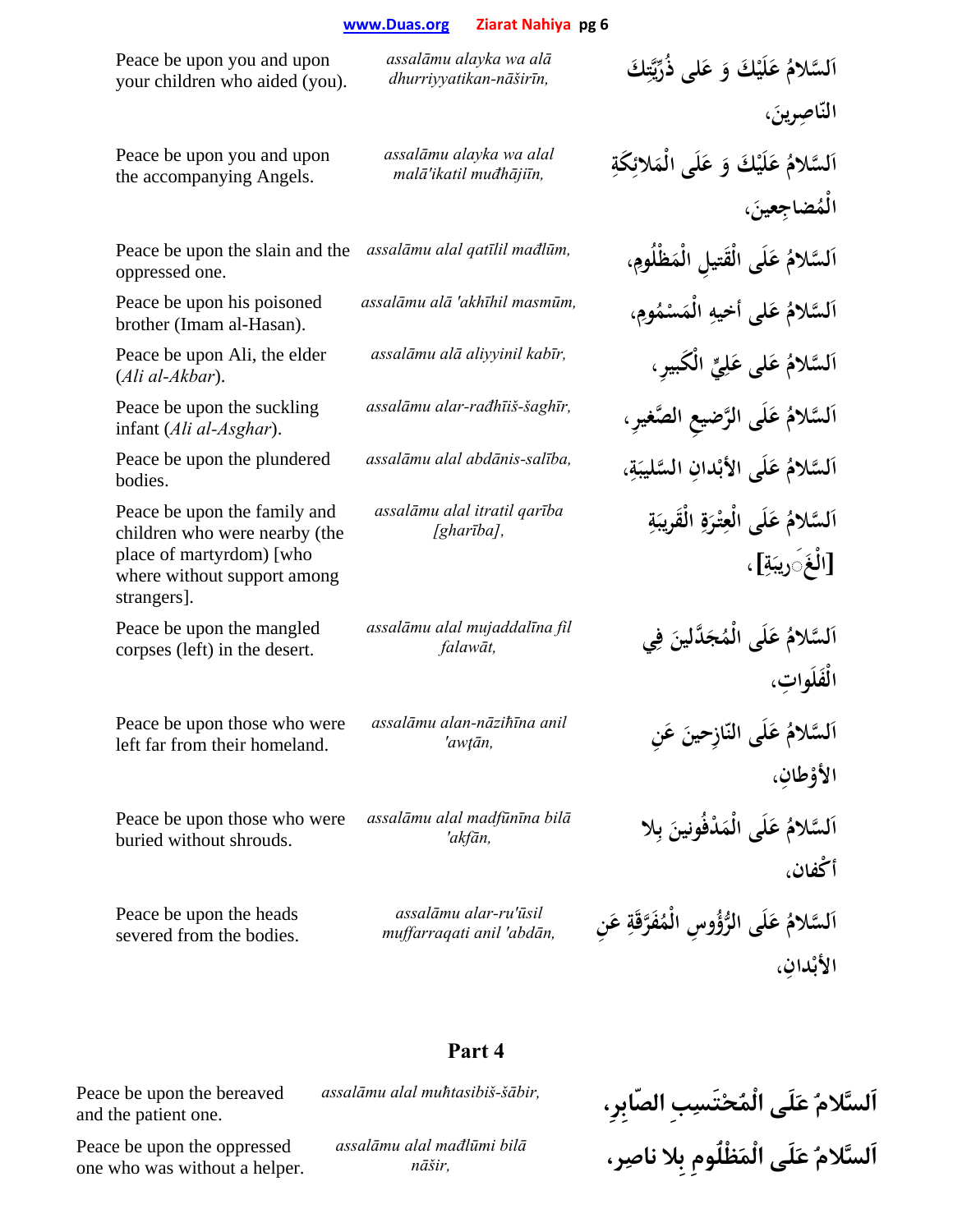Peace be upon the inhabitant of *assalāmu alā sākinit-turbatiz* the purified soil.

Peace be upon the possessor of the lofty dome.

Peace be upon him, whom the Almighty purified.

Peace be upon him, of whom Gabriel (*Jabra'il*) was proud.

Michael (*Mika'il*) spoke tenderly in the cradle.

Peace be upon the one whose pact was broken.

Peace be upon the one whose rights and dignity were violated.

Peace be upon the one whose blood was shed unjustly.

Peace be upon the one who was bathed in the blood of his wounds.

Peace be upon the one who tasted the spears raining down over his body.

Peace be upon the one against whom people came together and made lawful the shedding of his blood.

Peace be upon the one slaughtered in public.

Peace be upon the one who was buried by the strangers from (nearby) villages.

Peace be upon the one whose aorta was severed.

Peace be upon the defender who had no helper.

Peace be upon the gray hair that was dyed (with blood).

Peace be upon the cheek that struck the dust.

*qubbatis šāħibil alā assalāmu*

*assalāmu alā man ţahharahul* 

*assalāmu alā maniftakhara bihi* 

Peace be upon the one to whom *assalāmu alā man nāghāhu fil* 

*assalāmu alā man nukithat* 

*assalāmu alā man hutikat* 

*assalāmu alā man 'urīqa biđ-*

*assalāmu alal mughassali* 

*assalāmu alal mujarrai* 

*assalāmu alal muđhāmil* 

*assalāmu alā man dafanahu* 

*assalāmu alal muħāmī bilā*

*assalāmu alash-shaybil* 

**اَلسَّلامُ عَلى ساكِنِ التُّرْبَةِ الزّاكِيَة،ِ** *,zākiya-***اَلسَّلامُ عَلى صاحِبِ الْقُبَّةِ السّامِيَة،ِ** *,sāmiya-***اَلسَّلامُ عَلى مَنْ طَهَّرَهُ الْجَليلُ،** *,jalī<sup>l</sup>* **اَلسَّلامُ عَلى مَنِ افْتَخَرَ بِهِ جَبْرَئيلُ،** *,īl'jabra* **اَلسَّلامُ عَلى مَنْ ناغاهُ فِي الْمَهْدِ** *,īl'mīkā mahdi* **ميكائيلُ، اَلسَّلامُ عَلى مَنْ نُكِثَتْ ذِمَّتُه،ُ** *,dhimmatuh* **اَلسَّلامُ عَلى مَنْ هُتِكَتْ حُرْمَتُه،ُ** *,ħurmatuh* **اَلسَّلامُ عَلى مَنْ اُريقَ بِالظُّلْمِ دَمُه،ُ** *,damuh đulmi-***اَلسَّلامُ عَلَى الْمُغَسَّلِ بِدَمِ الْجِراحِ،** *,jirāħ bidamil* **اَلسَّلامُ عَلَى الْمُجَرَّعِ بِكَأْساتِ** *,rimāħ-sātir'bika* **الرِّماحِ، اَلسَّلامُ عَلَى الْمُضامِ الْمُسْتَباحِ،** *,mustabāħ* **اَلسَّلامُ عَلَى الْمَنْحُورِ فِي الْوَرى،** *,warā fil manħūri alal assalāmu* **اَلسَّلامُ عَلى مَنْ دَفَنَهُ أهْلُ الْقُرى،** *,qurā ahlul'* **اَلسَّلامُ عَلَى الْمَقْطُوعِ الْوَتينِ،** *,watīn maqţūil alal assalāmu* **اَلسَّلامُ عَلَى الْمُحامي بِلا مُعين،** *,muī<sup>n</sup>* **اَلسَّلامُ عَلَى الشَّيْبِ الْخَضيبِ،** *,khađhī<sup>b</sup>* **اَلسَّلامُ عَلَى الْخَدِّ التَّريبِ،** *,tarīb-khaddit alal assalāmu*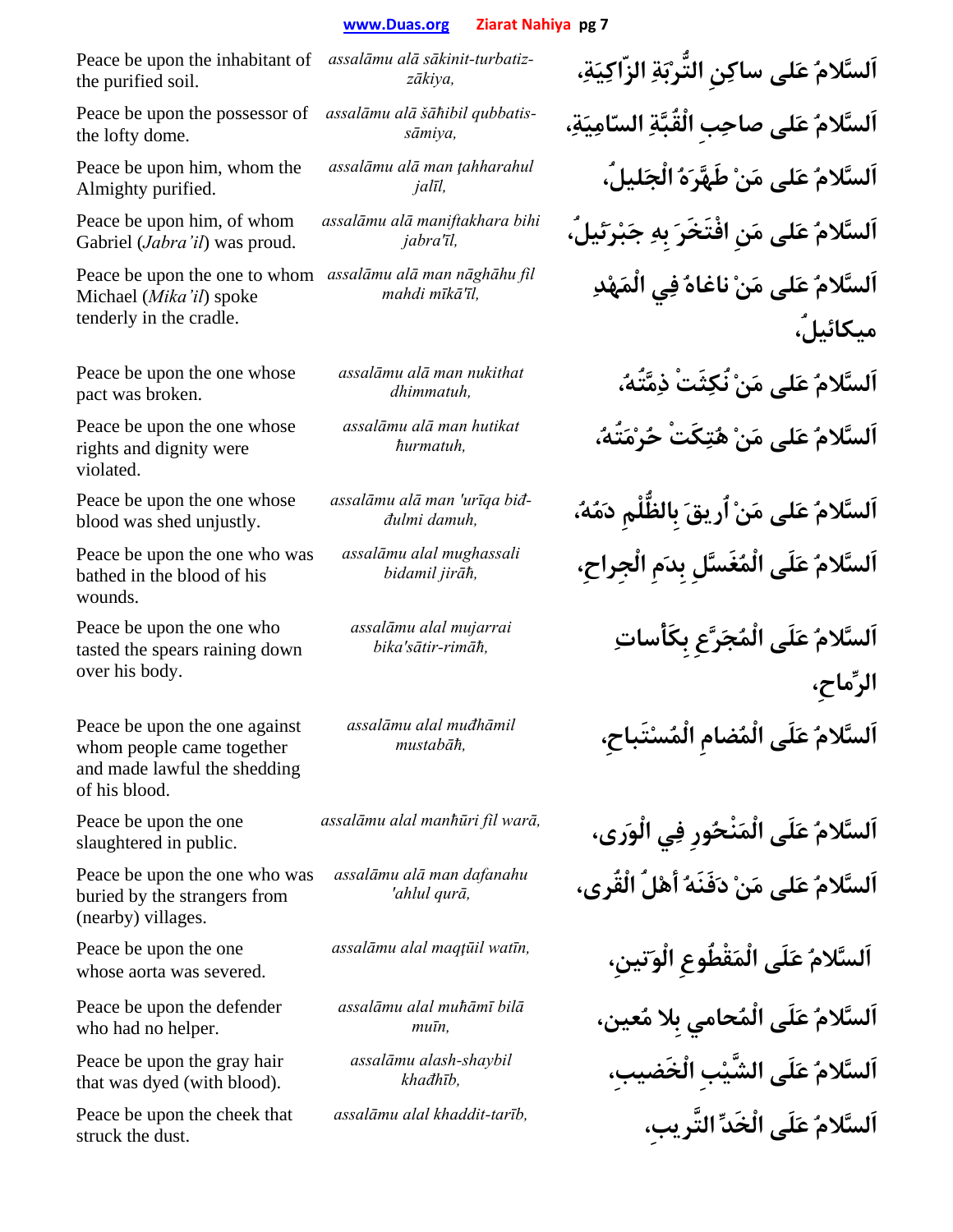Peace be upon the butchered body.

Peace be upon the front teeth that were beaten with a rod.

*assalāmu alath-thaghril maqrūi* 

Peace be upon the head raised (upon a lance).

Peace be upon the unclothed corpses in the desert, bitten by wild wolves<sup>[1]</sup> and around whom the beasts of prey prowled.

*assalāmu alal 'ajsāmil āriyati fil falawāt, tanhashuhadh-dhi'ābul ādiyāt, wa takhtalifu 'ilayhassibāuđh-đhāriyāt,*

**اَلسَّلامُ عَلَى الْبَدَنِ السَّليبِ،** *,salīb-badanis alal assalāmu* **اَلسَّلامُ عَلَى الثَّغْرِ الْمَقْرُوعِ** *,qađhīb bil* **بِالْقَضيبِ، اَلسَّلامُ عَلَى الرَّأْسِ الْمَرْفُوعِ،** *,marfū sil'ra-alar assalāmu* **اَلسَّلامُ عَلَى الأجْسامِ الْعارِيَةِ فِي الْفَلَوات،ِ تَنْهَشُهَا الذِّئابُ الْعادِياتُ، وَ تَخْتَلِفُ إلَيْهَا السِّباعُ الضّارِياتُ،**

[1] Referring to the wolf-like enemies.

## Peace be upon you, O my master, and the Angels who flutter around your dome,

surround your grave, circumambulate your courtyard, and come for your visitation.

Peace be upon you! Indeed, I intended your visitation, and I am hopeful of achieving the prosperity that is with you.

Salutations to you, *assalāmu alayka,* **كَ ْ**

Salutations from he who recognizes your sanctity, is a sincere (believer) in your guardianship, seeks nearness to Allah through your love, and is aloof from your enemies,

Salutations from the one whose heart is wounded due to the tribulations you have suffered, and whose tears flow in your remembrance,

Salutations from the one who is distressed, grief-stricken, distracted, and yielding,

## **Part 5**

**ِ**

*assalāmu alayka yā mawlāy wa alal malā'ikatil murafrafīna ħawla qubbatik,*

*al-ħāffīna biturrbatik, aţ-ţā'ifīna biaršatik, al-wāridīna liziyāratik,*

*assalāmu alayka fa'innī qašadtu 'ilayk, wa rajawtul fawza ladayk,*

*salāmal ārifi biħurmatik, almukhliši fī wilāyatik, almutaqqarribi 'ilal-lāhi bimaħabbatik, al-barī'i min 'adā'ik,*

*salāma man qalbuhu bimušābika maqrūħ, wa damuhu inda dhikrika masfūħ,*

*salāmal mafjūil ħazīn, alwālihil-mustakīn,*

اَلسَّلامُ عَلَيْكَ يا مَوْلايَ وَ عَلَى الْمَلائِكَةِ **ا ِ**الْمُرَفَرَفِينَ حَوْلُ قُبَّتِكَ، **َ ِ**الْحافّينَ بِتُرْبَتِكَ، الطّائِفينَ بِعَرْصَتِكَ، **ِب**<br>. **ب**<br>ب **ْ** الْوارِدينَ لِزِيارَتِكَ، **ز ت َ َ** أَلْسَّلامُ عَلَيْكَ فَإِنِّي قَصَدْتُ إِلَيْكَ، وَ **ا** رَجَوْتُ الْفَوْزَ لْدَيْكَ،

> **َي َل ُ ع لسلام َ َّ ا**

**ِ ِص في ُ ْخل َك، الْم ت ْم ُر ِح َ ِ الْعار ِف <sup>ب</sup> َلام س َِ ِ** وِلايَتِكَ، الْمُتَقَرِّبِ إلَى اللهِ بِمَحَبَّتِكَ، الْبَريءِ **َِ ِي**<br>-**َِك، أعدائ ْ ْ ِن م**

سَلامَ مَنْ قَلْبُهُ بِمُصابِكَ مَقْرُوحٌ، وَ دَمْعُهُ **ب** عِنْدَ ذِكْرِكَ مَسْفُوحٌ، <u>بر</u> **ِ**

**َ ِكين، ت ُس ِ الْم ه َ ِزين، الْوال ُ ِوع الْح َ ْفج َ الْم َلام سْ ِ**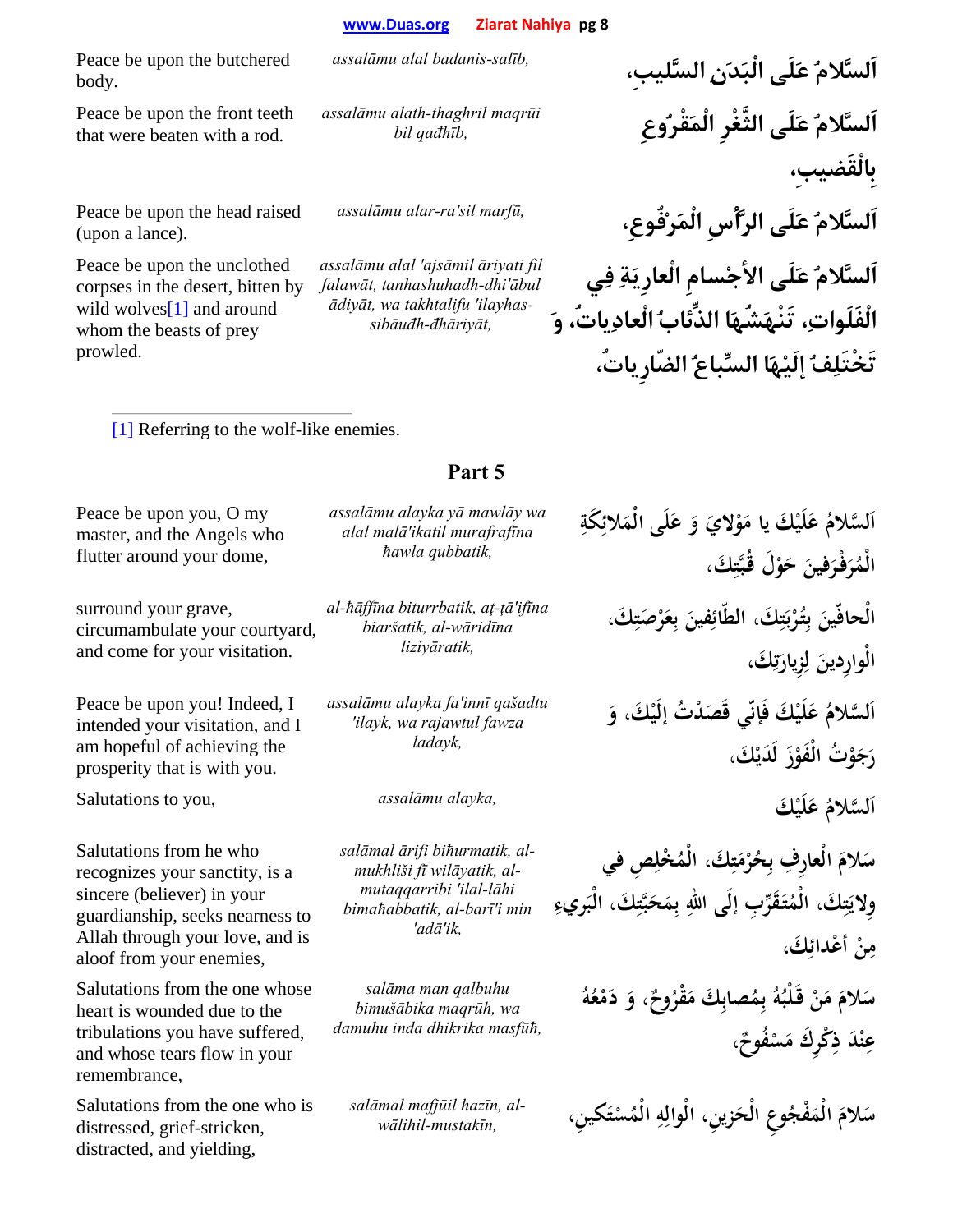Salutations from the one, who, had he been present with you in that plain, would have shielded you from the sharpness of the swords with his body and sacrificed his last breath for you,

would have struggled beside you, helped you against the aggressors, and redeemed you with his soul, body, wealth, and children,

(Salutations from the one) whose soul is a sacrifice for yours,

and whose family is a shield for yours.

But as I have been hindered by the course of time and as (Allah's) decree has prevented me from helping you,

and as I could not fight those who fought you, and was not able to show hostility to those who showed hostility to you,

I will, therefore, lament you morning and evening, and will weep blood in place of tears, out of my anguish for you and my sorrow for all that befell you,

until I meet death from the pain of the catastrophe and the choking grief.

I bear witness that you certainly established prayer, gave alms,

enjoined good, forbade evil and

transgression,

*salāma man law kāna maaka biţ-ţufūf, lawaqāka binafsihi ħaddas-suyūf, wa badhala ħushāshatahu dūnaka lil ħutūf,*

*wa jāhada bayna yadayk, wa našaraka alā man baghā alayk, wa fadāka birūħihi wa jasadihi wa mālihi wa waladih,*

**َ**

*wa rūħuhu li rūħika fidā',*

*wa 'ahluhu li 'ahlika wiqā',*

*fala'in 'akh-kharatnid-duhūr, wa āqanī an našrikal maqdūr*

*wa lam 'akun liman ħārabaka muħāribā, wa liman našaba lakal adāwata munāšibā,*

*Fala'andubannaka šabāħan wa masā'ā, wa la'abkiyanna laka badalad-dumūi damā, ħasratan alayka wa ta'assufan alā mā dahāka wa talahhufā,*

*ħattā 'amūta bilawatil mušāb wa ghuššatil 'ikti'yāb,* **ِ**

سَلامَ مَنْ لَوْ كانَ مَعَكَ بِالطُّفُوفِ، لَوَقاكَ بِنَفْسِهِ حَدَّ السُّيُوفِ، وَ بَذَلَ حُشاشَتَهُ **ب**<br>ب **ُ ِوف، ت ُ ْلح َ َك ل ُون د ِ** وَ جاهَدَ بَيْنَ يَدَيْكَ، وَ نَصَرَكَ عَلَى مَنْ بَغَى **ٔ** عَلَيْكَ، وَ فَداكَ بِرُوحِهِ وَ جَسَدِهِ وَ مالِهِ وَ **ِ**

**،ِ ِه لَد و َ**

**ِ ِ ياب، ْ الإكت**

**، ٌ ِداء َك ف ُوح ِر ُ ل ُه ُوح َ ر و ِ**

**، ٌ َك ِوقاء ْل ِ ه ُ لأ ُه ْل َ أه و ِ**

فَلَئِنْ أَخَّرَتْنِي اللُّهُورُ، وَ عاقَنِي عَنْ نَصْرِكَ **ت َ ، ُ َ ْق ُدور الْم**

**ْ َن ِم َ ل ،ً و ُ ِحاربا َ َك م ْ حار َن ِم ْ ل أكن ُ ْ َ لَم و ب َ ً ن ، َ َص َب ُ ِ ناصبا َ م َة َداو لَ َك الْع** فَلَأَنْدُبَنَّكَ صَباحاً وَ مَساءً وَ لَأَبْكِيَنَّ لَكَ **ِ ً** بَدَلَ الدَّمُوعِ دَماً، حَسْرَةَ عَلَيْكَ وَ تَأْسُّفاً **َ ب ،ً هفا َُّ َل َ تـ َ َ هاك و َلى ما د ع** حَتّى أمُوتَ بِلَوْعَةِ الْمُصابِ، وَ غُصَّةِ **َ**

## **Part 6**

*'ash-hadu 'annaka qad 'aqamtaš-šalāt, wa ātaytazzakāt,*

*wa 'amarta bil marūf, wa nahayta anil munkari wal udwān,*

**أشْهَدُ أ نَّكَ قَدْ أقَمْتَ الصَّلوةَ، وَ آتَيْتَ الزَّكوةَ، وَ أمَرْتَ بِالْمَعْرُوف،ِ وَ نَهَيْتَ عَنِ الْمُنْكَرِ وَ الْعُدْوان،ِ**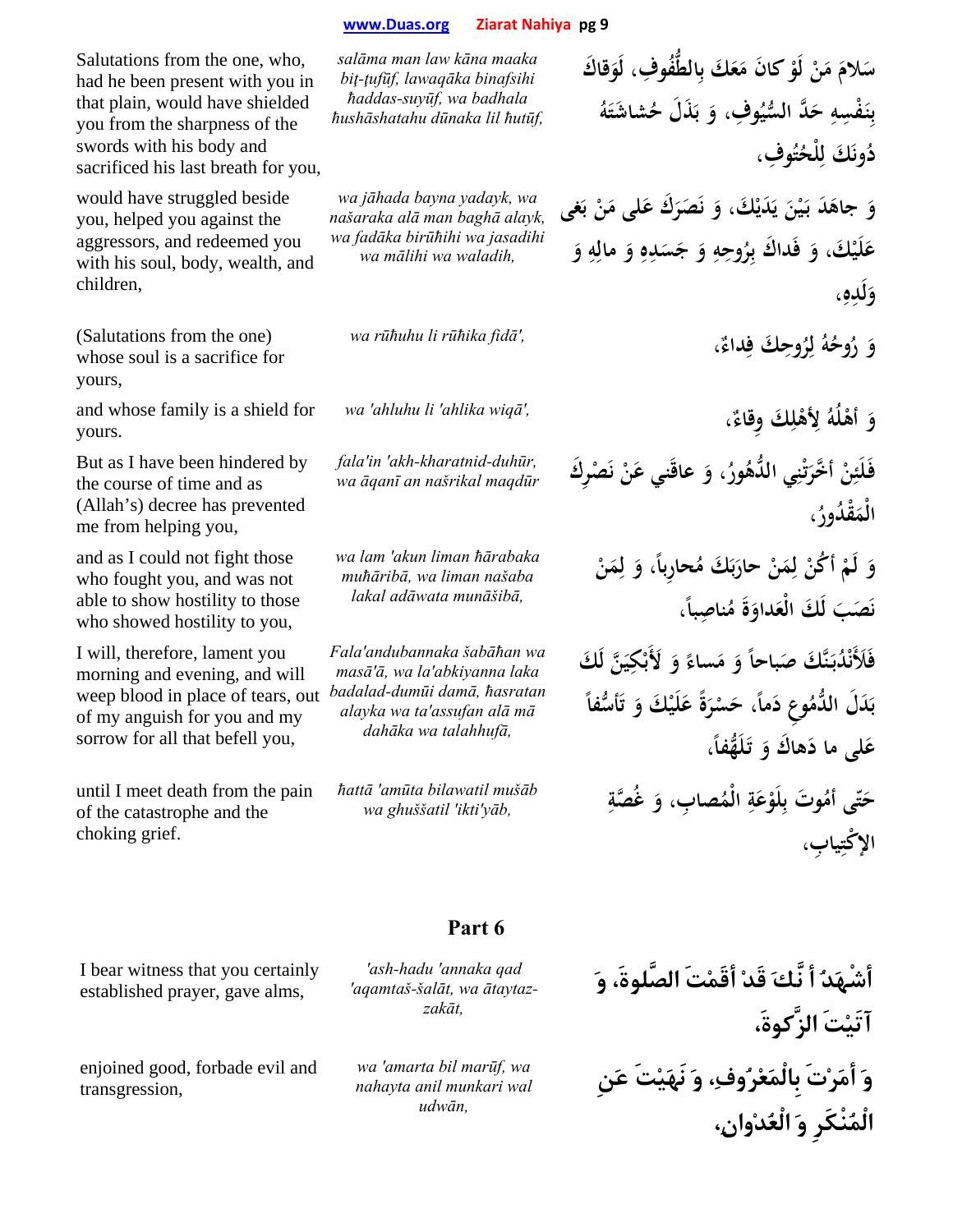obeyed Allah, never disobeyed Him, and held fast to Him and to His rope.

Then, you pleased Him, held Him in awe, were attentive towards Him, and were responsive to Him,

established the customs (of the Prophet (PBUH&HF)), extinguished turmoil (in religion),

invited people to rectitude, clarified the ways of righteousness, and truly strove in the way of Allah.

You were an obedient one to Allah,

a follower of your grandfather, Muhammad, peace be upon him and his family,

heedful of the saying of your father,

quick to execute the will of your brother,

an erector of the pillars of the religion, a suppressor of tyranny,

an advancer on the transgressors, and a sincere exhorter for the nation,

a traveler into mortal throes, *wa fī ghamarātil mawti* 

a warrior against the wretched, and a maintainer of Allah's proofs (on earth),

compassionate towards Islam and *wa lil 'islāmi wal muslimīna*  Muslims,

a champion of truth and most patient in adversity,

a protector for the religion, and a defender of its domain.

*wa 'aţatal-lāha wa mā ašaytah, wa tamassakta bihi wa bi ħablih,*

*fa 'arđhaytahu wa khashaytahu wa rāqabtahu wastajabtah,*

*wa sanantas-sunan, wa* 

*wa daawta 'ilar-rashād, wa 'awđhaħta subulas-sadād, wa jāhadta fil-lāhi ħaqqal jihād,*

*wali jaddika muħammadin šallal-lāhu alayhi wa ālihi tābiā,*

*wa 'ilā waššiyyati 'akhīka* 

*kvali* imādid-dīni rāfiā, wa lit-

*wa liţ-ţughāti muqāriā, wa lil* 

*wa lil fussāqi mukāfiħā, wa* 

*wa lil ħaqqi nāširā, wa indal* 

*wa liddīni kāli'ā, wa an* 

**وَ أطَعْتَ االلهَ وَ ما عَصَيْتَه،ُ وَ تَمَسَّكْتَ بِهِ وَ بِحَبْلِهِ فَأرْضَيْتَهُ وَ خَشيتَهُ وَ راقَبْتَهُ وَ اسْتَجَبْتَه،ُ وَ سَنَنْتَ السُّنَن،َ وَ أطْفَأْتَ الْفِتَن،َ** *,fitan tal'aţfa'*

**وَ دَعَوْتَ إلَى الرَّشاد،ِ وَ أوْضَحْتَ سُبُلَ السَّداد،ِ وَ جاهَدْتَ فِي االلهِ حَقَّ الْجِهاد،ِ** *wa kunta lil-lāhi ţā'iā,* **،عاًِطائ ِالله كُنْتَ َو وَ لِجَدِّكَ مُحَمَّدٍ صَلَّى االلهُ عَلَيْهِ وَ آلِهِ تابِعاً، وَ لِقَوْلِ أبيكَ سامِعاً،** *,sāmiā abīka 'qawli wali* **وَ إلى وَصِيَّةِ أخيكَ مُسارِعاً،** *,musāri<sup>ā</sup>* **وَ لِعِمادِ الدّينِ رافِعاً، وَ لِلطُّغْيانِ** *,qāmi<sup>ā</sup> <sup>ţ</sup>ughyāni-***قامِعاً، وَ لِلطُّغاةِ مُقارِعاً، وَ لِلأُمَّةِ ناصِحاً،** *,nāšiħā ummati'* **وَ في غَمَراتِ الْمَوْتِ سابِحاً،** *,sābiħā* **وَ لِلْفُسّاقِ مُكافِحاً، وَ بِحُجَجِ االلهِ** *,imā'qā lāhi-ħujajil-bi* **قائِماً،**

**وَ لِلإْسْلامِ وَ الْمُسْلِمينَ راحِماً،** *,rāħim<sup>ā</sup>* **وَ لِلْحَقِّ ناصِراً، وَ عِنْدَ الْبَلاءِ صابِراً،** *,šābirā i'bal<sup>ā</sup>* **وَ لِلدّينِ كالِئاً، وَ عَنْ حَوْزَتِهِ مُرامِياً،** *,murāmiy<sup>ā</sup> <sup>ħ</sup>awzatihi*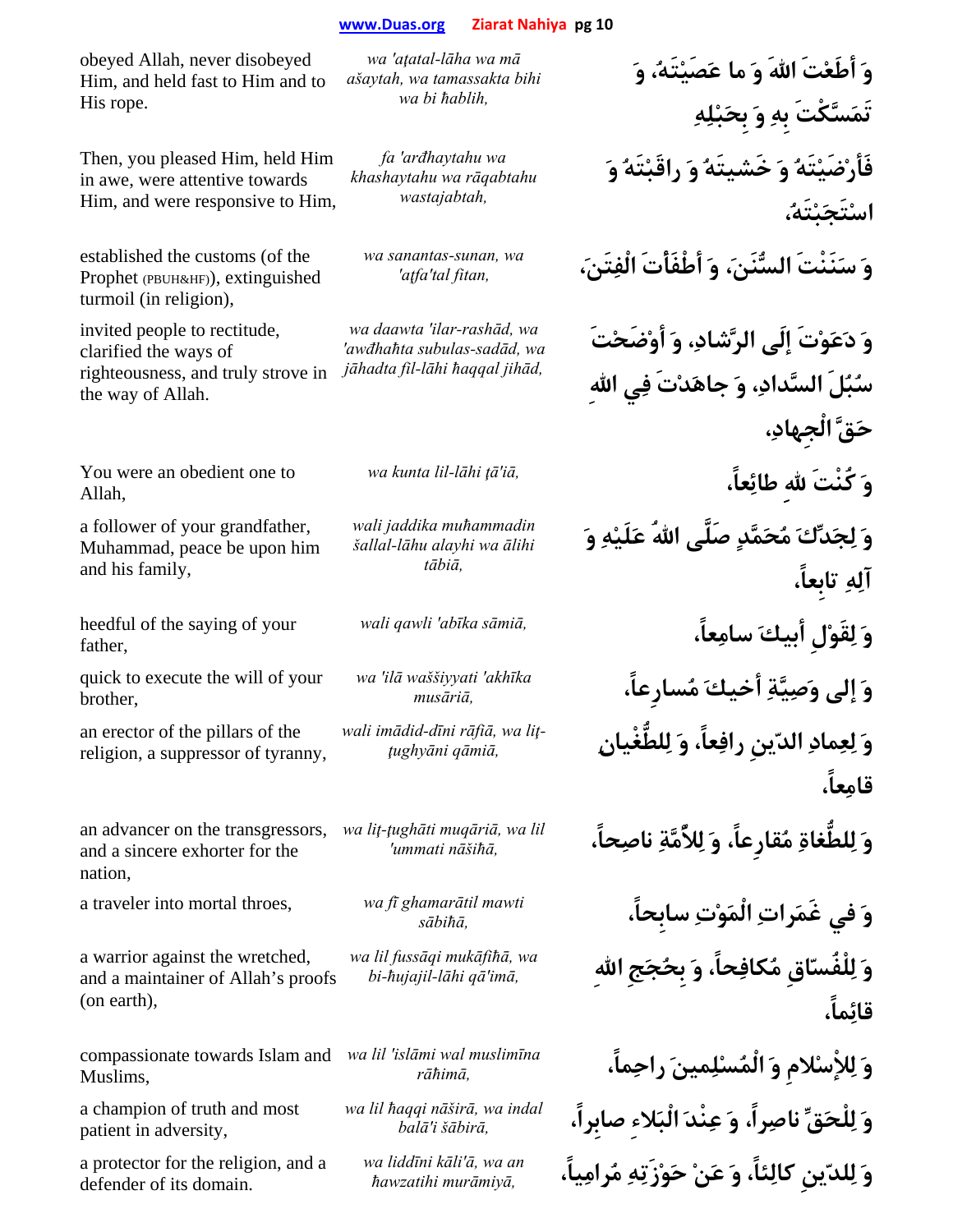*wa tanšurud-dīna wa* 

*wa takkufful ābitha wa* 

*wa ta'khudhu lid-daniyyi* 

*wa tusāwī fil ħukmi baynal* 

*kunta rabīal 'aytām, wa išmatal 'anām, wa izzal 'islām,*

You safeguarded the right path and supported it,

spread justice and promoted it, *wa tabsuţul adla wa* 

advocated the faith and manifested it,

restrained and reproached the frivolous,

took back (the rights) of the lowly from the privileged,

and were equitable in your arbitrations between the weak and the strong.

You were the springtime of the orphans, the protection of humanity, the glory of Islam,

the treasure of divine laws, and a relentless ally of benevolence.

*wa madinal 'aħkām wa* 

**تَحُوطُ الْهُدى وَ تَنْصُرُه،ُ** *,tanšuruh wa hudā taħūţul* **وَ تَبْسُطُ الْعَدْلَ وَ تَنْشُرُه،ُ** *,tanshuruh* **وَ تَنْصُرُ الدّينَ وَ تُظْهِرُه،ُ** *,tuđhiruh* **وَ تَكُفُّ الْعابِثَ وَ تَزْجُرُه،ُ** *,tazjuruh* **وَ تَأْخُذُ لِلدَّنِيِّ مِنَ الشَّريف،ِ** *,sharīf-minash* **وَ تُساوي فِي الْحُكْمِ بَيْنَ الْقَوِيِّ وَ** *,đhaīf-wađh qawiyyi* **الضَّعيف،ِ كُنْتَ رَبيعَ الأيْتامِ، وَ عِصْمَةَ الأنامِ، وَ عِزَّ الإسْلامِ،**

**وَ مَعْدِنَ الأحْكامِ، وَ حَليفَ الإنْعامِ،** *,inām 'ħalīfal*

You pursued the path of your grandfather and your father,

*sālikan ţarā'iqa jaddika wa* 

resembled your brother in will, *mushbihan fil wašiyyati li* 

possessed pleasant manners,

embodied generosity, and spent the darkness (of night) in prayer.

You were the straightest path, the most generous of the creation, and had the brightest record.

You were of great ancestry, noble descent, and lofty rank.

were loyal to your obligations, wafiyyadh-dhimam, rađhiyyash

*đāhiral karam, mutahajjidan* 

*qawīmaţ-ţarā'iq, karīmal* 

*sharīfan-nasab, munīfal ħasab,* 

**سالِكاً طَرائِقَ [في طَريقَةِ] جَدِّكَ وَ** *,abīk'* **أبيك،َ**

**مُشْبِهاً فِي الْوَصِيَّةِ لِأخيك،َ** *,akhīk'* **وَفِيَّ الذِّمَمِ، رَضِيَّ الشِّيَمِ،** *shiyam-***ظاهِرَ الْكَرَمِ، مُتَهَجِّداً فِي الظُّلَمِ،** *,đulam-fi<sup>đ</sup>*

**قَويمَ الطَّرائِقِ، كَريمَ الْخَلائِقِ، عَظيمَ** *,sawābiq-ađīmas ,iq'khal<sup>ā</sup>* **السَّوابِقِ، شَريفَ النَّسَبِ، مُنيفَ الْحَسَبِ،** *,rutab-rafīar* **رَفيعَ الرُّتَبِ،**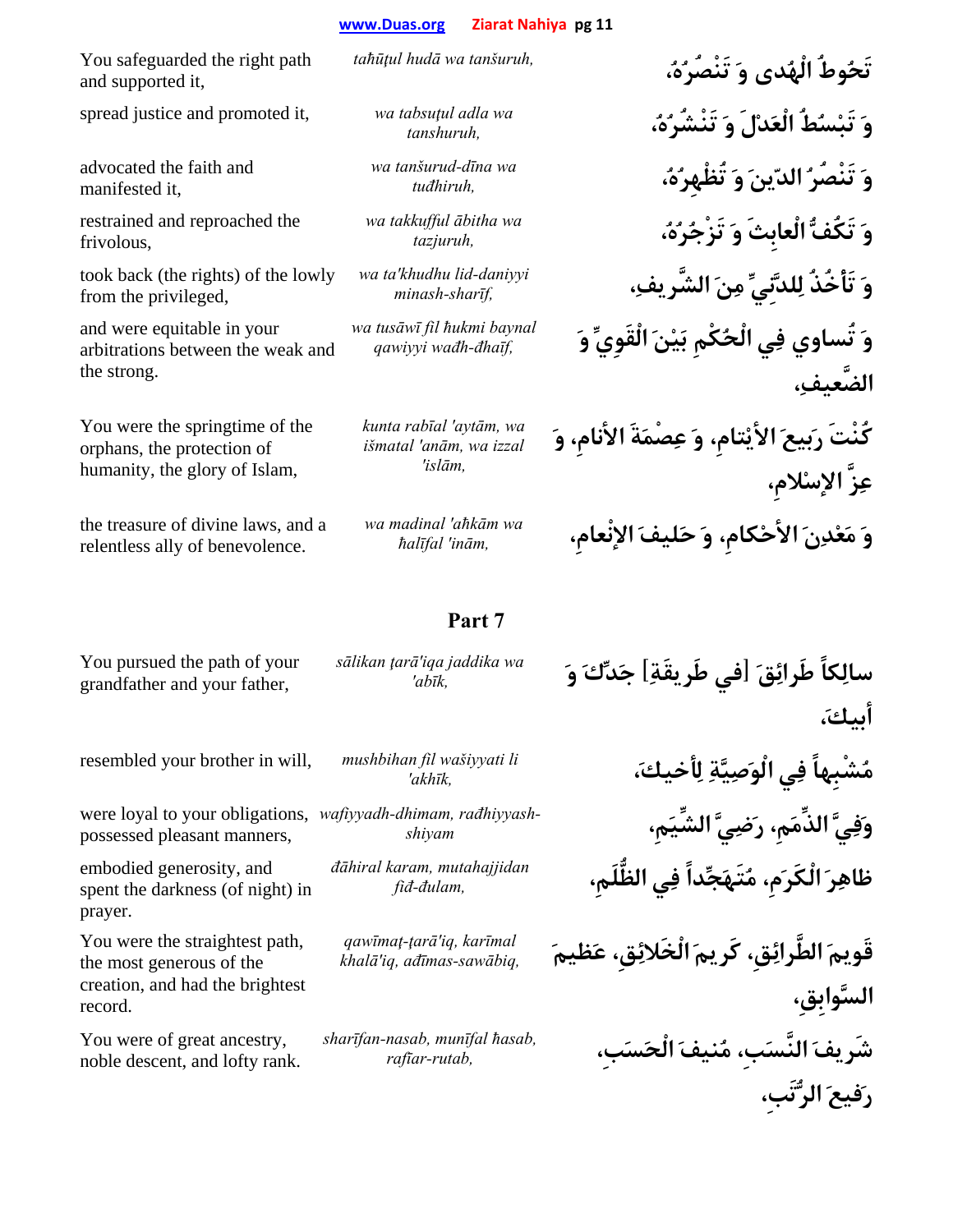You possessed plentiful merits, *maħmūdađh ,manāqib kathīral* praiseworthy manners, and were abundant in endowments. **كَثيرَ الْمَناقِبِ، مَحْمُودَ الضَّرائِبِ،** *,mawāhib jazīlal ,ib'đharā-***جَزيلَ الْمَواهِبِ،** You were forbearing, upright, always turning (to Allah), generous, knowledgeable, strong, *ħalīmun rashīdun munīb,*  **حَليمٌ رَشيدٌ مُنيب،ٌ جَوادٌ عَليمٌ** *,shadīd alīmun jawādun* **شَديد،ٌ** a martyred Imam, grieved, repentant with earnest prayers (to Allah), dearly loved, and awesome. *'imāmun shahīd, 'awwāhun*  **إمامٌ شَهيد،ٌ أوّاهٌ مُنيب،ٌ حَبيبٌ** *,mahīb ħabībun ,munī<sup>b</sup>* **مَهيب،ٌ** You were to the Messenger, peace be upon him and his family, a son, *kunta lir-rasūli šallal-lāhu*  **كُنْتَ لِلرَّسُولِ صَلَّى االلهُ عَلَيْهِ وَ آلِهِ** *,walad<sup>ā</sup> <sup>ā</sup>lihi wa alayhi* **وَلَداً،** for the Quran, an authority [a savior], *wa lil qur'āni sanadā* **وَ لِلْقُرْءانِ سَنَداً [مُنْقِذاً]** *,[munqidhā[* and for the nation, a support. *wa lil 'ummati ađhudā,* **،ضُداًَع ِمَّةُلأِل َو** You were diligent in obedience, **وَ فِي الطّاعَةِ مُجْتَهِداً،** *,mujtahid<sup>ā</sup> ţāati-fiţ wa* a protector of the covenant and oath, **حافِظاً لِلْعَهْدِ وَ الْميثاقِ،** *,mīthāq wal ahdi lil ħāfiđan* keeping away from the paths of the debauched, **ناكِباً عَنْ سُبُلِ الْفُسّاقِ،** *,fussāq subulil an nākiban* sparing no effort (in fulfilling the duties), **[وَ] باذِلاً لِلْمَجْهُود،ِ** *,majhūd lil bādhilan] wa[* performing prolonged bowing and prostrations, **طَويلَ الرُّكُوعِ وَ السُّجُود،ِ** *,sujūd-was rukūi-ţawīlar* abstaining from the world, like *zāhidan fid-dunya zuhdar-rāħili*  one who is departing from it, **زاهِداً فِي الدُّنْيا زُهْدَ الرّاحِلِ عَنْها،** *,anh<sup>ā</sup>* looking upon it (the world) through the eyes of one estranged (from it). **ناظِراً إلَيْها بِعَيْنِ الْمُسْتَوْحِشينَ** *,minhā mustawħishīnabiaynil ilayhā 'nāđiran* **مِنْها،** Your desires from it (the world) were abstentious, **آمالُكَ عَنْها مَكْفُوفَةٌ،** *,makfūfah anh<sup>ā</sup> <sup>ā</sup>māluka* your efforts were far-removed from its embellishments, *wa himmatuka an zīnatihā* **وَ هِمَّتُكَ عَنْ زينَتِها مَصْرُوفَةٌ،** *,mašrūfah* your glances removed from its joys, *wa 'alħāđuka an bahjatihā* **وَ ألْحاظُكَ عَنْ بَهْجَتِها مَطْرُوفَةٌ،** *,maţrūfah* and your desire for the hereafter was well-known, *wa raghbatuka fil ākhirati*  **وَ رَغْبَتُكَ فِي الآخِرَةِ مَعْرُوفَةٌ،** *,marūfah*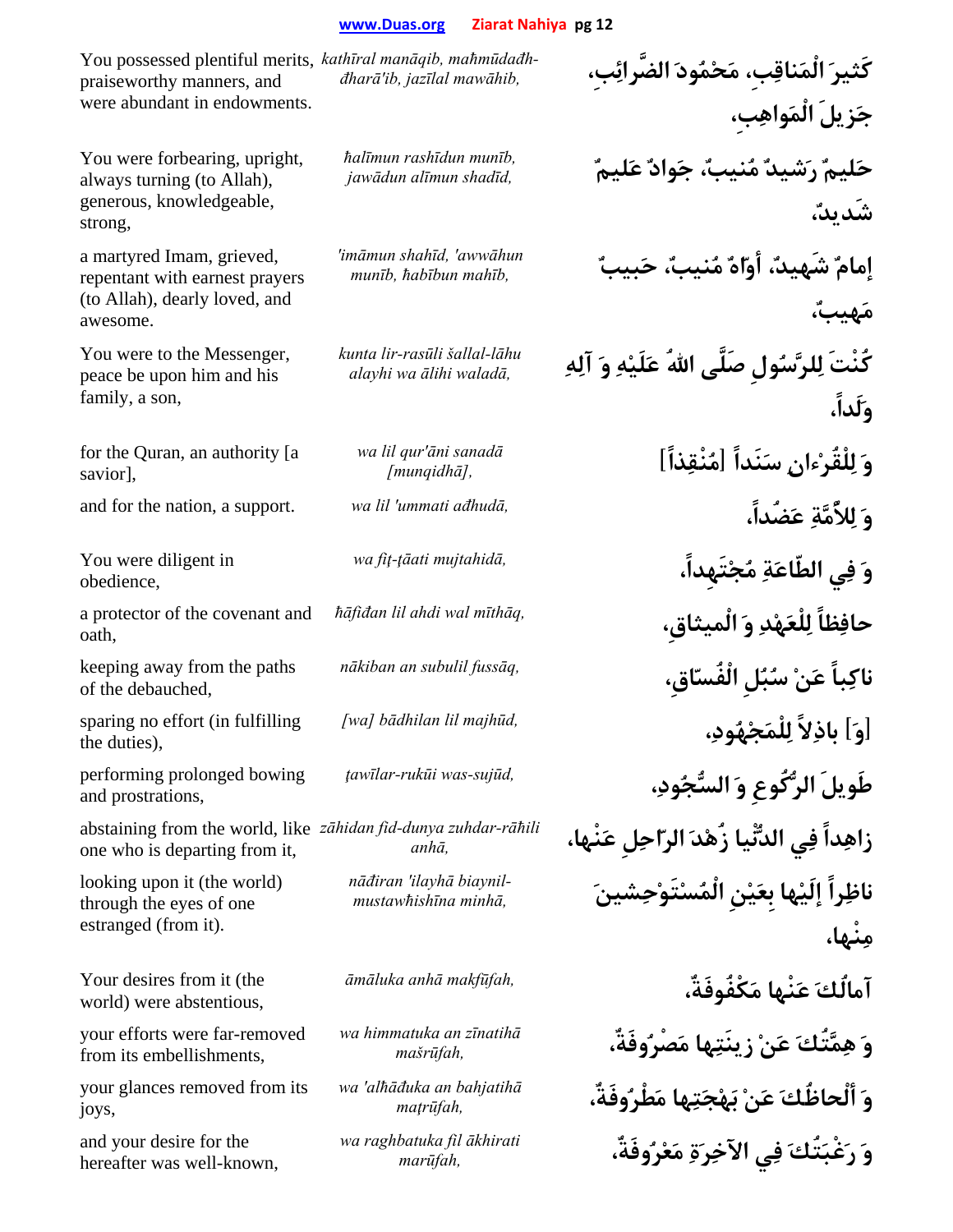even when tyranny became wide-spread,

wickedness called upon its followers,

and you were residing in the sanctuary of your grandfather,

sitting in the house and the prayer niche,

unattached to (worldly) pleasures and carnal desires,

and renouncing evil in your heart and on your tongue to the *lisānik, alā ħasabi ţāqatika wa*  extent of your strength and ability.

*wa 'anta fī ħarami jaddika* 

*wash dhāti-ladh-anil mutazilun*

*tunkirul munkara biqalbika wa 'imkānik,*

## **Part 8**

Then the knowledge demanded you for disavowal (of falsehood),

and made it incumbent on you wa lazimika 'an tujāhidal fujjār, to struggle against the deviant.

Therefore, you set out in company of your children, kinsfolk, followers, and supporters,

disclosed the truth and clear proofs,

summoned people towards Allah with wisdom and fine exhortation,

ordered the establishment of the limits of divine law, and the obedience to the One Who should be worshipped,

and forbade (people) from wickedness and oppression.

But, they confronted you with injustice and aggression.

*thummaqtađhākal ilmu lil* 

*fasirta fī 'awlādika wa 'ahālīk,* 

*wa šadata bil ħaqqi wal* 

*wa daawta 'ilal-lāhi bil ħikmakti* 

*wa 'amarta bi'iqāmatil ħudūd,* 

*wa* nahayta anil khabā'ithi wat-

*wa wājahūka biđ-đulmi wal* 

**حَتّى إذَا الْجَوْرُ مَدَّ باعَه،ُ** *,bāah madda jowru idhal 'ħatt<sup>ā</sup>* injustice removed its veil, *wa 'asfarađ-đulmu qināah,* **،ُهَناعِق ُالظُّلْم َفَرْأس َو وَ دَعَا الْغَيُّ أتْباعَه،ُ** *,atbāah 'ghayyu daal wa* **وَ أنْتَ في حَرَمِ جَدِّكَ قاطِن،ٌ** *,qāţin* detached from the oppressors, *wa liđ-đālimīna mubāyin,* **،ٌبايِنُم َمينِلظّالِل َو جَليسُ الْبَيْتِ وَ الْمِحْرابِ،** *,miħrāb wal bayti jalīsul* **مُعْتَزِلٌ عَنِ اللَّذّاتِ وَ الشَّهَوات،ِ** *,shahawāt-***تُنْكِرُ الْمُنْكَرَ بِقَلْبِكَ وَ لِسانِك،َ عَلى حَسَبِ طاقَتِكَ وَ إمْكانِك،َ**

**ثُمَّ اقْتَضاكَ الْعِلْمُ لِلإْنْكارِ،** *,inkār'*

**وَ لَزِمَكَ [ألْزَمَكَ] أنْ تُجاهِدَ الْفُجّار،َ** *,fujjār tujāhidal an 'lazimika wa* **فَسِرْتَ في أوْلادِكَ وَ أهاليك،َ وَ** *,mawālīk wa shīatika wa* **شيعَتِكَ وَ مَواليكَ وَ صَدَعْتَ بِالْحَقِّ وَ الْبَيِّنَة،ِ** *,bayyinah* **وَ دَعَوْتَ إلَى االلهِ بِالْحِكْمَةِ وَ الْمَوْعِظَةِ** *,ħasanah mawiđatil wal* **الْحَسَنَة،ِ وَ أمَرْتَ بِإقامَةِ الْحُدُود،ِ وَ الطّاعَةِ** *,mabūd lil ţāati-wa<sup>ţ</sup>* **لِلْمَعْبُود،ِ**

> **وَ نَهَيْتَ عَنِ الْخَبائِثِ وَ الطُّغْيان،ِ** *<sup>ţ</sup>ughyān-***وَ واجَهُوكَ بِالظُّلْمِ وَ الْعُدْوان،ِ** *,udwā<sup>n</sup>*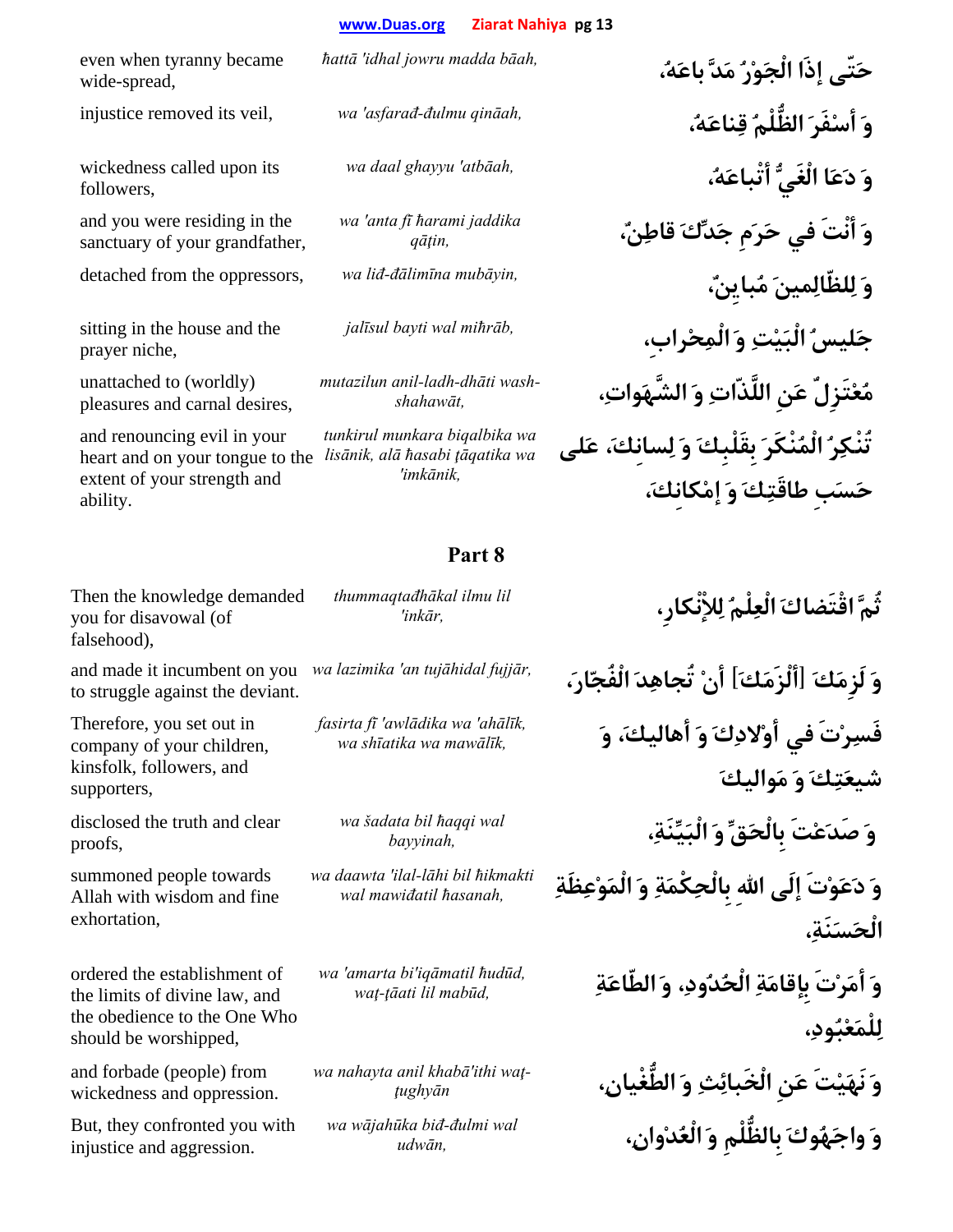*fa jāhadtahum badal 'īāzi lahum [al-īādi 'ilayhim] wa ta'kīdil ħujjati alayhim,*

*fanakathū dhimāmaka wa* 

Therefore, you resisted them after advising them and stressing over (divine) proofs against them.

However, they violated your (divine) rights and oath.

angered your Lord and your grandfather,

Hence, you stood firm to spear fa thabatta lit-tani wadh-dharb, and strike,

pulverized the soldiers of the transgressors, and stormed (courageously) into the dust of the battle,

fighting with Thulfaqar[1] as if you were Ali, the chosen one.

*mujālidan bidhil faqār,* 

*wa ţaħanta junūdal fujjār,* 

**فَجاهَدْتَهُمْ بَعْدَ الإيعازِ لَهُمْ [الإيعادِ إلَيْهِمْ] وَ تَأْكيدِ الْحُجَّةِ عَلَيْهِم،ْ فَنَكَثُوا ذِمامَكَ وَ بَيْعَتَك،َ** *,bayatak* **وَ أسْخَطُوا رَبَّكَ وَ جَدَّك،َ** *,jaddak wa rabbaka askhaţu 'wa* and initiated battle against you. *wa bada'ūka bil ħarb,* **،بِْرَبِالْح َوكُؤَدَب َو فَثَبَتَّ لِلطَّعْنِ وَ الضَّرْبِ،** *,đharb-wađh ţani-liţ thabatta fa* **وَ طَحَنْتَ جُنُودَ الْفُجّارِ، وَ اقْتَحَمْتَ** *,ghubār qasţalal waqtaħamta* **قَسْطَلَ الْغُبارِ،**  $m$ ujālidan bidhil faqār, مُجالِداً بِذِى الْفَقارِ، كَأَنَّكَ عَلِيٌّ **الْمُخْتار،ُ**

[1] Thulfaqar is the name of sword of the Leader of the Faithful, Imam Ali Ibn Abi Talib (PBUH), which was transferred to the Imams after him.

| So when they saw you firm,<br>fearless, and courageous,                                                                             | fallammā ra'awka thābital<br>jāsh, ghayra khā'ifin wa lā<br>khāsh,         | فَلَمّا رَأَوْكَ ثابتَ الْجاشِ، غَيْرَ<br>خائِفٍ وَ لا خاشٍ،                 |
|-------------------------------------------------------------------------------------------------------------------------------------|----------------------------------------------------------------------------|------------------------------------------------------------------------------|
| they set up their most<br>malicious deceptions against<br>you, and fought you with their<br>deceit and viciousness.                 | našabū laka ghawā'ila<br>makrihim, wa qātaluka<br>bikaydihim wa sharrihim, | نَصَبُوا لَكَ غَوائِلَ مَكْرِهِمْ، وَ<br>قاتَلُوكَ بكَيْدِهِمْ وَ شَرِّهِمْ، |
| The accursed one (Umar Ibn<br>Sa'd) commanded his<br>soldiers, and thus, they<br>prevented you from reaching<br>or receiving water. | wa 'amaral-laīnu junūdahu,<br>famanaūkal mā'a wa wurūdah,                  | وَ أَمَرَ اللَّعينُ جُنُودَهُ، فَمَنَعُوكَ<br>الْماءَ وَ وُرُودَهُ،          |
| They rushed to engage you in<br>combat, descended swiftly<br>upon you,                                                              | wa nājazūkal qitāl wa<br>ājalūkan-nizāl,                                   | وَ ناجَزُوكَ الْقِتالَ، وَ عاجَلُوكَ<br>النِّزالَ،                           |
| showering you with arrows<br>and stones,                                                                                            | wa rashaquka bis-sihāmi wan-<br>nibāl,                                     | وَ رَشَقُوكَ بِالسِّهامِ وَ النِّبالِ،                                       |
| and moving towards you with<br>uprooting hands.                                                                                     | wa basaţū 'ilayka 'akuffal<br>išțilām,                                     | وَ بَسَطُوا إِلَيْكَ أَكُفَّ الإصْطِلامِ،                                    |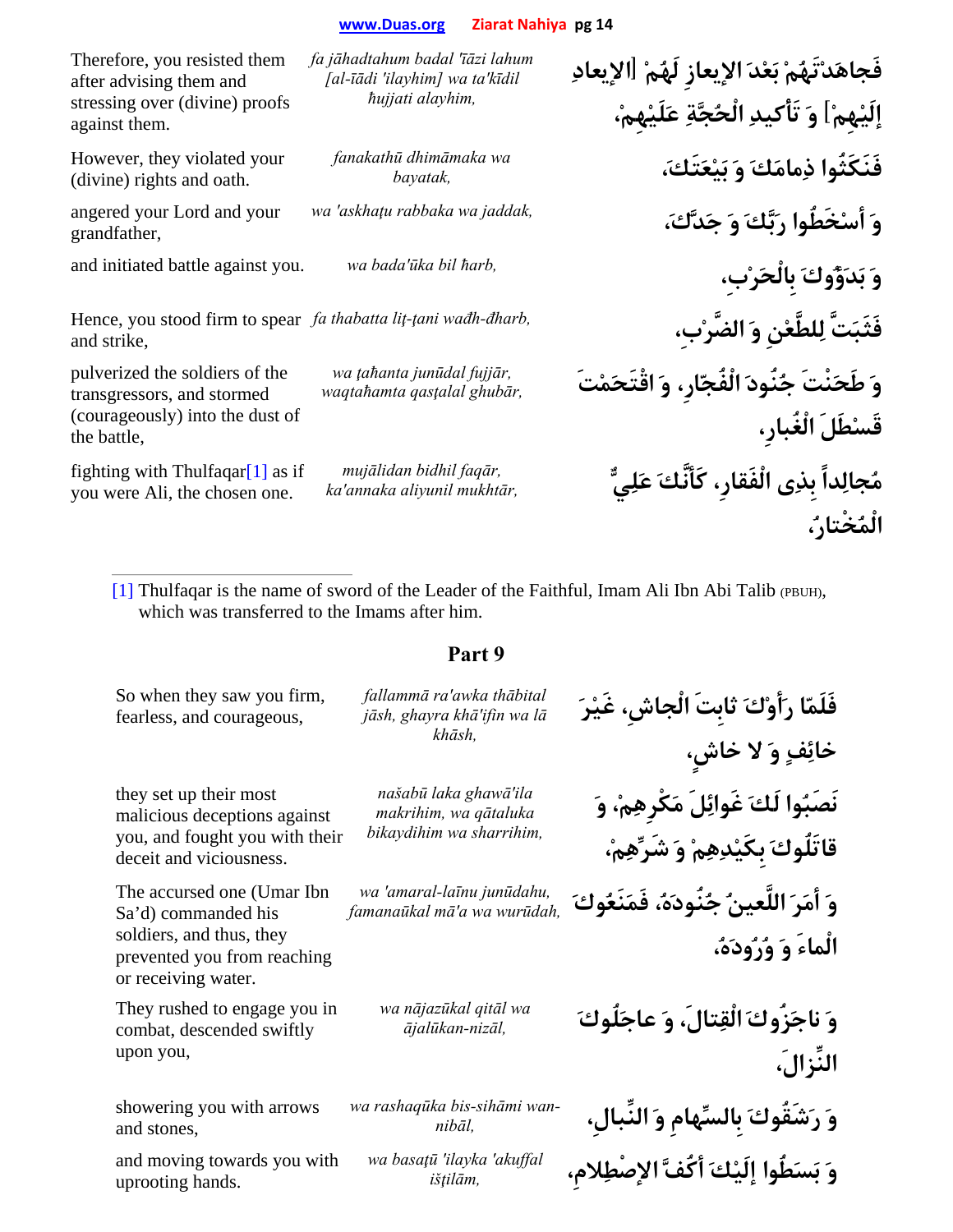Neither they respected your rights, nor were they mindful of retribution for slaying you and your companions, and plundering your belongings.

You were in the front line of the storm (of battle), enduring afflictions.

Indeed, the angels of the heavens were astonished by your patience.

The enemy then surrounded you from all sides,

weakened you by inflicting wounds,

prevented you from taking any repose,

and you had no helper remaining.

You were bereaved yet patient,

defending your women and children,

until they caused you to fall from your horse.

You fell to the ground, wounded,

horses trampled you with their hooves,

tyrants raised their swords against you,

the sweat of death appeared on your forehead,

and you continually clenched and unclenched your hands,

secretly gazing upon your caravan and tents,

*wa lam yaraw laka dhimāmā, wa lā rāqabū fīka 'athāmā, fī qatlihim 'awliyā'ak, wa nahbihim riħālak,*

*wa 'anta muqqaddamun fil habawāt, wa muħtamilun lil adhiyyāt,*

*qad ajibat min šabrika* 

*fa 'aħdaqū bika min kullil* 

*baynar wa baynaka ħālū wa*

*tadhubbu an niswatika wa* 

*taţa'ukal khuyūlu* 

*wa talūkaţ-ţughātu* 

*wakhtalafat bil inqibāđhi wal inbisāţi shimāluka wa yamīnuk,*

*tudīru ţarfan khafiyyan 'ilā*

**وَ لَمْ يَرْعَوْا لَكَ ذِماماً، وَ لا راقَبُوا فيكَ أثاماً، في قَتْلِهِمْ أوْلِياءَك،َ وَ نَهْبِهِمْ رِحالَك،َ وَ أنْتَ مُقَدَّمٌ فِي الْهَبَوات،ِ وَ مُحْتَمِلٌ لِلأذِيّات،ِ قَدْ عَجِبَتْ مِنْ صَبْرِكَ مَلائِكَةُ** *,samawāt-ikatus'mal<sup>ā</sup>* **السَّماوات،ِ فَأحْدَقُوا بِكَ مِنْ كُلِّ الْجِهات،ِ** *,jihā<sup>t</sup> wa 'ath-khanūka bil jirāħ,* **،بِالْجِراحِ َأثْخَنُوك َو وَ حالُوا بَيْنَكَ وَ بَيْنَ الرَّواحِ،** *,rawāħ-***وَ لَمْ يَبْقَ لَكَ ناصِر،ٌ** *,nāšir laka yabqa lam wa* **وَ أنْتَ مُحْتَسِبٌ صابِر،ٌ** *,šābir muħtasibun anta 'wa* **تَذُبُّ عَنْ نِسْوَتِكَ وَ أوْلادِك،َ** *,awlādik'* **حَتّى نَكَسُوكَ عَنْ جَوادِك،َ** *,jawādik an nakasūka ħatt<sup>ā</sup>* **فَهَوَيْتَ إلَى الأرْضِ جَريحاً،** *,jarīħā arđhi 'ilal 'hawayta fa* **تَطَؤُكَ الْخُيُولُ بِحَوافِرِها،** *,biħawāfirih<sup>ā</sup>* **وَ تَعْلُوكَ الطُّغاةُ بِبَواتِرِها،** *,bibawātirih<sup>ā</sup>* **قَدْ رَشَحَ لِلْمَوْتِ جَبينُك،َ** *,jabīnuk mawti lil rashaħa qad* **وَ اخْتَلَفَتْ بِالاِنْقِباضِ وَ الإنْبِساطِ شِمالُكَ وَ يَمينُك،َ تُديرُ طَرْفاً خَفِيّاً إلى رَحْلِكَ وَ** *,baytik wa raħlika*

**بَيْتِك،َ**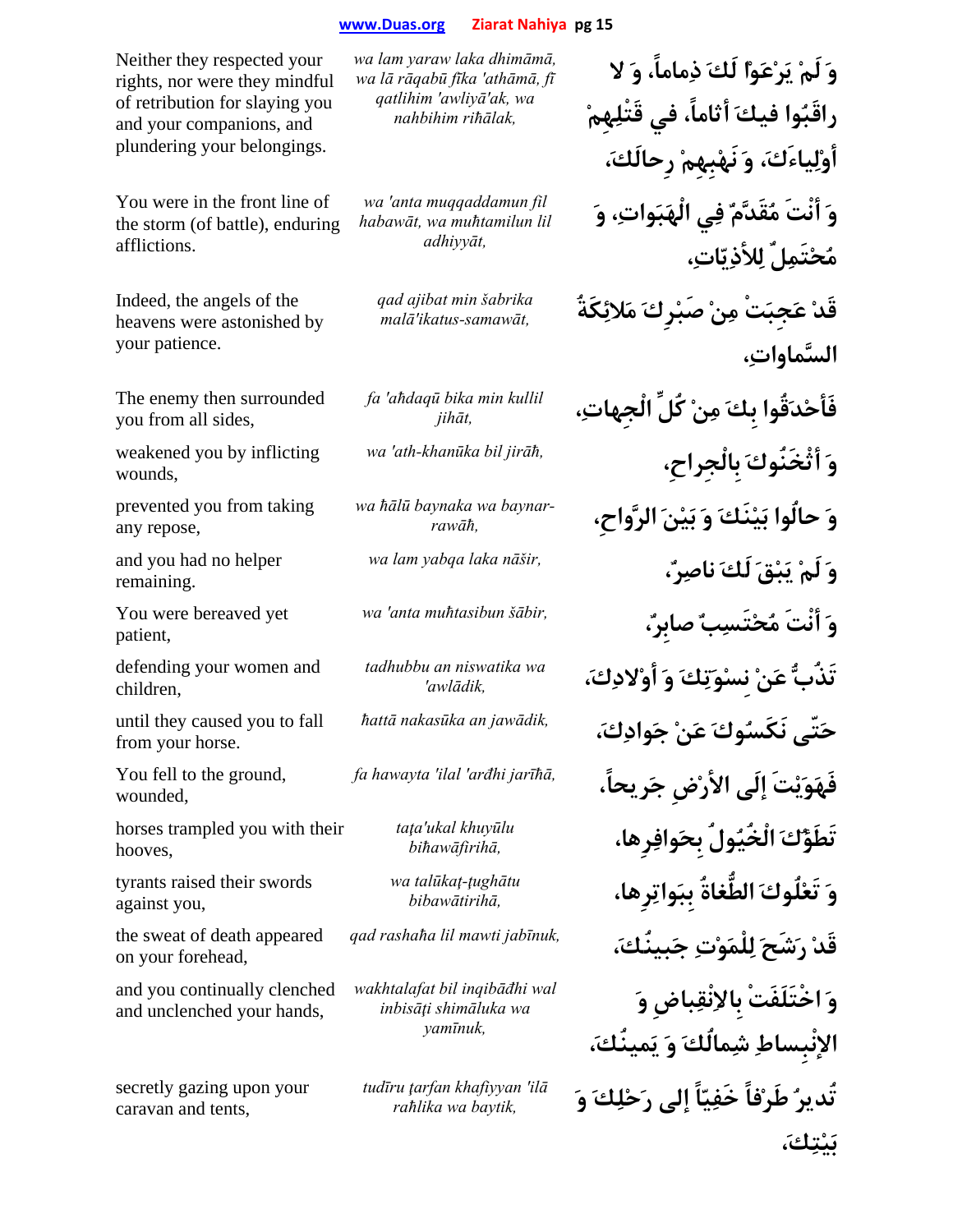while trapped by yourself away from your children and family.

*wa qad shughilta binafsika an*  **وَ قَدْ شُغِلْتَ بِنَفْسِكَ عَنْ** *,ahālīk 'wa wuldika*

**وُلْدِكَ وَ أهاليك،َ**

| وَ أَسْرَعَ فَرَسُكَ شارداً، إلى خِيامِكَ<br>قاصِداً، مُحَمْحِماً باكِياً، | wa 'asraa farasuka shāridan, 'ilā<br>khiyāmika qāšidan, muhamhiman<br>bākiyā, | (At that time,) your horse<br>distractedly galloped<br>towards your camp,<br>neighing and crying. |
|----------------------------------------------------------------------------|-------------------------------------------------------------------------------|---------------------------------------------------------------------------------------------------|
| فَلَمّا رَأَيْنَ النِّساءُ جَوادَكَ مَخْرْ يّاً،                           | falammā ra'aynan-nisā'u<br>jawādaka makhziyyā,                                | When the women saw your<br>horse distraught,                                                      |
| وَ نَظَرْنَ سَرْجَكَ عَلَيْهِ مَلْوِيّاً،                                  | wa nađarna sarjaka alayhi<br>malwiyyā,                                        | and observed your saddle<br>contorted,                                                            |
| بَرَزْنَ مِنَ الْخُدُورِ،                                                  | barazna minal khudūr,                                                         | they came from the tents,                                                                         |
| ناشِراتِ الشُّعُورِ،                                                       | nāshirātish-shuūr,                                                            | disheveling their hair,                                                                           |
| عَلَى الْخُدُودِ لاطِماتِ الْوُجُوهِ سافِراتٍ،                             | alal khudūdi lāțimātil wujūhi<br>sāfirāt,                                     | striking their now unveiled<br>cheeks.                                                            |
| وَ بِالْعَوِيلِ داعِياتٍ،                                                  | wa bil awīli dāiyāt,                                                          | calling you by lamenting<br>and wailing,                                                          |
| وَ بَعْدَ الْعِزِّ مُذَلَّلاتِ،                                            | wa badal izzi mudhallalāt,                                                    | being humiliated after being<br>honored,                                                          |
| وَ إلى مَصْرَعِكَ مُبادِراتٍ،                                              | wa 'ilā mašraika mubādirāt,                                                   | hastening to where you lay<br>wounded.                                                            |
| وَ الشِّمْرُ جالِسٌ عَلى صَدْرِكَ،                                         | wash-shimru jālisun alā šadrik,                                               | At that time Shimr (L) was<br>sitting on your chest,                                              |
| وَ مُولِعٌ سَيْفَهُ عَلَى نَحْرِكَ،                                        | mūlighon sayfahu alā nahrik,                                                  | quenching his sword with<br>(the blood of) your throat,                                           |
| قابضٌ عَلى شَيْبَتِكَ بِيَدِهِ،                                            | qābiđhun alā shaybatika biyadih,                                              | grabbing your beard with<br>his hand,                                                             |
|                                                                            | dhābihun laka bimuhannadih,                                                   | as he slew you with his<br>sword.                                                                 |
| ذابِحٌ لَكَ بِمُهَنَّدِهِ،<br>قَدْ سَكَنَتْ حَواسُّكَ،                     | qad sakanat hawāsuka,                                                         | Your faculties faded,                                                                             |
| وَ خَفِيَتْ أَنْفاسُكَ،                                                    | wa khafiyat 'anfāsuka,                                                        | your breath became shallow<br>and ceased,                                                         |
| وَ رُفِعَ عَلَى الْقَناةِ رَأْسُكَ،                                        | wa rufia alal qanāti ra'suka,                                                 | and your head was raised<br>onto a spear.                                                         |
| وَ سُبِيَ أَهْلُكَ كَالْعَبِيدِ،                                           | wa subiya 'ahluka kal abīd,                                                   | Your family were captured<br>like slaves,                                                         |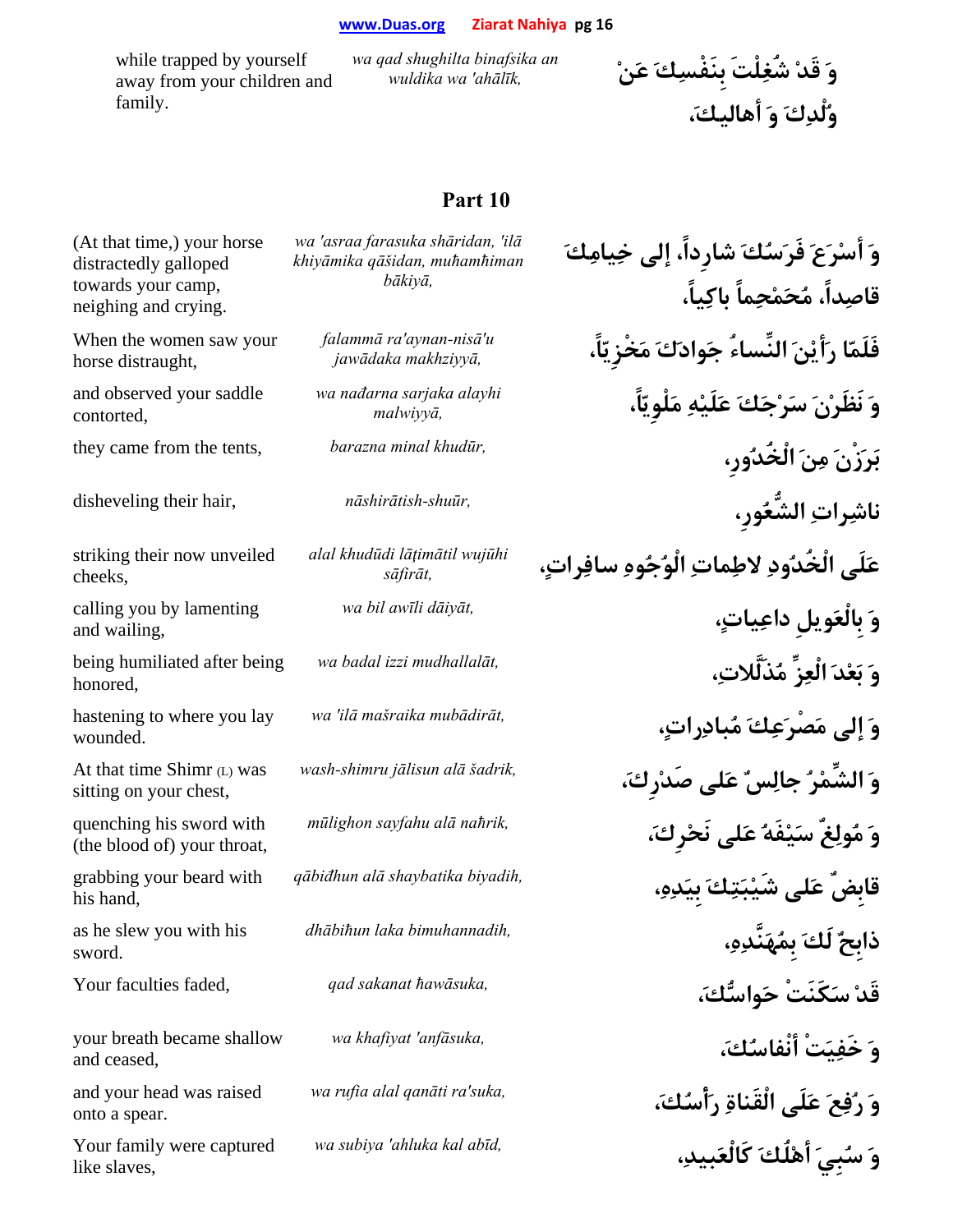bound with iron chains atop camels,

with midday heat scorching their faces.

They were driven across deserts and wastelands,

with their hands chained to their necks,

and were paraded around the markets.

Woe be unto the wicked transgressors!

Certainly, by killing you, they have killed Islam,[1]

disrupted (the truth of) prayer and fasting,

revoked the (prophetic) customs and the (divine) laws,

destroyed the pillars of faith,

distorted the verses of the Quran,

and brutally rushed into tyranny and aggression. *wa šuffidū fil ħadīdi fawqa* 

*talfaħu wujūhahum ħarrul* 

**وَ صُفِّدُوا فِي الْحَديدِ فَوْقَ أقْتابِ** *,maţiyyāt aqtābil'* **الْمَطِيّات،ِ**

**تَلْفَحُ وُجُوهَهُمْ حَرُّ الْهاجِرات،ِ** *,hājirā<sup>t</sup>* **يُساقُونَ فِي الْبَراري وَ الْفَلَوات،ِ** *,falawāt wal barārī fil yusāqūna* **أيْديهِمْ مَغلُولَةٌ إلَى الأعْناقِ،** *,anāq 'ilal 'maghlūlatun aydīhim'* **يُطافُ بِهِمْ فِي الأسْواقِ،** *,aswāq 'fil bihim yuţāfu* **فَالْوَيْلُ لِلْعُصاةِ الْفُسّاقِ،** *,fussāq ušātil lil waylu fal* **لَقَدْ قَتَلُوا بِقَتْلِكَ الإسْلام،َ** *,islām biqatlikal qatalū laqad* **وَ عَطَّلُوا الصَّلوةَ وَ الصِّيام،َ** *,šiyām-waš šalāta-aţţaluš wa* **وَ نَقَضُوا السُّنَنَ وَ الأحْكام،َ** *,aħkām 'wal sunana-naqađhus wa*

**وَ هَدَمُوا قَواعِدَ الإيمان،ِ** *,īmān 'qawāidal hadamū wa* **وَ حَرَّفُوا آياتِ الْقُرْآن،ِ** *,ān'qur āyātil <sup>ħ</sup>arrafū wa* **وَ هَمْلَجُوا فِي الْبَغْيِ وَ الْعُدْوان،ِ** *,udwān wal baghyi fil hamlajū wa*

 $[1]$  It refers to the fact that the reality of religion is manifested in Imam (PBUH), and thus, if he is put down, Islam has been put down. He is also the maintainer of religion and its authority, and by abandoning him, Islam is abandoned. The phrases that immediately follow confirm this point as well.

**Part 11** 

Certainly, (by this event,) the Messenger of Allah (PBUH&HF)was wronged, left alone, and denied vengeance,

the Book of Allah, the mighty and the majestic, was again abandoned,

truth was betrayed when you were forcibly overcome,

*laqad 'ašbaħa rasūlul-lāhi šallal-lāhu alayhi wa ālihi mawtūrā,*

*wa āda kitābul-lāhi azza* 

*wa ghūdiral ħaqqu 'idh* 

**لَقَدْ أصْبَحَ رَسُولُ االلهِ صَلَّى االلهُ عَلَيْهِ وَ آلِهِ مَوْتُوراً، وَ عادَ كِتابُ االلهِ عَزَّوَجَلَّ مَهْجُوراً،** *,mahjūrā jalla wa* **وَ غُودِرَ الْحَقُّ إذْ قُهِرْتَ مَقْهُوراً،** *,maqhūrā quhirta*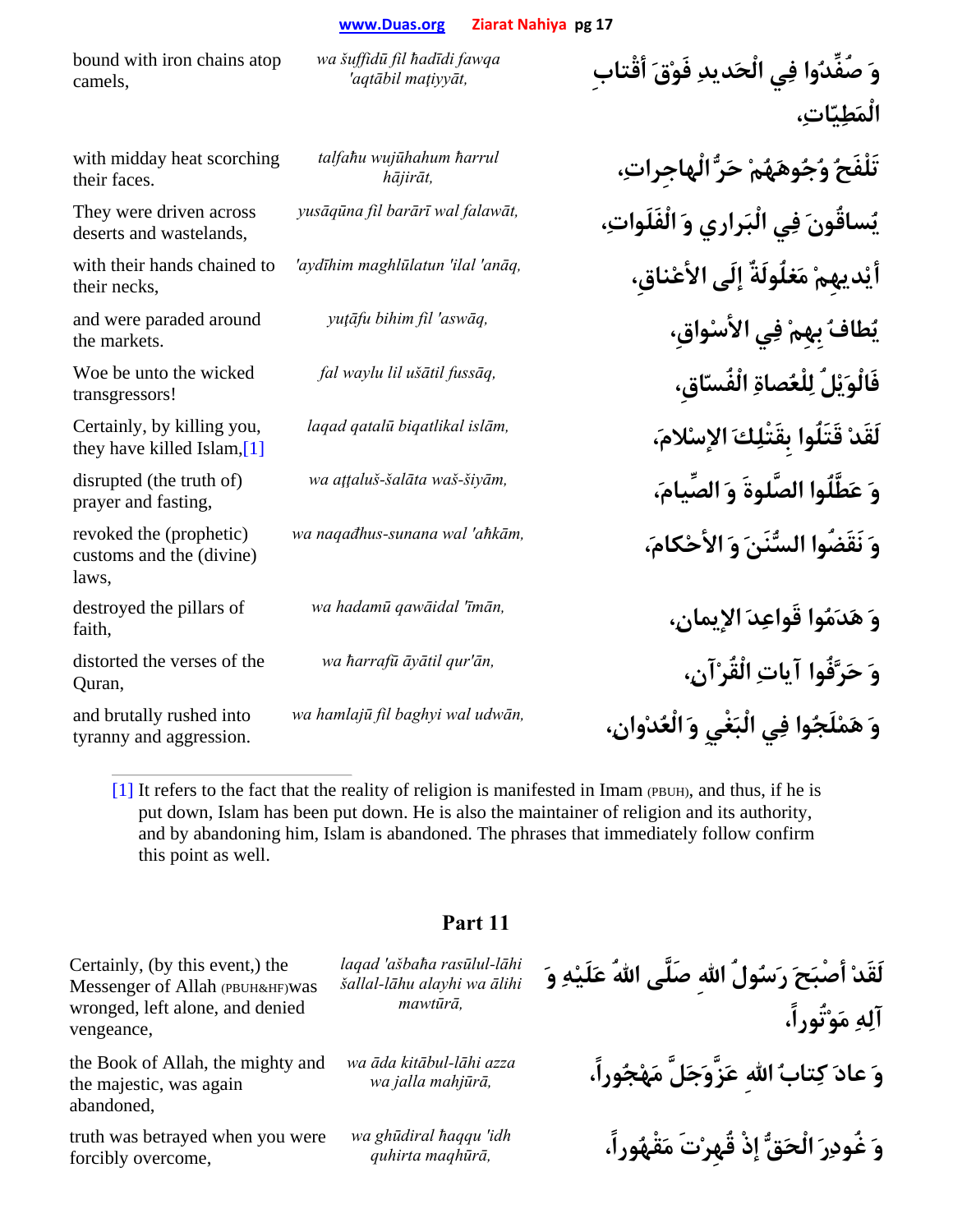And with your loss, call for Allah's glorification and His Unity,

His prohibitions, sanctions, revelation, and interpretation were lost.

After you, alteration, distortion, infidelity, abandonment (of the Islamic laws), vagary, misguidance, turmoil and falsehood became prevalent.

The announcer of your martyrdom came near the grave of your grandfather, the Messenger (PBUH&HF),

gave the news to him with tears flowing, saying:

0 the Messenger of Allah! Your brave grandson was slain,

and abuse of your family and supporters were deemed lawful.

After you, your progeny were captured,

and adversity befell your family and your offspring.

Indeed, the Messenger (PBUH&HF) became distressed and his depressed heart wept,

The Angels and the prophets offered their condolences to him for your martyrdom,

Your mother, al-Zahra, became distressed and bereft of you,

Legions of favored Angels came in waves to offer their condolences to your father, the Leader of the Faithful,

Mourning commemorations were held for you in the utmost exalted place Heaven,

and the dark-eyed Maidens (of Paradise) hit their own heads and faces in grief,

*faqdikat bi fuqida wa*

*wat-taħrīmu wat-taħlīl,* 

*wa đahara badakattaghyīru wat-tabdīl, wal 'ilħādu wat-taţīl, wal 'ahwā'u wal 'ađhālīl, wal fitanu wal 'abāţīl,*

*faqāma nāīka inda qabri jaddikar-rasūli, šallal-lāhu layhi wa ālih,*

*fanaāka 'ilayhi biddamil* 

*ya rasūlal-lāh, qutila* 

*was-tubīħa 'ahluka wa* 

*wa subiyat badaka* 

*wa waqaal maħdhūru* 

*fanzaajar-rasūl, wa bakā*

*wa azzāhu bikal malā'ikatu* 

wa fujiat bika ummukaz-

*wakhtalafat junūdul malā'ikatil muqarrabīn, tuazzī 'abāka 'amīral mu'minīn,*

*wa 'uqīmat lakal ma'ātimu* 

*wa laţamat alaykal ħūrul* 

**وَ فُقِدَ بِفَقْدِكَ التَّكْبيرُ وَ التَّهْليلُ،** *,tahlīl-wat takbīru-*

**وَالتَّحْريمُ وَ التَّحْليلُ، وَ التَّنْزيلُ وَ** *,wīl'ta-wat tanzīlu-wat* **التَّأْويلُ،**

> **وَ ظَهَرَ بَعْدَكَ التَّغْييرُ وَ التَّبْديلُ، وَ الإلْحادُ وَ التَّعْطيلُ، وَ الأهْواءُ وَ الأضاليلُ، وَ الْفِتَنُ وَ الأباطيلُ،**

**فَقامَ ناعيكَ عِنْدَ قَبْرِ جَدِّكَ الرَّسُولِ صَلَّى االلهُ عَلَيْهِ وَ آلِه،ِ**

**فَنَعاكَ إلَيْهِ بِالدَّمْعِ الْهَطُولِ، قائِلا:** *:ilan'qā ,haţūli* **يا رَسُولَ االله،ِ قُتِلَ سِبْطُكَ وَ فَتاك،َ** *,fatāk wa sibţuka* **وَ اسْتُبيحَ أهْلُكَ وَ حِماك،َ** *,ħimā<sup>k</sup>* **وَ سُبِيَتْ بَعْدَكَ ذَراريك،َ** *,dharārī<sup>k</sup>* **وَ وَقَعَ الْمَحْذُورُ بِعِتْرَتِكَ وَ ذَويك،َ** *,dhawīk wa biitratika*

**فَانْزَعَجَ الرَّسُولُ، وَ بَكى قَلْبُهُ الْمَهُولُ،** *,mahūl qalbuhul*

**وَ عَزّاهُ بِكَ الْمَلائِكَةُ وَ الأنْبِياء،ُ** *,'anbiyā 'wal*

**وَ فُجِعَتْ بِكَ اُمُّكَ الزَّهْراء،ُ** *,'zahrā-***وَ اخْتَلَفَتْ جُنُودُ الْمَلائِكَةِ الْمُقَرَّبين،َ تُعَزّي أباكَ أميرَالْمُؤْمِنين،َ وَ اُقيمَتْ لَكَ الْمَآتِمُ في أعْلا عِلِّيّين،َ** *,illiyyīn alā 'f<sup>ī</sup>*

**وَ لَطَمَتْ عَلَيْكَ الْحُورُ الْعين،ُ** *,ī<sup>n</sup>*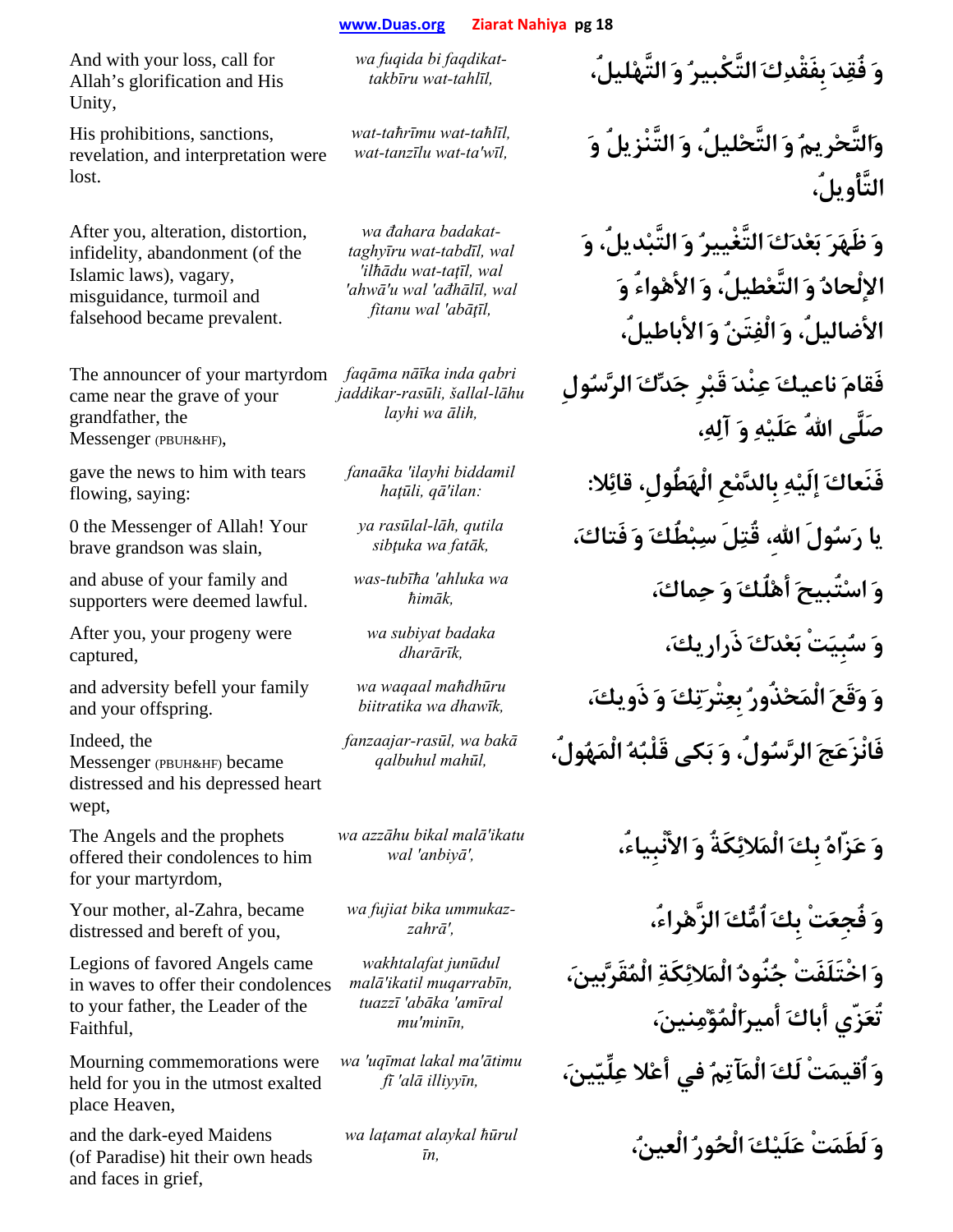| The skies and their inhabitants<br>wept,               | wa bakatis-samā'u wa<br>sukkānuhā, |
|--------------------------------------------------------|------------------------------------|
| as did Paradise and its keepers,                       | wal jinānu wa khuzzānuhā,          |
| the mountains and their<br>surroundings,               | wal hiđhābu wa 'aqtāruhā,          |
| the oceans and their fishes,                           | wal bihāru wa hītānuhā,            |
| the heavens and their servants,                        | wal jinānu wa wildānuhā,           |
| the House $(Ka'ba)$ , and the Station<br>(of Abraham), | wal baytu wal maqām,               |
| the Sacred Monument,                                   | wal masharul ħarām,                |
| and Mecca and its sanctuary.                           | wal hillu wal ihrām,               |

## **Part 12**

O Allah! By the sanctity of this exalted place (the tomb of Imam al-Husain (PBUH)),

bestow blessings upon Muhammad and the family of Muhammad,

and admit me to Paradise by their intercession.

My Allah! I implore You, O He who is the quickest of the reckoners!

O the most generous of the generous and the wisest of judges!

By Muhammad, the seal of the prophets, Your Messenger to all the worlds,

By his brother and cousin, the uprooter of hidden polytheism, the distinguished and learned, Ali, the Prince of the Faithful,

*allāhumma fabiħurmati* 

*šalli alā muħammadin wa āli* 

*wa 'adkhilnil jannata bi* 

*allāhumma 'innī 'atawassalu* 

*wa yā 'akramal 'akramīn, wa* 

*bi muħammadin khātaminnabiyyīn, rasūlika 'ilal ālamīna 'ajmaīn,*

*wa bi 'akhīhi wabni ammihil 'anzail baţīn, al-ālimil makīn, aliyyin 'amīril mu'minīn,*

**وَ بَكَتِ السَّماءُ وَ سُكّانُها،** *,sukkānuh<sup>ā</sup>* as did Paradise and its keepers, *wal jinānu wa khuzzānuhā,* **،خُزّانُها َو ُالْجِنان َو وَ الْهِضابُ وَ أقْطارُها،** *,aqţāruhā 'wa hiđhābu wal* the oceans and their fishes, *wal biħāru wa ħītānuhā,* **،حيتانُها َو ُالْبِحار َو** the heavens and their servants, *wal jinānu wa wildānuhā,* **،وِلْدانُها َو ُالْجِنان َو وَ الْبَيْتُ وَ الْمَقام،ُ** *,maqām wal baytu wal* **وَ الْمَشْعَرُ الْحَرام،ُ** *,ħarām masharul wal* ,Monument Sacred the and Mecca and its sanctuary. *wal ħillu wal iħrām,* **،ُرامْلإحْالإح َو لُِّالْح َو**

**اَللّهُمَّ فَبِحُرْمَةِ هذَا الْمَكانِ الْمُنيف،ِ** *,munīf makānil hadhal* **صَلِّ عَلى مُحَمَّدٍ وَ آلِ مُحَمَّد،ٍ** *,muħammad* **وَاحْشُرْني في زُمْرَتِهِم،ْ** *,zumratihim fī waħshurnī* ,company their in me assemble **وَ أدْخِلْنِي الْجَنَّةَ بِشَفاعَتِهِم،ْ** *,shafāatihim* **اَللّهُمَّ إنّي أتَوَسَّلُ إلَيْكَ يا أسْرَعَ** *,ħāsibīn asraal 'yā ilayka'* **الْحاسِبين،َ وَ ياأكْرَمَ الأكْرَمين،َ وَ ياأحْكَمَ** *,ħākimīn aħkamal 'y<sup>ā</sup>* **الْحاكِمين،َ بِمُحَمَّدٍ خاتَمِ النَّبِيّين،َ رَسُولِكَ إلَى الْعالَمينَ أجْمَعين،َ وَ بِأخيهِ وَ ابْنِ عَمِّهِ الأنْزَعِ الْبَطينِ، الْعالِمِ الْمَكينِ، عَلِيٍّ أميرِ الْمُؤْمِنين،َ**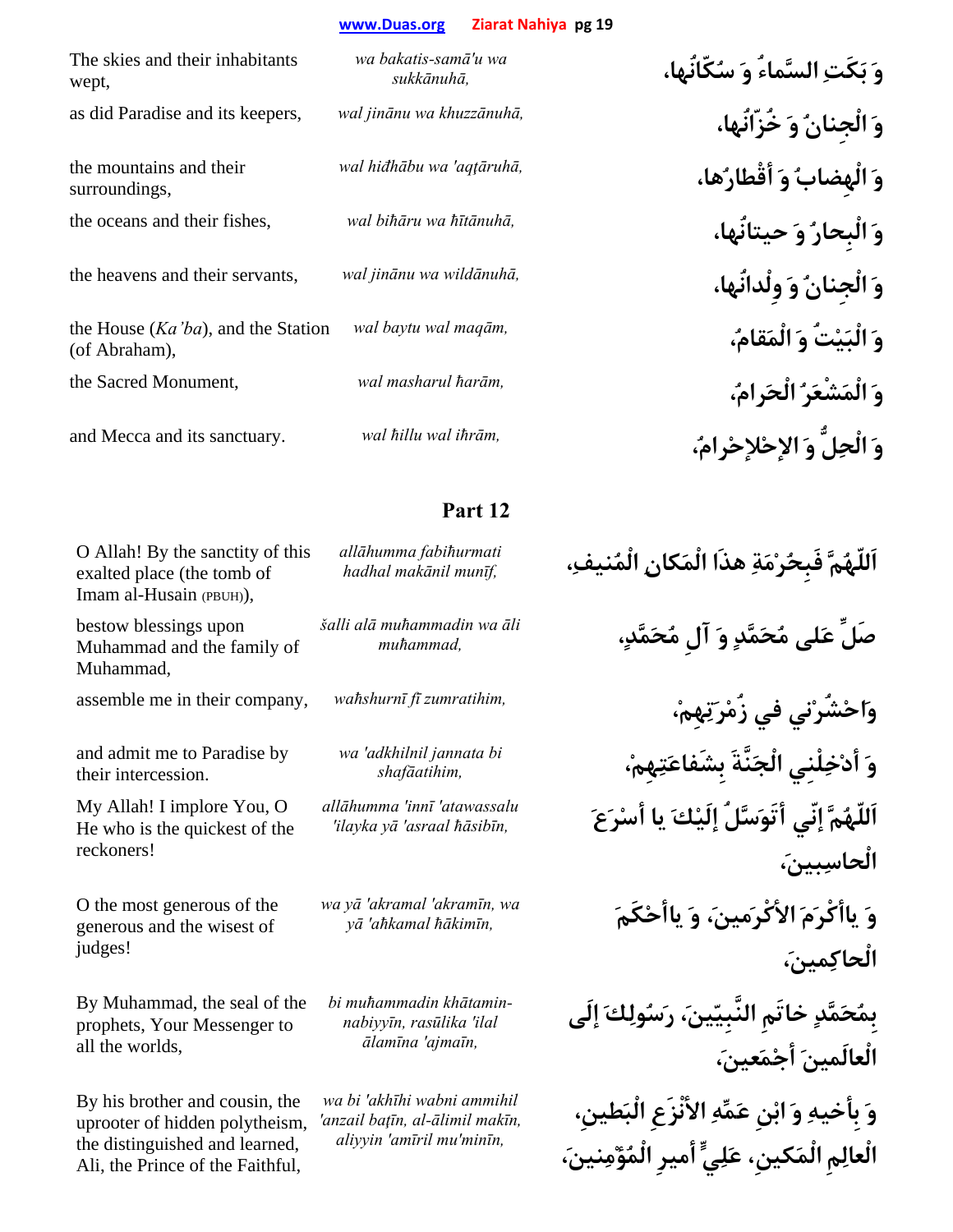By Fatima, the chief of women of the worlds,

By al-Hasan, the purified one and the protection of the pious,

By Abi Abdillah, al-Husain, the most honored martyr,

By his slain children and oppressed family,

By Ali Ibn al-Husain, the ornament of the worshippers,

By Muhammad Ibn Ali, the direction of those who turn to Allah,

By Ja'far Ibn Muhammad, the most truthful,

By Musa Ibn Ja'far, the discloser of the proofs,

By Ali Ibn Musa, the helper of wa aliyyibn mūsā nāširid-dīn, the religion,

By Muhammad Ibn Ali, the exemplar of those who accepted guidance,

By Ali Ibn Muhammad, the most ascetic,

of the appointed ones,

By the Proof upon all creation (al-Mahdi),

Bless Muhammad and the family of Muhammad,

the most truthful and devoted ones (who are) the family of*Taha* and *Yasin*,[1]

and place me on the Day of Judgment among those who are safe, confident,

triumphant, happy, and felicitous.

*wa bi fāţimata sayyidati* 

*wa bil ħasaniz-zakiyyi išmatil* 

*wa bi 'abī abdil-lāhil ħusayni* 

*wa bi-'awlādihil maqtūlīn wa* 

*wa bi aliyyibnil ħusayni* 

*wa bi muħammadibni aliyy* 

*wa jafaribni muħammadin* 

*wa mūsabni jafarin muđhiril* 

*wa muħammadibn aliyyin* 

*wa aliyyibn muħammadin* 

By Hasan Ibn Ali, the inheritor *wal ħasanibn aliyyin wārithil* 

*wal ħujjati alal khalqi* 

*'an tušalliya alā muħammadin* 

*aš-šādiqīnal 'abarrīn, āli ţāhā*

*wa 'an tajalani fil qiyāmati* 

*al-fā'izīnal fariħīnal* 

**وَ بِفاطِمَةَ سَيِّدَةِ نِساءِ الْعالَمين،َ** *,ālamīn il'nis<sup>ā</sup>* **وَ بِالْحَسَنِ الزَّكِيِّ عِصْمَةِ الْمُتَّقين،َ** *,muttaqī<sup>n</sup>* **وَ بِأبي عَبْدِااللهِ الْحُسَيْنِ أكْرَمِ** *,hadīn-mustash akramil'* **الْمُسْتَشْهَدين،َ وَ بِأوْلادِهِ الْمَقْتُولين،َ وَ بِعِتْرَتِهِ** *,mađlūmīn itratihil bi* **الْمَظْلُومين،َ وَ بِعَلِيِّ بْنِ الْحُسَيْنِ زَيْنِ الْعابِدين،َ** *,ābidīn zaynil* **وَ بِمُحَمَّدِ بْنِ عَلِيٍّ قِبْلَةِ الأوّابين،َ** *,awwābīn 'qiblatil* **وَ جَعْفَرِ بْنِ مُحَمَّدٍ أصْدَقِ الصّادِقين،َ** *,šādiqīn-ašdaqiš'* **وَ مُوسَى بْنِ جَعْفَرٍ مُظْهِرِ الْبَراهين،َ** *,barāhī<sup>n</sup>* **وَ عَلِيِّ بْنِ مُوسى ناصِرِ الدّينِ،** *,dīn-nāširid mūsā aliyyibn wa* **وَ مُحَمَّدِ بْنِ عَلِيٍّ قُدْوَةِ الْمُهْتَدين،َ** *,muhtadīn qudwatil* **وَ عَلِيِّ بْنِ مُحَمَّدٍ أزْهَدِ الزّاهِدين،َ** *,zāhidīn-azhadiz'* **وَ الْحَسَنِ بْنِ عَلِيٍّ وارِثِ الْمُسْتَخْلَفين،َ** *,mustakhlafī<sup>n</sup>* **وَالْحُجَّةِ عَلَى الْخَلْقِ أجْمَعين،َ** *,ajmaīn'* **أنْ تُصَلِّيَ عَلى مُحَمَّدٍ وَ آلِ مُحَمَّد،ٍ** *,muħammad āli wa* **الصّادِقينَ الأبَرّين،َ آلِ طه وَ يس،** *,yāsīn wa*

**وَ أنْ تَجْعَلَني فِي الْقِيامَةِ مِنَ الآمِنينَ** *,innīn'muţma āminīnal minal* **الْمُطْمَئِنّين،َ الْفائِزينَ الْفَرِحينَ الْمُسْتَبْشِرين،َ** *,mustabshirī<sup>n</sup>*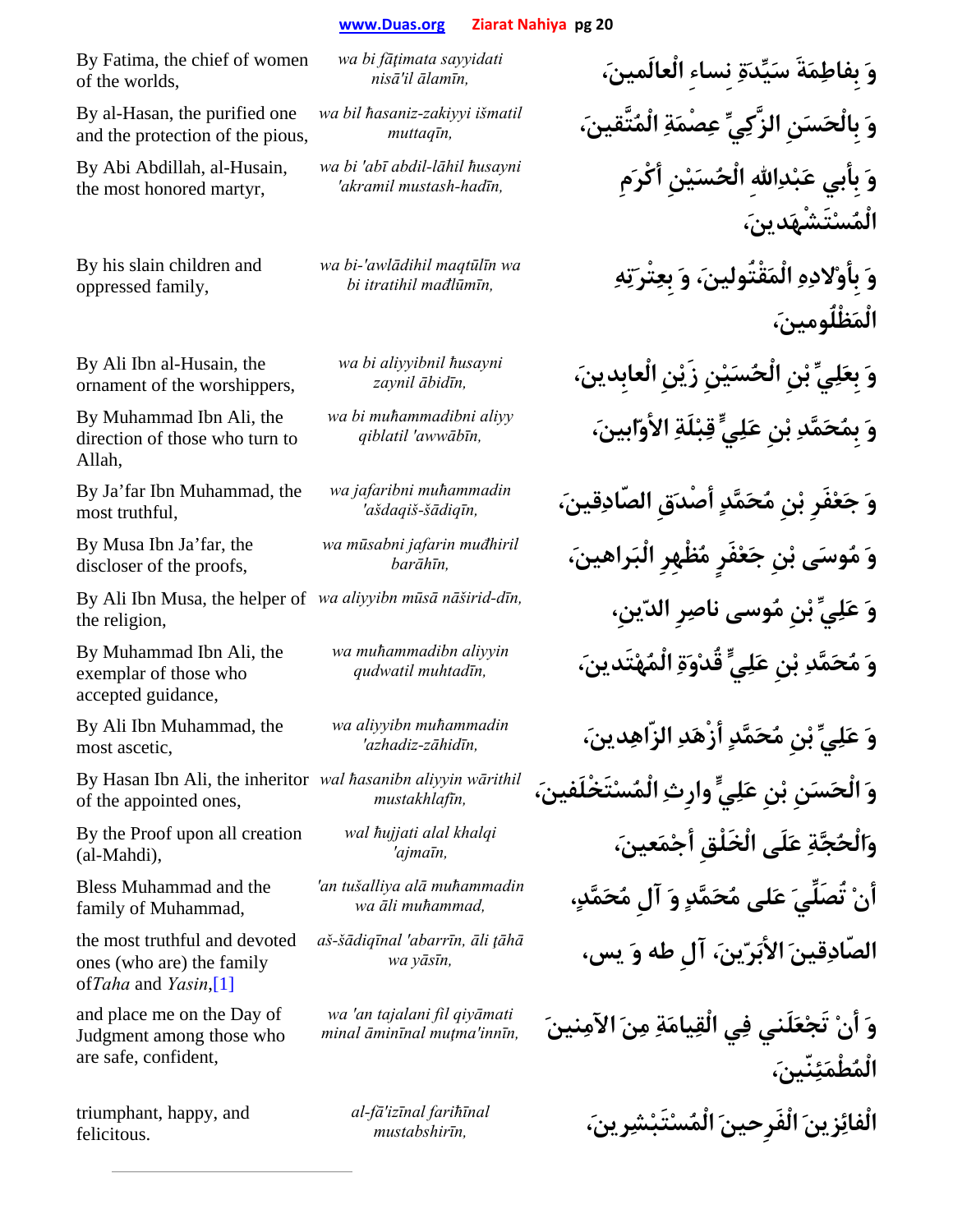[1] According to many traditions (c.f. *Bihar al-Anwar*, vol. 16, pp. 85-88, Hadith 1- 11) *Taha* and *Yasin* are two of mystical names for the Prophet Muhammad(PBUH&HF) by which Allah addressed him in the first verses of Chapters 20 and 6 of the holy Quran. Moreover, according to the mentioned traditions, *Aale Taha* and *Aale Yasin* refer to the family of Muhammad (PBUH&HF). The latter term was originally mentioned in Chapter 7, Verse 10 of the Quran, referring to Ahl al-Bait (PBUT).

| O Allah! Destine me to be<br>amongst the submitters,                                                                                    | allāhummaktubnī fil muslimīn,                                                                  | اَللّهُمَّ اكْتَبْني فِي الْمُسْلِمينَ،                                                                          |
|-----------------------------------------------------------------------------------------------------------------------------------------|------------------------------------------------------------------------------------------------|------------------------------------------------------------------------------------------------------------------|
| Join me with the<br>righteous, $[1]$                                                                                                    | wa 'al-hiqnī biš-šālihīn,                                                                      | وَ أَلْحِقْني بِالصّالِحينَ،                                                                                     |
| Ordain for me (offspring)<br>with) truthful tongue among<br>the last generation, $[2]$                                                  | wajal lī lisāna šidqin fil ākhirīn,                                                            | وَاجْعَلْ لي لِسانَ صِدْقٍ فِي الآخِرِ بنَ،                                                                      |
| Make me victorious over the<br>transgressors,                                                                                           | wanšurnī alal bāghīn,                                                                          | وَانْصُرْني عَلَى الْباغينَ،                                                                                     |
| Suffice me the deception of<br>the envious,                                                                                             | wakfinī kaydal hāsidīn,                                                                        | وَاكْفِني كَيْدَ الْحاسِدينَ،                                                                                    |
| Turn away from me the evil<br>plans of the schemers,                                                                                    | wašrif annī makral mākirīn,                                                                    | وَاصْرِفْ عَنّى مَكْرَ الْماكِرِينَ،                                                                             |
| Hold back from me the hands waqbidh annī 'aydiyad-dālimīn,<br>of the oppressors,                                                        |                                                                                                | وَاقْبِضْ عَنّى أَيْدِيَ الظّالِمينَ،                                                                            |
| Gather me with the blessed<br>masters in the utmost exalted<br>place of Heaven,                                                         | wajma baynī wa baynas-sādatil<br>mayāmīni fī 'alā illiyyīn,                                    | وَاجْمَعْ بَيْني وَ بَيْنَ السّادَةِ الْمَيامينِ<br>في أعْلا عِلِّيّينَ،                                         |
| along with whom You have<br>bestowed favor, from among<br>the prophets, the truthful, the<br>martyrs, and the righteous,[]              | maal-ladhīna 'anamta alayhim<br>minal nabiyyīna waš-šiddīqīna<br>wash-shuhadā'i waš-šālihīn,   | مَعَ الَّذينَ أَنْعَمْتَ عَلَيْهِمْ مِنَ النَّبِيّينَ وَ<br>الصِّدّيقينَ وَ الشُّهَداءِ وَ الصَّالِحينَ،         |
| By Your mercy, O the most<br>merciful of the merciful.                                                                                  | birahmatika yā 'arhamar-<br>rāħimīn,                                                           | برَحْمَتِكَ يا أَرْحَمَ الرّاحِمينَ،                                                                             |
| O Allah! I implore You by<br>Your infallible Prophet,                                                                                   | allāhumma 'innī 'uqsimu alayka<br>binabiyyikal mašūm,                                          | اَللّهُمَّ إنِّي ٱقْسِمُ عَلَيْكَ بِنَبِيِّكَ                                                                    |
| by Your definite judgment,<br>and Your concealed<br>preventive wisdom,                                                                  | wa bihukmikal mahtūm, wa<br>nuhyakal maktūm,                                                   | وَ بحُكْمِكَ الْمَحْتُومِ، وَ نُهْيَكَ [نَهْيِكَ]<br>الْمَكْتُوم،                                                |
| by this grave which is the<br>place of congregation and in<br>which lies the infallible<br>Imam, the slaughtered, and<br>the oppressed, | wa bihādhal qabril malmūm, al-<br>muwassadi fi kanafihil 'imāmul<br>mašūm, al-maqtūlul mađlūm, | وَ بهذَا الْقَبْرِ الْمَلْمُومِ، الْمُوَسَّدِ في<br>كَنَفِهِ<br>الإمامُ الْمَعْصُومُ، الْمَقْتُولُ الْمَظْلُومُ، |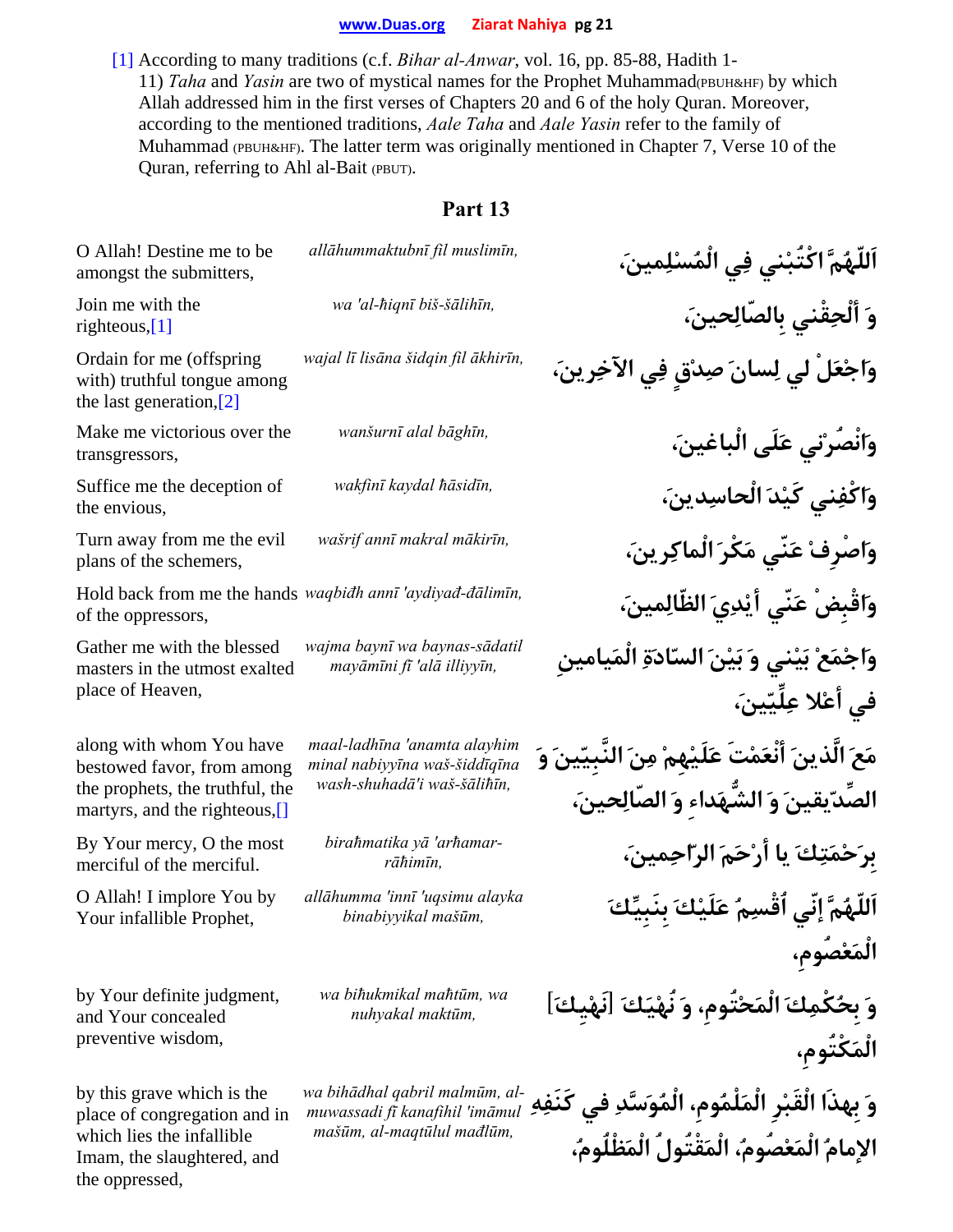that You dispel from me all that grieves me,

divert from me the harm of the decisive foreordained plan,

and give me refuge from the Hellfire with scorching winds.

My Allah! Honor me with Your bounties,

Make me content with Your apportionment,

Encompass me with Your munificence and generosity,

And keep me far off from Your requital scheme and Your wrath.

O Allah! Protect me from errors,

Make me firm in speech and wa saddidnī fil qawli wal amal, action,

Extend for me the period (of life),

Relieve me from pain and ailments,

Make me achieve, through my masters and Your grace, the best of wishes.

O Allah! Bless Muhammad and the family of Muhammad and accept my repentance and my return,

Have mercy upon my weeping,

And improve my (righteousness) through my children.

*'an takshifa mā bī minal* 

*wa tašrifa annī sharral qadaril* 

*dhātis nāri-minan tujīrani wa*

*wa taghammadnī bijūdika wa* 

*wa bāidnī min makrika wa* 

*wa ballighnī bimawāliyya wa* 

*allāhumma šalli alā muħammadin wa āli muħammad waqbal tawbati,*

**وَ أصْلِحْ لي في ذُرِّيَّتي،** *,dhurriyyatī fī lī ašliħ 'wa*

**أنْ تَكْشِفَ ما بي مِنَ الْغُمُومِ،** *,ghumū<sup>m</sup>* **وَ تَصْرِفَ عَنّي شَرَّ الْقَدَرِ الْمَحْتُومِ،** *,maħtū<sup>m</sup>* **وَ تُجيرَني مِنَ النّارِ ذاتِ السَّمُومِ،** *,samūm-***اَللّهُمَّ جَلِّلْني بِنِعْمَتِك،َ** *,binimatik jallilnī allāhumma* **وَ رَضِّني بِقَسْمِك،َ** *,qasmik-bi rađhđhinnī wa* **وَ تَغَمَّدْني بِجُودِكَ وَ كَرَمِك،َ** *,karamik* **وَ باعِدْني مِنْ مَكْرِكَ وَ نِقْمَتِك،َ** *,niqmatik* **اَللّهُمَّ اعْصِمْني مِنَ الزَّلَلِ،** *,zalal-minaz šimnī-allāhumma* **وَ سدِّدْني فِي الْقَوْلِ وَ الْعَمَلِ،** *,amal wal qawli fil saddidnī wa* **وَافْسَحْ لي في مُدَّةِ الأجَلِ،** *,ajal 'muddatil fī lī wafsa<sup>ħ</sup>* **وَ اعْفِني مِنَ الأوْجاعِ وَ الْعِلَلِ،** *,ilal wal awjāi 'minal wafin<sup>ī</sup>* **وَ بَلِّغْني بِمَوالِيَّ وَ بِفَضْلِكَ أفْضَلَ** *,amal 'afđhalal 'bifađhlika* **الأَمَلِ، اَللّهُمَّ صَلِّ عَلى مُحَمَّدٍ وَ آلِ مُحَمَّدٍ وَ اقْبَلْ تَوْبَتي، وَارْحَمْ عَبْرَتي،** *,abratī warħam* **وَ أقِلْني عَثْرَتي،** *,athratī aqilnī 'wa* ,lapses my Lessen Relieve my distress, *wa naffis kurbatī,* **،تيَبْكُر ْنَفِّس َو** Forgive me my mistake, *waghfir lī khaţī'ati,* **،خَطيئَتي لي ْرِاغْفَو**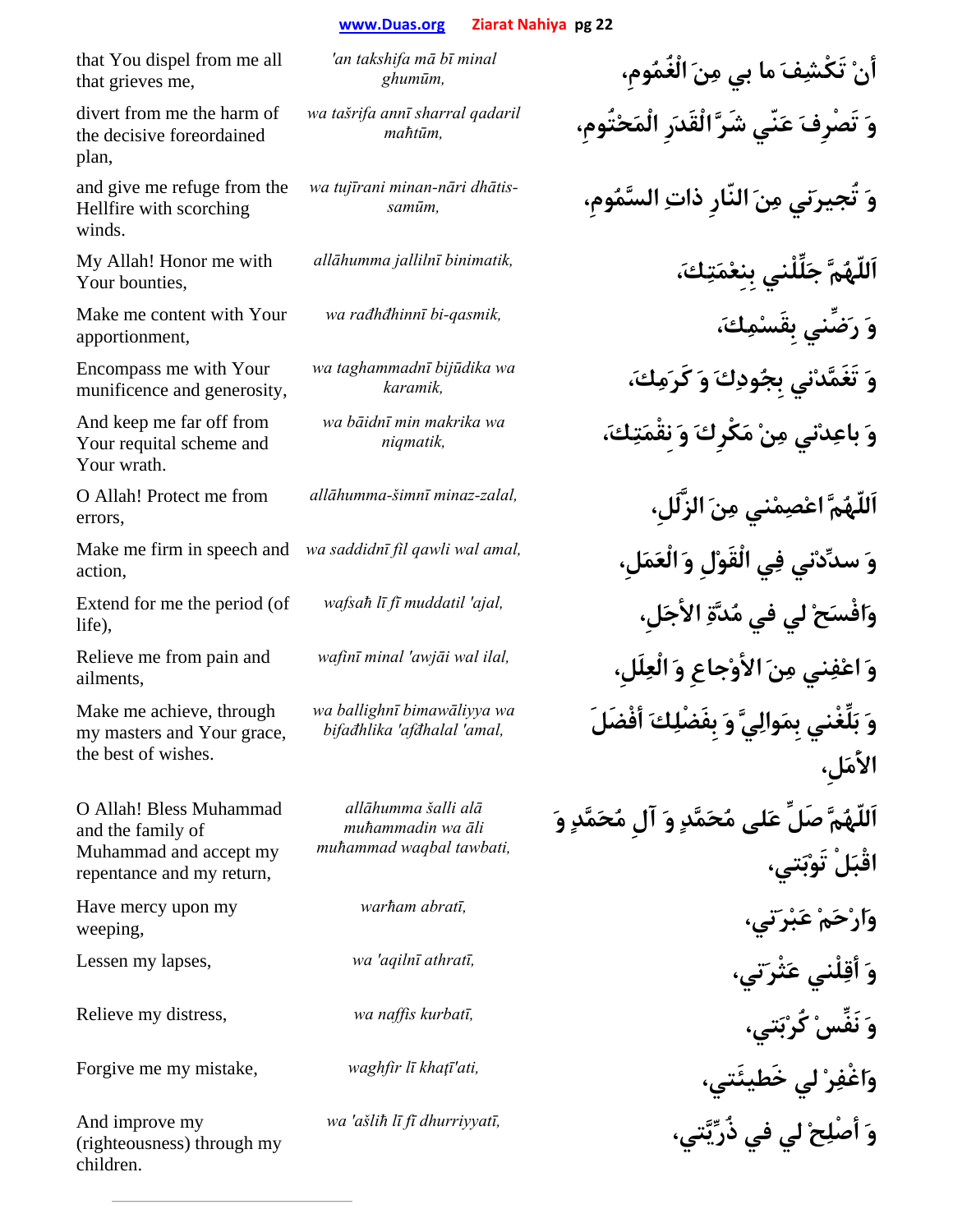[1] C.f. Chapter 26, Verse 8 of the Quran.

[2] Chapter 26, Verse 84 of the Quran.

[] C.f. Chapter 4, Verse 69 of the Quran.

| My Allah! Do not leave for<br>me, in this exalted and                    | allāhumma lā tada lī fī hādhal<br>mash-hadil muađđami wal | اَللّهُمَّ لا تَدَعْ لي في هذا الْمَشْهَدِ الْمُعَظّم |
|--------------------------------------------------------------------------|-----------------------------------------------------------|-------------------------------------------------------|
| honored place of martyrdom,<br>any sin but that You forgive,             | mahallil mukkarrami dhanban<br>'illā ghafartah,           | وَ الْمَحَلِّ الْمُكَرَّم ذَنْباً إِلاّ غَفَرْتَهُ،   |
| Nor any defect but that You<br>conceal,                                  | wa lā ayban 'illā satartah,                               | وَ لا عَيْباً إلاّ سَتَرْتَهُ،                        |
| Nor any grief but that You<br>remove,                                    | wa lā ghamman 'illā<br>kashaftah,                         | وَ لا غَمّاً إِلاّ كَشَفْتَهُ،                        |
| Nor any sustenance but that<br>You extend,                               | wa lā rizqan 'illā basaţtah,                              | وَ لا رزْقاً إلاّ بَسَطْتَهُ،                         |
| Nor any (spiritual) status but<br>that You cause to prosper,             | wa lā jāhan 'illā amartah,                                | وَ لا جاهاً إلاّ عَمَرْتَهُ،                          |
| Nor any corruption but that<br>which You correct,                        | wa lā fasādan 'illā 'ašlahtah,                            | وَ لا فَساداً إِلاّ أَصْلَحْتَهُ،                     |
| Nor any wish but that You<br>fulfill,                                    | wa lā 'amalan 'illā ballaghtah,                           | وَ لا أَمَلاً إِلاّ بَلَّغْتَهُ،                      |
| Nor any supplication but that<br>You answer,                             | wa lā duā'an 'illā 'ajabtah,                              | وَ لا دُعاءً إلاّ أَجَبْتَهُ،                         |
| Nor any pressure but that<br>You relieve,                                | wa lā mađhīgan 'illā farrajtah,                           | وَ لا مَضيقاً إِلاَّ فَرَّجْتَهُ،                     |
| Nor any dispersed<br>(believers) but that You<br>reunify,                | wa lā shamlan 'illā jamatah,                              | وَ لا شَمْلاً إِلاّ جَمَعْتَهُ،                       |
| Nor any matter but that You<br>complete,                                 | wa lā 'amran 'illā 'atmamtah,                             | وَ لا أَمْراً إِلاّ أَتْمَمْتَهُ،                     |
| Nor any wealth but that You wa lā mālan 'illā kath-thartah,<br>increase, |                                                           | وَ لا مالاً إلاّ كَثَّرْتَهُ،                         |
| Nor any character but that<br>You improve,                               | wa lā khulqan 'illā hassantah,                            | وَ لا خُلْقاً إلاّ حَسَّنْتَهُ،                       |
| Nor any charity but that You wa lā 'infāqan 'illā 'akhlaftah,<br>repay,  |                                                           | وَ لا إِنْفاقاً إِلاّ أَخْلَفْتَهُ،                   |
| Nor any condition but that<br>You cause to improve,                      | wa lā hālan 'illā amartah,                                | وَ لا حالاً إلاّ عَمَرْتَهُ،                          |
| Nor any envious (one) but<br>that You suppress,                          | wa lā hasūdan 'illā qamatah,                              | وَ لا حَسُوداً إلاّ قَمَعْتَهُ،                       |
| Nor any enemy but that You wa lā aduwwan 'illā 'ardaytah,<br>destroy,    |                                                           | وَ لا عَدُوّاً إِلاّ أَرْدَيْتَهُ،                    |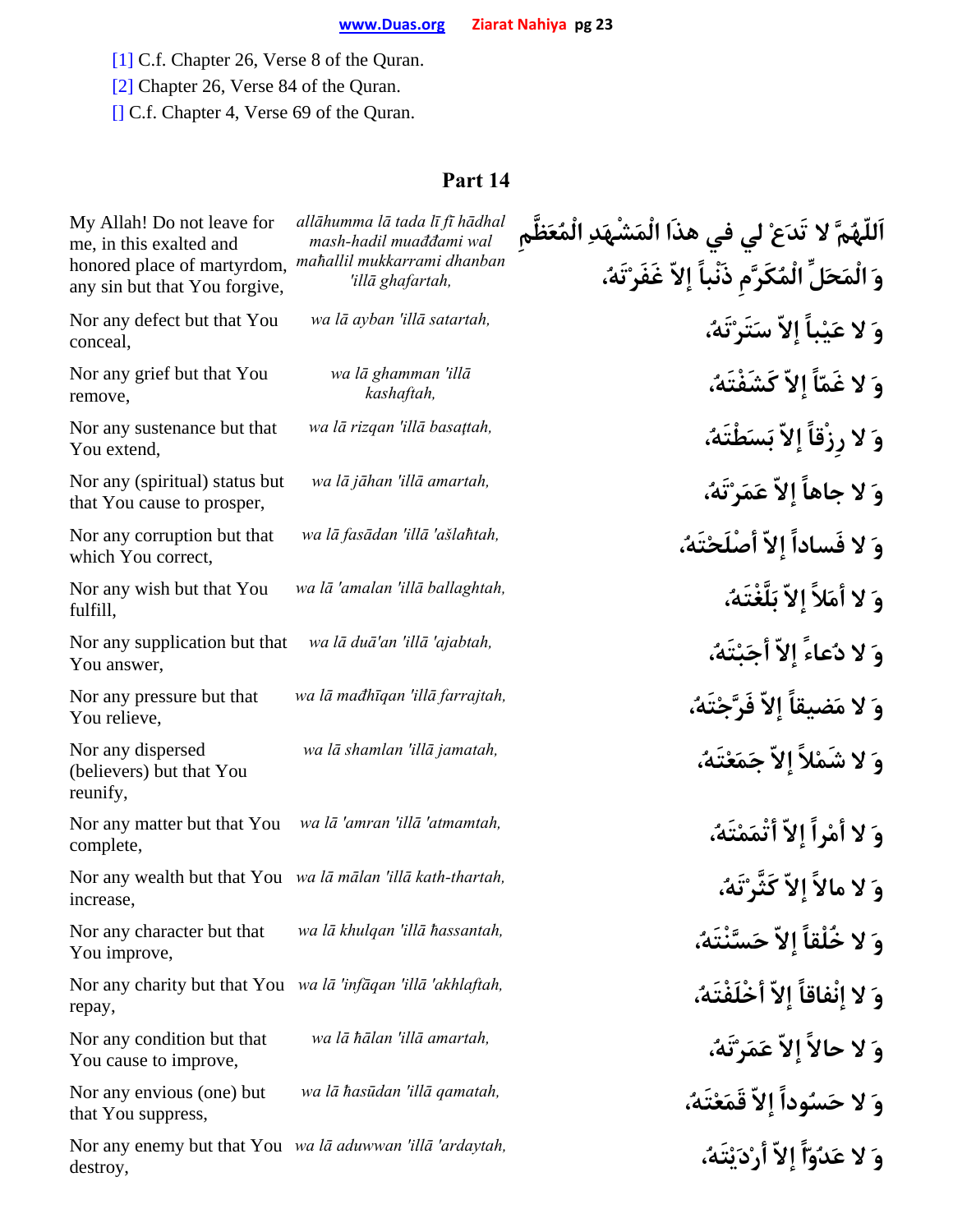Nor any evil but that You suffice,

Nor any ailment but that You cure,

Nor any distant (one) but that You bring near,

Nor any scattering but that You reunite,

Nor any request but that You grant.

O Allah! I ask You for the goodness of this transitory world,

and the reward of the hereafter.

*wa lā marađhan 'illā*

*wa lā su'ālan [su'lan] 'illā*

*allāhumma 'innī 'as'aluka* 

**وَ لا شَرّاً إلاّ كَفَيْتَه،ُ** *,kafaytah illā 'sharran lā wa* **وَ لا مَرَضاً إلاّ شَفَيْتَه،ُ** *,shafaytah* **وَ لا بَعيداً إلاّ أدْنَيْتَه،ُ** *,adnaytah 'illā 'baīdan lā wa* **وَ لا شَعَثاً إلاّ لَمَمْتَه،ُ** *,lamamtah illā 'shaathan lā wa* **وَ لا سُؤالاً [سُؤْلاً] إلاّ أعْطَيْتَه،ُ** *,aţaytah'* **اَللّهُمَّ إنّي أسْئَلُكَ خَيْرَ الْعاجِلَة،ِ** *,ajilah khayral* **وَ ثَوابَ الآجِلَة،ِ** *,ājilah thawabal wa*

| O Allah! Suffice me with<br>what You made lawful from<br>the unlawful, | allāhumma 'aghninī bihalālika<br>anil harām, | ٱللّهُمَّ أغْننى بحَلالِكَ عَنِ الْحَرامِ،    |
|------------------------------------------------------------------------|----------------------------------------------|-----------------------------------------------|
| and with Your grace from<br>all other creatures.                       | wa bifađhlika an jamīil 'anām,               | وَ بفَضْلِكَ عَنْ جَميعِ الأنامِ،             |
| My Allah! I ask You for<br>beneficial knowledge,                       | allāhumma 'innī 'as'aluka ilman<br>nāfiā,    | اَللّهُمَّ إِنّي أَسْنَلُكَ عِلْماً نافِعاً،  |
| a humble heart,                                                        | wa qalban khāshiā,                           | وَ قَلْباً خاشِعاً،                           |
| unequivocal certitude,                                                 | wa yaqīnan shāfiyā,                          | وَ يَقيناً شافِياً،                           |
| pure action,                                                           | wa amalan zākiyā,                            | وَ عَمَلا زاكِياً،                            |
| beautiful patience,                                                    | wa šabran jamīlā,                            | وَ صَبْراً جَميلاً،                           |
| and a bountiful reward.                                                | wa ajran 'jazīlā,                            | وَ أَجْراً جَزِيلاً،                          |
| O Allah! Grant me gratitude<br>of Your blessing upon me,               | allāhummarzuqnī shukra<br>nimatika alayy,    | ٱللّهُمَّ ارْزُقْنى شُكْرَ نعْمَتِكَ عَلَىَّ، |
| Increase Your favor and<br>munificence on me,                          | wa zid fī 'ihsānika wa karamika<br>'ilayy,   | وَ زِدْ في إِحْسانكَ وَ كَرَمِكَ إِلَيَّ،     |
| Make my speech amongst<br>people effective,                            | wajal qawlī fin-nāsi masmūā,                 | وَ اجْعَلْ قَوْلى فِي النَّاسِ مَسْمُوعاً،    |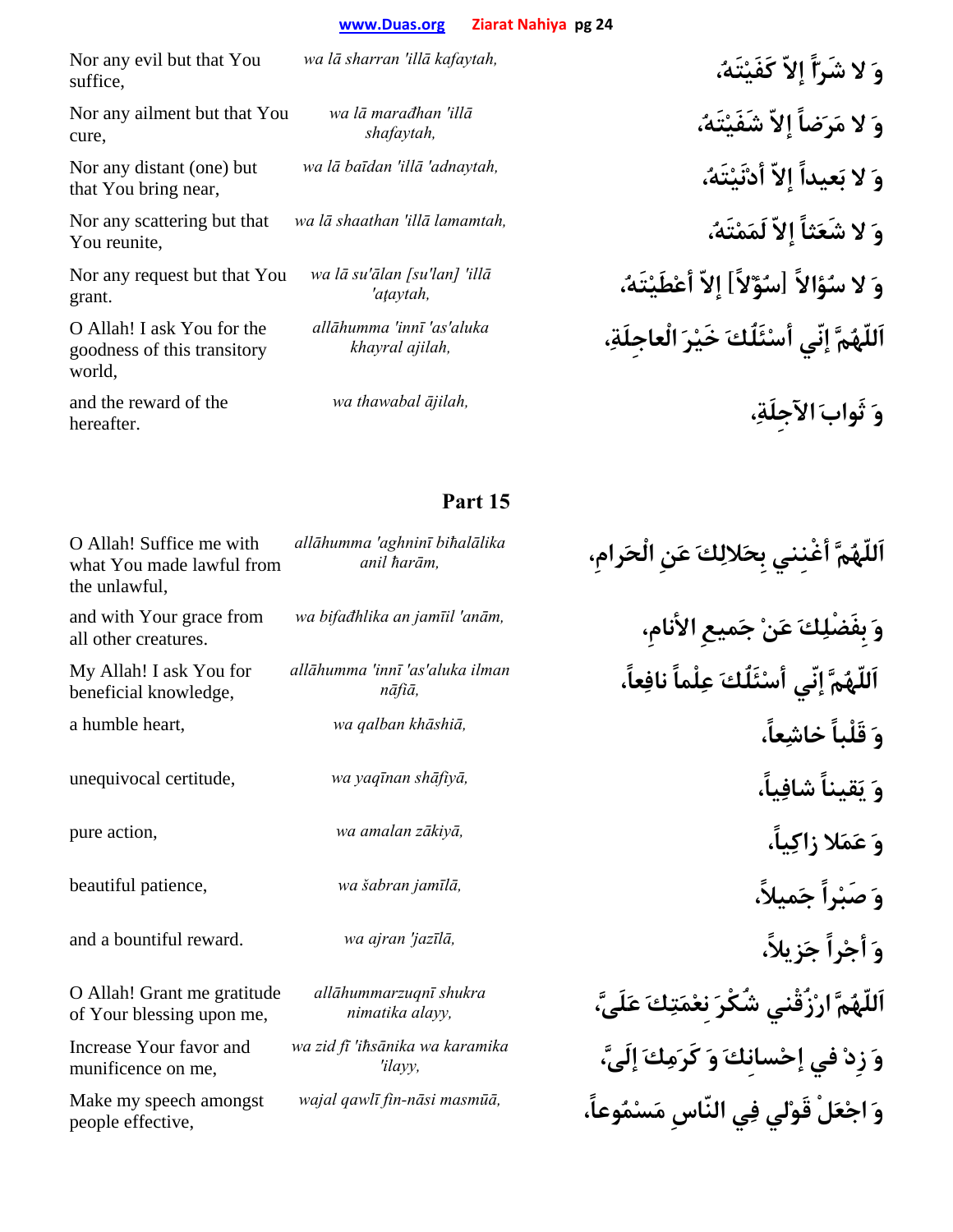my deeds elevated and worthy of being delivered to You,

my righteous works followed (by others),

O Allah! Send blessings upon Muhammad and the family of Muhammad, the best of the creations, day and night,

Spare me from the evil of the wicked,

Purify me from sins and burdens,

Give me refuge from Hellfire,

Settle me in the House of rest (Paradise),

And forgive me and all my

By Your mercy, O the most merciful of the merciful!

*allāhumma šalli alā muħammadin wa āli muħammadinil 'akhyār, fī ānā'illayli wa 'aţrāfin-nahār,*

*wa ţahhirnī minadh-dhunūbi wal* 

faithful brothers and sisters, *fīka wa 'akhawātiyal mu'minīna waghfir lī wa lijamīi 'ikhwāni wal mu'mināt,*

*arħamar 'yā biraħmatika*

**وَ عَمَلي عِنْدَكَ مَرْفُوعاً،** *,marfūā indaka amalī wa*

**وَ أثَري فِي الْخَيْراتِ مَتْبُوعاً،** *,matbūā khayrāti fil atharī 'wa* **وَ عَدُوّي مَقْمُوعاً،** *,maqmūā aduwwī wa* ,quelled enemy my and **اَللّهُمَّ صَلِّ عَلى مُحَمَّدٍ وَ آلِ مُحَمَّدٍ الأخْيارِ، في آناءِ اللَّيْلِ وَ أطْرافِ النَّهارِ،**

> **وَ اكْفِني شَرَّ الأشْرارِ،** *,ashrār sharral wakfin<sup>ī</sup>* **وَ طَهِّرْني مِنَ الذُّنُوبِ وَ الأوْزارِ،** *,awzā<sup>r</sup>* **وَ أجِرْني مِنَ النّارِ،** *,nār-minan ajirnī 'wa* **وَ أحِلَّني دارَالْقَرارِ،** *,qarār dāral aħillanī 'wa* **وَ اغْفِرْ لي وَ لِجَميعِ إخْواني فيكَ وَ أخَواتِيَ الْمُؤْمِنينَ وَ الْمُؤْمِنات،ِ بِرَحْمَتِكَ يا أرْحَمَ الرّاحِمين**.**َ** *.rāħimīn-*

# **SUPPLICATION IN THE QUNUT OF THE PRAYER AFTER ZIYARAT**

## **Part 1**

# **English Translation Transliteration Arabic Text**

**ثم قف عند الرأس و توجه إلى القبلة و صل ركعتين و اقرأ في الأولى سورة الأنبياء و في الثانية الحشر و اقنت و قل:**

**لاإلهَ إلاَّ االلهُ الْحَليمُ الْكَريم،ُ** *,karīm ħalīmul* **لاإلهَ إلاَّااللهُ الْعَلِيُّ الْعَظيم،ُ** *,ađī<sup>m</sup>*

Then stand beside the upper side of the grave, face towards the *Qibla*and perform a two-unit Ziyarat prayer. Recite Chapter 21 (*al-Anbiya*) in the first unit and Chapter 59 (*al-Hashr*) in the second unit of the prayer, and recite the following supplication in the *Qunut* of the prayer:

There is no deity but Allah, the forbearing, the generous.

There is no deity but Allah, the supreme, the great.

*lā 'ilāha 'llal-lāhul* 

*lā 'ilāha 'llal-lāhul aliyyul*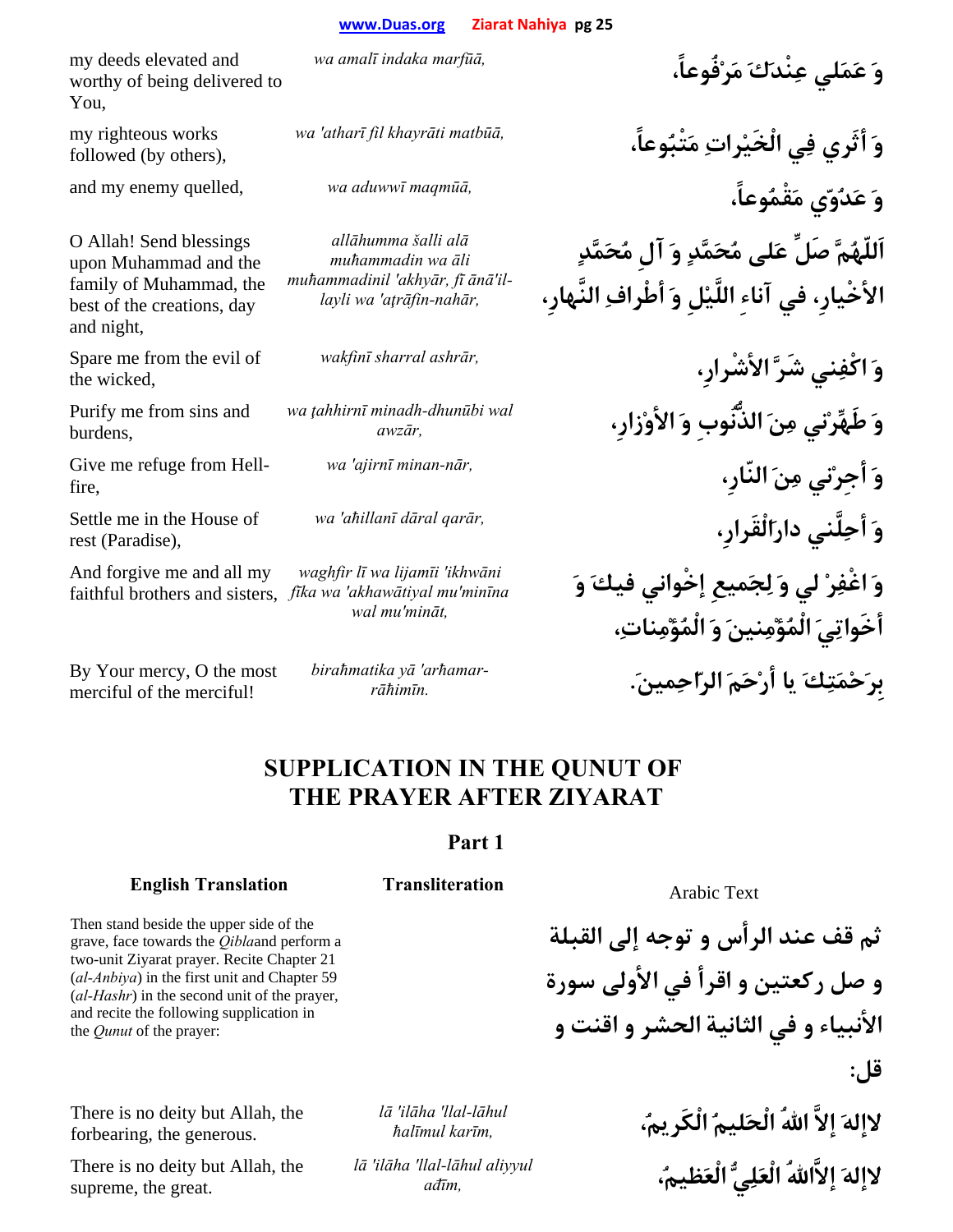There is no deity but Allah, the Lord *lā 'ilāha 'llal-lāhu rabbus*of the seven heavens and the seven earths, *samāwātis-sabi wal 'arađhīnas-sab,*

and whatever is in them and whatever is between them.

(By this, I am) opposing (the belief of) His enemies,

disavowing whomever has turned away from Him,

confessing His Lordship, *wa 'iqrāran* 

He is the first other than being the first (in number).

He is the last without having an end. *wal ākhiru 'ilā ghayri* 

He is dominant (*Zahir*) over everything by His power.

He is hidden (*Batin*) as He knows underneath of every thing by His knowledge and His subtlety.

Intellects cannot comprehend the depth of His grandeur.

Thoughts cannot grasp the reality of His Essence.

Souls cannot imagine the meanings of His (created) qualities.

He knows well the innermost thoughts (of His servants),

and knows the treachery of the eyes, and all that the hearts (of men) conceal.[1]

My Allah! I bear You as witness of my acknowledgement of Your Messenger (PBUH&HF) and my faith in *rasūlaka šallal-lāhu layhi*  him,

*wa mā fīhinna wa mā*

*wa takdhīban liman adala* 

*al'awwalu bighayri* 

*ađđāhiru alā kulli shay'in* 

*al-bāţinu dūna kulli* 

*lā taqiful uqūlu alā kunhi* 

*wa lā tudrikul 'awhāmu* 

*wa lā tatašawwarul* 

*yalamu khā'inatal 'ayuni* 

*allāhumma 'innī 'ushhiduka alā tašdīqī wa ālih wa 'īmānī bih,*

**لاإلهَ إلاَّااللهُ رَبُّ السَّماواتِ السَّبْعِ وَ الأرَضينَ السَّبْعِ، وَ ما فيهِنَّ وَ ما بَيْنَهُنَّ،** *,baynahunn* **خِلافاً لِأعْدائِه،ِ** *,ih'adā 'li khilāfan* **وَ تَكْذيباً لِمَنْ عَدَلَ بِه،ِ** *,bih* **وَ إقْراراً لِرُبُوبِيَّتِه،ِ** *,lirubūbiyyatih* and surrendering to His majesty. *wa khuđhū'an li izzatih,* **،ِهِزَّتِعِل خُضُوعاً َو الأوَّلُ بِغَيْرِ أوَّل،** *awwal'* **وَالآخِرُ إلى غَيْرِ آخِر،** *,ākhir* **الظّاهِرُ عَلى كُلِّ شَىْء بِقُدْرَتِه،ِ** *,biqudratih* **الْباطِنُ دُونَ كُلِّ شَىْء بِعِلْمِهِ وَ لُطْفِه،ِ** *,luţfih wa biilmihi in'shay* **لا تَقِفُ الْعُقُولُ عَلى كُنْهِ عَظَمَتِه،ِ** *,ađamatih* **وَ لا تُدْرِكُ الأوْهامُ حَقيقَةَ ماهِيَّتِه،ِ** *,māhiyyatih ħaqīqata* **وَ لا تَتَصَوَّرُ الأنْفُسُ مَعانِيَ كَيْفِيَّتِه،ِ** *,kayfiyyatih maāni anfusu'* **مُطَّلِعاً عَلَى الضَّمائِرِ،** *,ir'đhamā-alađh muţţalian* is cognizant of the secrets, *ārifan bis-sarā'ir,* **،رِِبِالسَّرائ عارِفاً يَعْلَمُ خائِنَةَ الأعْيُنِ وَ ما تُخْفِى** *,šudūr-tukhfiš mā wa* **الصُّدُور،ُ اَللّهُمَّ إنّي اُشْهِدُكَ عَلى تَصْديقي رَسُولَكَ صَلَّى االلهُ عَلَيْهِ وَ آلِهِ وَ إيماني**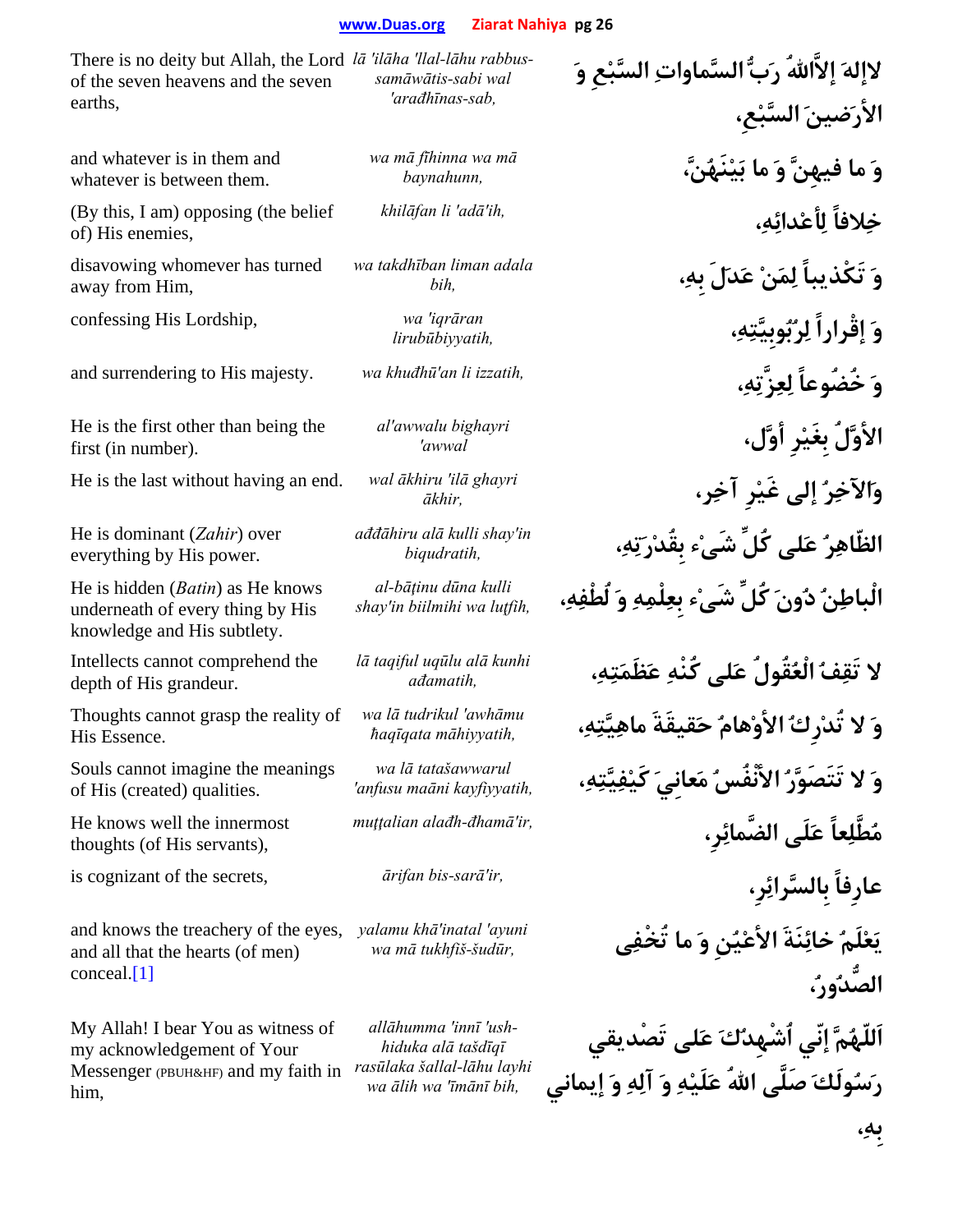I bear witness that he was the Prophet by whose favor wisdom was given voice,

of whom (previous) prophets gave glad tidings,

called people to admit what he brought (from the Lord),

and urged people to acknowledge him,

according to His saying, the most high, *"… he, whom they find mentioned in their Torah and the Gospels, who commands them virtuous acts and forbids them evil, allows them as lawful the good (and pure) things, prohibits them from impurities, and releases them from their heavy burdens and from the yokes that are upon them ..."* [2]

*wa 'innī 'ash-hadu 'annahun-nabiyyul-ladhi naţaqatil ħikmatu* 

*wa bash-sharatil 'anbiyā'u* 

*bifađhlih,*

*wa daat 'ilal 'iqrāri bimā*

*biqawlihi ta'ālā: alladhīna yajidūnahu maktūban indahum fittawrāti wal 'injīli ya'muruhum bil marūfi wa yanhāhum anil munkari wa yuħillu lahumuţţayyibāti wa yuħarrimu alayhimul khabā'itha wa yađhau anhum 'išrahum wal 'aghlālal-lati kānat alayhim,*

and my recognition of his status. *wa ilmī bimanzilatih,* **،ِهِنْزِلَتَبِم لْميِع َو وَ إنّي أشْهَدُ أنَّهُ النَّبِيُّ الَّذي نَطَقَتِ الْحِكْمَةُ بِفَضْلِه،ِ وَ بَشَّرَتِ الأنْبِياءُ بِه،ِ** *,bih* **وَ دَعَتْ إلَى الإقْرارِ بِما جاءَ بِه،ِ** *,bih a'j<sup>ā</sup>* **وَ حَثَّتْ عَلى تَصْديقِه،ِ** *,tašdīqih alā that-ħath wa* **بِقَوْلِهِ تَعالى: «اَلَّذي يَجِدُونَهُ مَكْتُوباً عِنْدَهُمْ فِي التَّوْريةِ وَ الإنْجيلِ يَأْمُرُهُمْ بِالْمَعْرُوفِ وَ يَنْهيهُمْ عَنِ الْمُنْكَرِ وَ يُحِلُّ لَهُمُ الطَّيِّباتِ وَ يُحَرِّمُ عَلَيْهِمُ الْخَبائِثَ وَ يَضَعُ عَنْهُمْ إصْرَهُمْ وَ الأغْلالَ الَّتي كانَتْ عَلَيْهِمْ»،**

[1] Chapter 40, Verse 19 of the Quran.

[2] Chapter 7, Verse 157 of the Quran.

## **Part 2**

## **English Translation Transliteration Arabic Text**

*fašalli alā muħammadin* 

Thus, bless Muhammad, Your messenger to both masses (of human rasūlika 'ilath-thaqalayn, and Jinn),

the master of the chosen prophets, *wa sayyidil 'anbiyā'il* 

and (bless) his brother and his cousin,

neither of whom ever took associates with You (in worship) even for one moment,

*wa alā 'akhīhi wabni* 

*alladhīna lam yushrikā* **اللَّذَيْنِ لَمْ يُشْرِكا بِكَ طَرْفَةَ عَيْن أبَداً،** *,abadā 'aynin ţarfata bika*

**فَصَلِّ عَلى مُحَمَّدٍ رَسُولِكَ إلَى** *,thaqalayn-ilath 'rasūlika* **الثَّقَلَيْنِ، وَ سَيِّدِ الأنْبِياءِ الْمُصْطَفَيْن،َ** *,mušţafayn* **وَ عَلى أخيهِ وَ ابْنِ عَمِّه،ِ** *,ammih*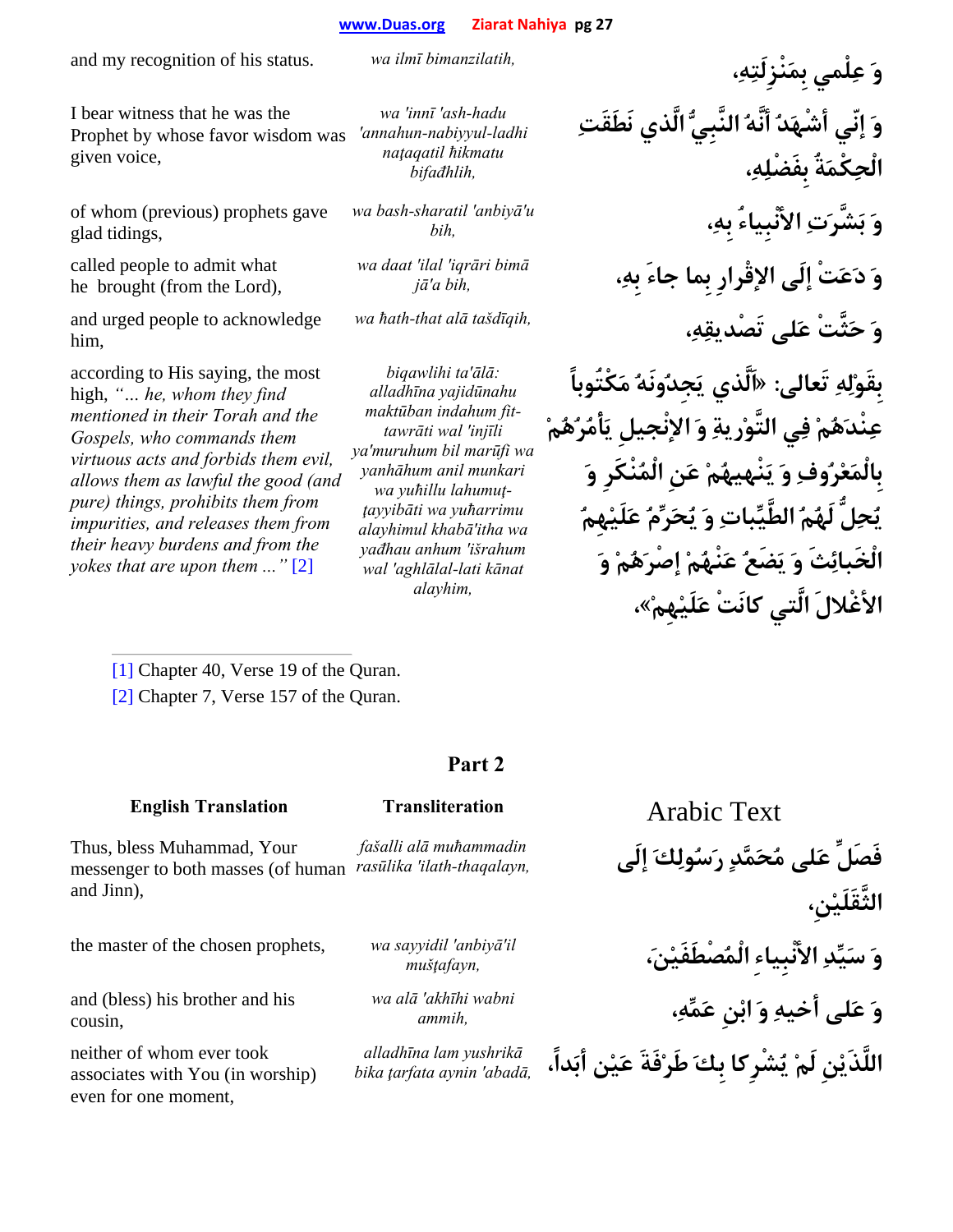and (bless) Fatima, the radiant, and the chief of the ladies of the worlds, *wa alā fāţimataz-zahrā'i* 

*wa alā sayyiday shabābi 'ahlil jannah, al-ħasani wal ħusayn,*

and (bless) the two masters of the youth of Paradise, al-Hasan and al-Husain,

With an everlasting blessing, *šalātan khālidatad-*

equal to the number of drops of rains,

and the weight of the mountains and hills,

until peace and salutations is ever exchanged,

and brightness (of day) and darkness (of night) are replaced.

And (bless) his pure family, (the rest of) the guided Imams,

(who are) Ali, Muhammad, Ja'far, Musa, Ali, Muhammad, Ali, al-Hasan, and al-Hujja,

the establishers of fairness, and the grandsons of the Prophet(PBUH&HF).

*aliyyin wa muħammadin wa jafarin wa mūsa wa aliyyin wa muħammadin wa aliyyin wal ħasani wal ħujjah, al-qawwāmi bilqisţ, wa* 

**Part** 

# **English Translation Transliteration Arabic Text**

O Allah! I ask You by the rights of this Imam, a relief in the near future,

*allāhumma 'innī 'as'aluka biħaqqi hādhal 'imāmi farajan qarībā,*

**وَ عَلى فاطِمَةَ الزَّهْراءِ سَيِّدةِ نِساءِ** *,ālamīn il'nisā sayyidati* **الْعالَمين،َ**

**وَ عَلى سَيِّدَىْ شَبابِ أهْلِ الْجَنَّةِ الْحَسَنِ وَ الْحُسَيْنِ،** *dawām,* **،الدَّوامِ ةََدِخال صَلاةً عَدَدَ قَطْرِ الرِّهامِ،** *,rihām-qaţrir adada* **وَ زِنَةَ الْجِبالِ وَ الآكامِ،** *,ākā<sup>m</sup>* **ما أوْرَقَ السَّلام،ُ** *,salām-awraqas 'm<sup>ā</sup>* **وَ اخْتَلَفَ الضِّياءُ وَ الظَّلام،ُ** *,đalām-wa<sup>đ</sup>* **وَ عَلى آلِهِ الطّاهِرين،َ الأئِمَّةِ** *,muhtadīn immatil'a'* **الْمُهْتَدين،َ** the defenders of the religion, *adh-dhā'idīna anid-dīn,* **،ينِّالد نَِع َدينِالذّائ عَلِيٍّ وَ مُحَمَّدٍ وَ جَعْفَرٍ وَ مُوسى وَ عَلِيٍّ وَ مُحَمَّدٍ وَ عَلِيٍّ وَ الْحَسَنِ وَ الْحُجَّة،ِ الْقَوّامِ بِالْقِسْط،ِ وَ سُلالَةِ السِّبْط،ِ** *,sibţ-sulālatis*

**اَللّهُمَّ إنّي أسْئَلُكَ بِحَقِّ هذَا الإمامِ فَرَجاً قَريباً، وَ صَبْراً جَميلا،** *,Jamīlā šabran wa* ,patience beautiful mighty triumph, *wa našran azīzā,* **،زيزاًَع نَصْراً َو**

*wakhtalafađh-đhiyā'u* 

*wa zinatil jibāla wal* 

*wa alā ālihiţ-ţāhirīn, al-*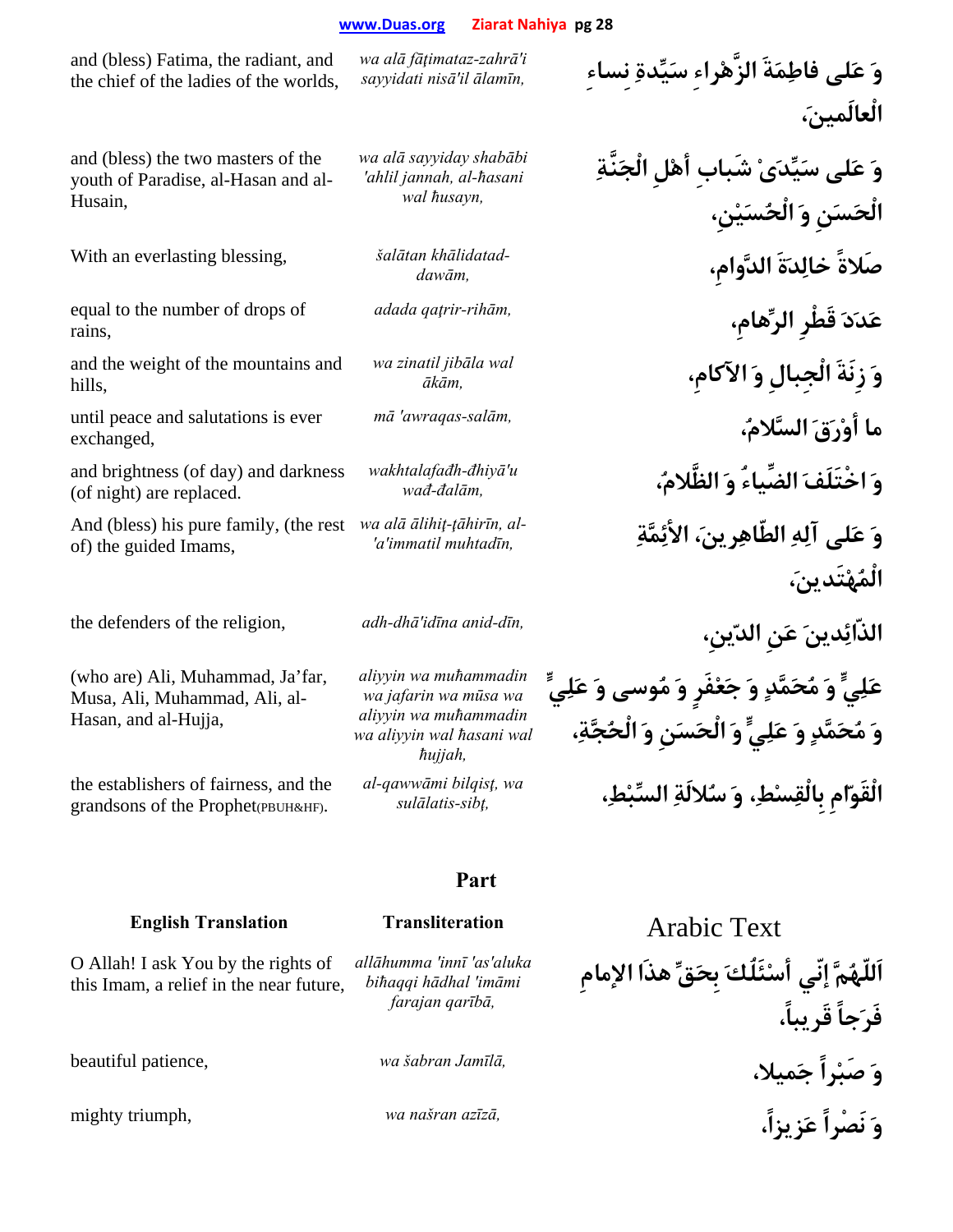steadfastness in (the path of) guidance,

success in what pleases and satisfies *wat-tawfīqa lima tuhibbu*  You,

a sustenance that is vast, lawful, pure,

without any toil, trouble, and favor from anyone.

Preserve my health against any affliction, ailment, and disease,

Grant me appreciation of well-being and blessings,

And when the time of death arrives, take our soul while it is in the best condition of obedience to You,

And while observing what You commanded, so that You lead us to the Garden of blessings.

By Your mercy, O the most merciful *birahmatika yā 'arhamar* of the merciful!

My Allah! Bless Muhammad and the family of Muhammad,

and estrange me from (the attractions of) the world, and make me familiar with (the affairs of) the hereafter.

Certainly, nothing causes alienation from this world except fear of You,

and nothing causes to be accustomed *wa lā yu'nisu bil ākhirati*  to the hereafter except hope for Your (mercy).

*wa rizqan wāsi'an ħalālan* 

abundant, superior, pouring forth, *fāđhilan mufađhđhilan* 

*min ghayri kaddin wa lā nakad, wa lā minnatin min 'aħad,*

*wa āfiyatan min kulli balā'in wa suqmin wa marađh,*

*wash-shukra alal āfiyati* 

*wa 'idhā jā'al mawtu faqbidhnā alā 'aħsani mā yakūnu laka ţā'ah,*

*alā mā 'amartanā muħāfiđhīna ħattā ţu'addiyanā 'ilā jannātinnaīm,*

*allāhumma šalli alā muħammadin wa āli muħammad,*

*wa 'awħishnī minaddunyā wa ānisnī bil ākhirah,*

*fa 'innahu lā yūħishu minad-dunyā 'illā khawfuk,*

sufficiency from people, *wa ghinan anil khalq,* **،الْخَلْقِ نَِع ًنىِغ َو وَ ثَباتاً فِي الْهُدى،** *,hudā fil thabātan wa* **وَ التَّوْفيقَ لِما تُحِبُّ وَ تَرْضى،** *,tarđhā wa* **وَ رِزْقاً واسِعاً حَلالا طَيِّباً،** *,ţayyib<sup>ā</sup>* adequate, fruitful, pleasant, *marī'an dārran sā'ighā,* **،غاًِسائ اًّدار ريئاًَم فاضِلاً مُفَضِّلاً صَبّاً صَبّاً،** *,šabbā šabban* **مِنْ غَيْرِ كَدّ وَ لا نَكَد، وَ لا مِنَّة مِنْ أحَد، وَ عافِيَةً مِنْ كُلِّ بَلاء وَ سُقْم وَ مَرَض، وَ الشُّكْرَ عَلَى الْعافِيَةِ وَ النَّعْماء،ِ** *,'namā-wan* **وَ إذا جاءَ الْمَوْتُ فَاقْبِضْنا عَلى أحْسَنِ ما يَكُونُ لَكَ طاعَةً، عَلى ما أمَرْتَنا مُحافِظينَ حَتّى تُؤَدِّيَنا إلى جَنّاتِ النَّعيمِ، بِرَحْمَتِكَ يا أرْحَمَ الرّاحِمين،َ** *,rāħimīn-***اَللّهُمَّ صَلِّ عَلى مُحَمَّدٍ وَ آلِ مُحَمَّد،ٍ وَ أوْحِشْني مِنَ الدُّنْيا وَ آنِسْني بِالآخِرَة،ِ فَإنَّهُ لا يُوحِشُ مِنَ الدُّنْيا إلاّ خَوْفُك،َ وَ لا يُؤْنِسُ بِالآخِرَةِ إلاّ رَجآؤُك،َ** *,uk'rajā illā'*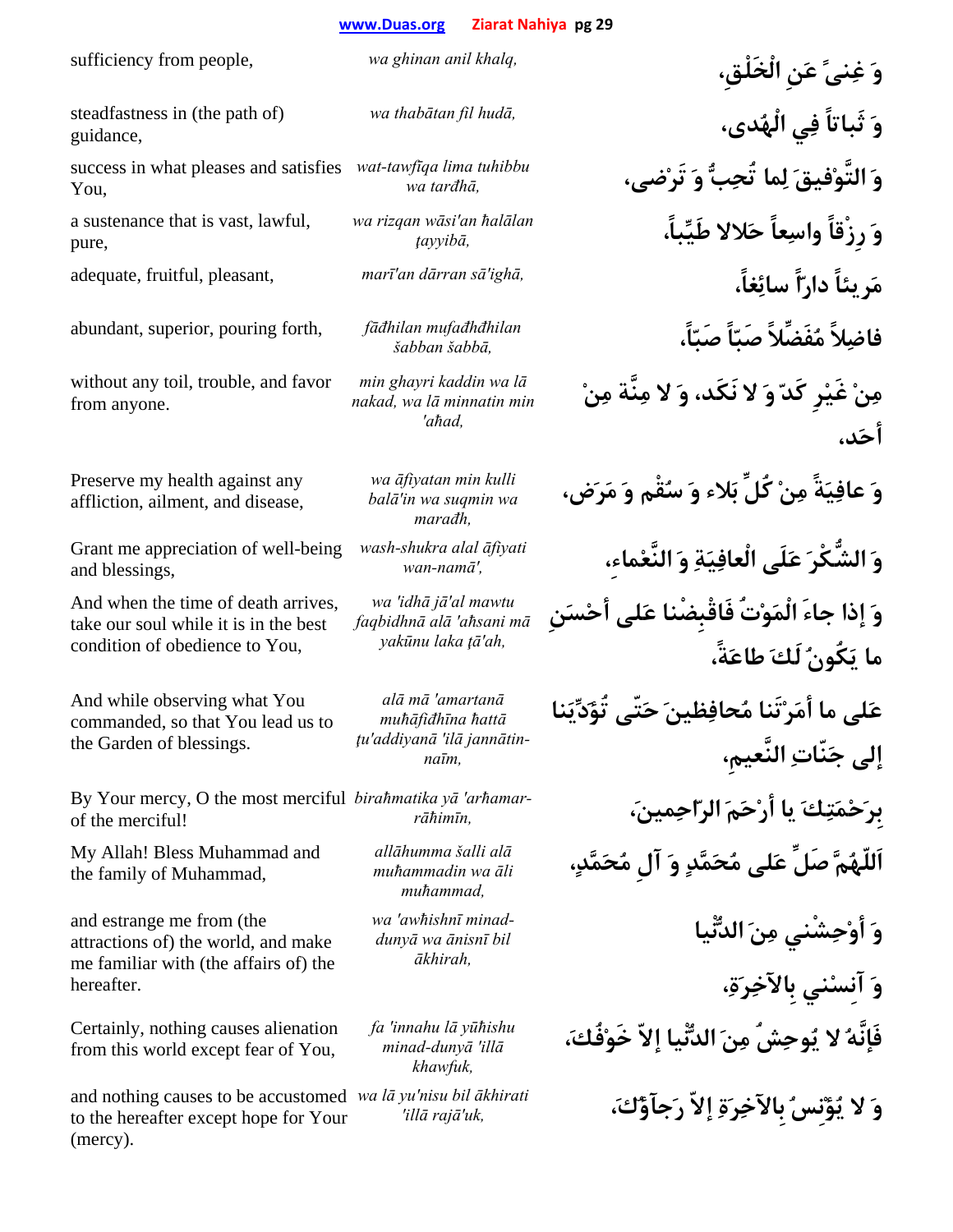| O Allah! For You is the argument,<br>not against You,    | allāhumma lakal hujjatu<br>lā alayk,         | اَللّهُمَّ لَكَ الْحُجَّةُ لا عَلَيْكَ،           |
|----------------------------------------------------------|----------------------------------------------|---------------------------------------------------|
| and to You is complained, not from<br>You.               | wa 'ilaykal mushtakā lā<br>mink.             | وَ إِلَيْكَ الْمُشْتَكِي لا مِنْكَ،               |
| Thus, bless Muhammad and his<br>family,                  | fašalli alā muhammadin<br>wa ālih,           | فَصَلِّ عَلى مُحَمَّدٍ وَ آلِهِ                   |
| and assist me against my unjust and<br>disobedient soul, | wa 'ainnī alā nafsiyađ-<br>đālimatil āšiyah, | وَ أَعِنّي عَلى نَفْسِيَ الظّالِمَةِ الْعاصِيَةِ، |
| and my dominant desire.                                  | wa shahwatiyal ghālibah,                     | وَ شَهْوَتِيَ الْغَالِبَةِ،                       |
| And conclude me with a safe and<br>healthy end.          | wakhtim lī bil āfiyah,                       | وَاخْتِمْ لي بِالْعافِيَةِ،                       |
|                                                          |                                              |                                                   |

## **Part 4**

## **English Translation Transliteration Arabic Text**

# O Allah! It is due to my shamelessness that I ask forgiveness

while I insist on what You have forbidden. On the other hand, if I do not ask for forgiveness with my knowledge of Your abundant forbearance, it will

be wasting the right of hope (to You).

My Allah! (due to my weak faith) my sins discourage me from requesting You,

and my knowledge about Your vast mercy prevents me from fearing You.

Thus, bless Muhammad and the family of Muhammad,

negate my fear of You, *wa kadh-dhib khawfi* 

and be for me according to the best of what I expect and believe about You, O the most generous of the generous!

*allāhumma 'innastighfārī 'iyyāka wa 'ana muširrun alā mā nahayta qillatu ħayā',*

*wa tarkiyal 'istighfāra maa ilmī bisiati ħilmika tađhyī'un liħaqqir-rajā'*

*allāhumma 'inna dhunūbi* 

*wa inna ilmi bisiati rahmatika yamnaunī 'an 'akhshāk,*

*fašalli alā muħammadin* 

*wa kun lī inda 'aħsani đanni bika yā 'akramal 'akramīn*

**اَللّهُمَّ إنَّ اسْتِغْفاري إيّاكَ وَ أنَا مُصِرٌّ عَلى مانَهَيْتَ قِلَّةُ حَيآء،**

**وَ تَرْكِيَ الاِسْتِغْفارَ مَعَ عِلْمي بِسِعَةِ حِلْمِكَ تَضْييعٌ لِحَقِّ الرَّجآء،ِ**

**اَللّهُمَّ إنَّ ذُنُوبي تُؤْيِسُني أنْ** *,arjūk 'an 'yisunī'tu* **أرْجُوَك،َ**

> **وَ إنَّ عِلْمي بِسِعَةِ رَحْمَتِكَ يَمْنَعُني أنْ أخْشاك،َ**

**فَصَلِّ عَلى مُحَمَّدٍ وَ آلِ مُحَمَّد،ٍ** *,muħammad āli wa* and confirm my hope in You, *wa šaddiq rajā'ī lak,* **،َلَك جائيَر ْصَدِّق َو وَ كَذِّبْ خَوْفي مِنْك،َ** *,mink*

**وَ كُنْ لي عِنْدَ أحْسَنِ ظَنّي بِكَ يا أكْرَمَ الأكْرَمين،َ**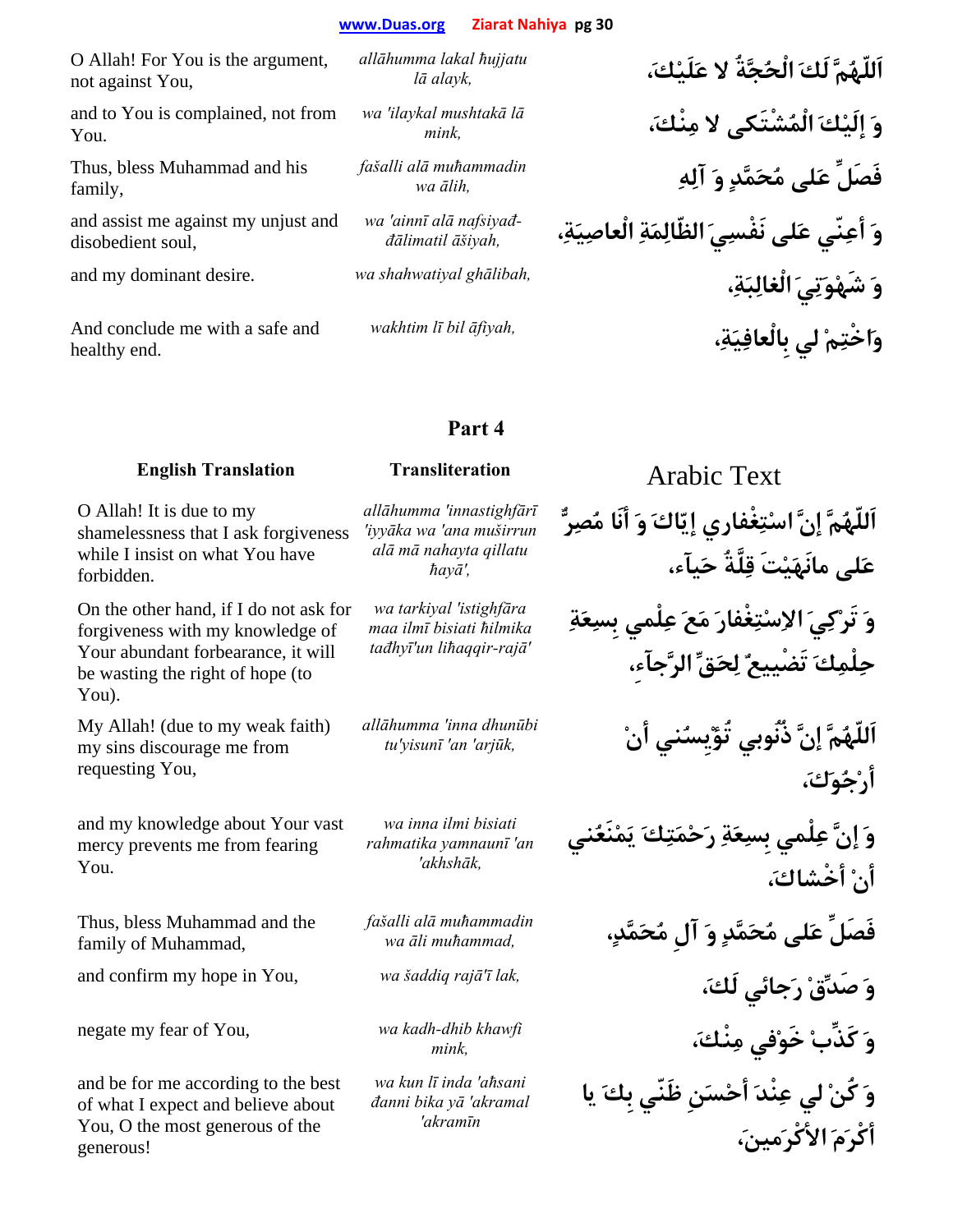O Allah! Bless Muhammad and the family of Muhammad, and support me by protection (from sins),

Make my tongue speak wisdom, *wa 'anţiq lisānī bil* 

Place me among those who regret what they wasted yesterday,

do not aggrieve their portion today, *wa lā yaghbanu ħađđahu* 

and do not worry about the sustenance of tomorrow.

O Allah! Certainly, rich is he who suffices himself with You and considers himself in need of You,

and poor is he who feels that he can suffice himself through Your creation without You.

Thus, bless Muhammad and the family of Muhammad,

and suffice me from Your creation by Yourself,

and put me amongst those who do not extend their hand except towards yabsutu kaffan 'illā 'ilayk, You. *wajalnī mimman lā*

*allāhumma šalli alā muħammadin wa āli muħammadin, wa 'ayyidnī bil išmah,*

*wajalnī mimman yandamu alā mā đhayyaahu fī 'amsih,*

*wa lā yahummu lirizqi* 

*allāhumma 'innal ghaniyya manistaghnā bika waftaqara 'ilayk,*

*wal faqīra manistaghnā*

*fašalli alā muħammadin* 

*wa 'aghninī an khalqika* 

**اَللّهُمَّ صَلِّ عَلى مُحَمَّدٍ وَ آلِ مُحَمَّدٍ وَ أيِّدْني بِالْعِصْمَة،ِ وَ أنْطِقْ لِساني بِالْحِكْمَة،ِ** *,ħikmah* **وَ اجْعَلْني مِمَّنْ يَنْدَمُ عَلى ما ضَيَّعَهُ في أمْسِه،ِ وَ لا يَغْبَنُ حَظَّهُ في يَوْمِه،ِ** *,yawmih f<sup>ī</sup>* **وَ لا يَهُمُّ لِرِزْقِ غَدِه،ِ** *,ghadih* **اَللّهُمَّ إنَّ الْغَنِيَّ مَنِ اسْتَغْنى بِكَ وَ افْتَقَرَ إلَيْك،َ وَ الْفَقيرَ مَنِ اسْتَغْنى بِخَلْقِكَ عَنْك،َ** *,anka bikhalqika* **فَصَلِّ عَلى مُحَمَّدٍ وَ آلِ مُحَمَّد،ٍ** *,muħammad āli wa* **وَ أغْنِني عَنْ خَلْقِكَ بِك،َ** *,bik* **وَ اجْعَلْني مِمَّنْ لا يَبْسُطُ كَفّاً إلاّ** *,ilayk 'illā 'kaffan yabsuţ<sup>u</sup>* **إلَيْك،َ**

## **Part 5**

*allāhumma 'innashshaqiyya man qanaţa wa 'amāmahut-tawbatu wa warā'ahur-rahmah,*

> *wa 'in kuntu đhaīfal amali fa 'innī fī raħmatika qawiyyal 'amal,*

*fahab lī đhafa amalī*

**اَللّهُمَّ إنَّ الشَّقِيَّ مَنْ قَنَطَ وَ أمامَهُ التَّوْبَةُ وَ وَرآءَهُ الرَّحْمَةُ،**

**وَ إنْ كُنْتُ ضَعيفَ الْعَمَلِ فَإ نّي في رَحْمَتِكَ قَوِيُّ الأمَلِ، فَهَبْ لي ضَعْفَ عَمَلي لِقُوَّةِ أمَلي،** *,amalī 'liquwwati*

**English Translation Transliteration Arabic Text** 

My Allah! Certainly, wretched is he who despairs while repentance is placed before him and mercy is after him,

Even though I have been weak in action, I have strong hope in Your mercy,

Thus, forgive the weakness of my action in light of the strength of my hope.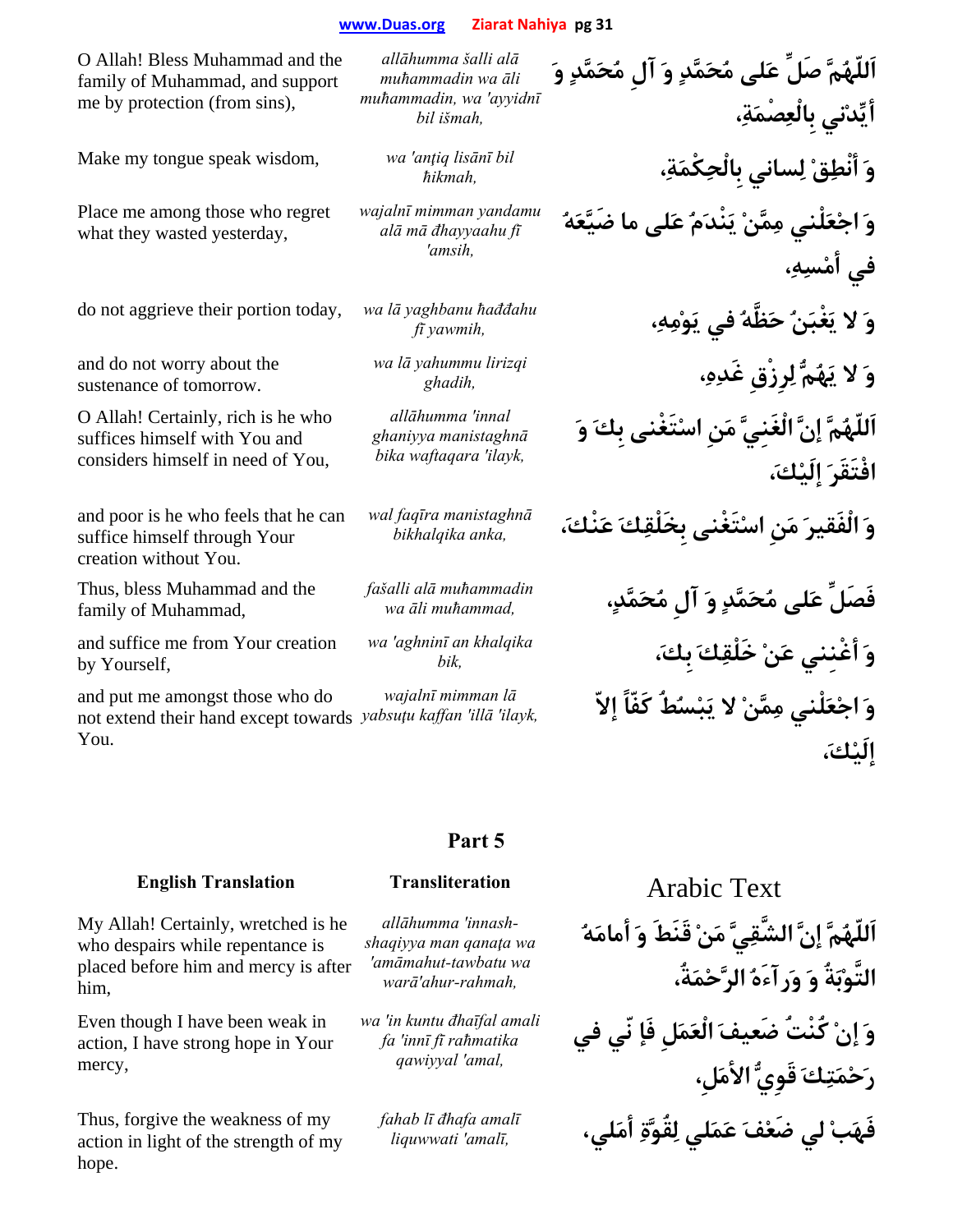O Allah! Even if You know there is no one amongst Your servants with harder heart and greater sins than mine,

*talamu 'an mā fī 'ibādika man huwa 'aqsā qalban dhanbā,*

I certainly know that there is no master more generous than You,

with greater mercy and forgiveness. *wa 'awsau raħmatan wa* 

Then, O He Who is unique in His mercy!

Forgive him, who is not unique in his mistakes.

O Allah! Certainly, You commanded us, but we have disobeyed,

forbade us, but we did not desist, *wa nahayta* 

reminded us, but we remained unmindful,

enlightened us, but we behaved blindly,

and warned us, but we transgressed. *wa ħadh-dharta* 

This was not the repayment of Your kindness to us,

and You know what we have disclosed and have concealed,

and You are aware of what we will do and have done.

Thus, bless Muhammad and the family of Muhammad,

and pardon us for our mistakes and our forgetfulness,

forgive us the negligence of Your rights by us,

complete Your beneficence towards us,

and cause Your mercy to descend upon us.

*minnī wa 'ađamu minnī*

*allāhumma 'in kunta* 

*fa 'innī 'alamu 'annahu lā mawlā 'ađamu minka ţawlā,*

*fayā man huwa 'awħadu fī*

*'ighfir liman laysa bi* 

*allāhumma 'innaka* 

*wa dhakkarta* 

*wa mā kāna dhālika* 

*wa 'anta 'alamu bimā*

*wa 'akhbaru bimā na'tī wa* 

*fašalli alā muħammadin* 

*wa lā tu'ākhidhnā bimā*

*wa hab lanā ħuqūqaka* 

*wa 'atimma 'iħsānaka* 

*wa 'asbil raħmataka* 

**عِبادِكَ مَنْ هُوَ أقْسى قَلْباً مِنّي وَ أعْظَمُ مِنّي ذَنْباً، فَإ نّي أعْلَمُ أنَّهُ لا مَوْلى أعْظَمُ مِنْكَ طَوْلا، وَ أوْسَعُ رَحْمَةً وَ عَفْواً،** *,afw<sup>ā</sup>* **فَيا مَنْ هُوَ أوْحَدُ في رَحْمَتِه،ِ** *,raħmatih* **إغْفِرْ لِمَنْ لَيْسَ بِأوْحَدَ في خَطيئَتِه،ِ** *,atih'khaţī fī awħada'* **اَللّهُمَّ إنَّكَ أمَرْتَنا فَعَصَيْنا،** *,faašaynā amartanā'*

**اَللّهُمَّ إنْ كُنْتَ تَعْلَمُ أنْ ما في**

**وَ نَهَيْتَ فَمَا انْتَهَيْنا،** *,famantahayn<sup>ā</sup>* **وَ ذَكَّرْتَ فَتَناسَيْنا،** *,fatanāsayn<sup>ā</sup>* **وَ بَصَّرْتَ فَتَعامَيْنا،** *,fataāmaynā baššarta wa* **وَ حَذَّرْتَ فَتَعَدَّيْنا،** *,fataaddayn<sup>ā</sup>* **وَ ما كانَ ذلِكَ جَزآءَ إحْسانِكَ إلَيْنا،** *,ilaynā 'ihsānika 'a'jaz<sup>ā</sup>* **وَ أنْتَ أعْلَمُ بِما أعْلَنّا وَ أخْفَيْنا،** *,akhfaynā 'wa alannā'* **وَ أخْبَرُ بِما نَأْتي وَ ما أتَيْنا،** *,ataynā 'm<sup>ā</sup>* **فَصَلِّ عَلى مُحَمَّدٍ وَ آلِ مُحَمَّد،ٍ** *,muħammad āli wa* **وَ لا تُؤاخِذْنا بِما أخْطَأْنا وَ نَسينا،** *,nasīnā wa nā'akhta'* **وَ هَبْ لَنا حُقُوقَكَ لَدَيْنا،** *,ladayn<sup>ā</sup>* **وَ أتِمَّ إحْسانَكَ إلَيْنا،** *,ilaynā'* **وَ أسْبِلْ رَحْمَتَكَ عَلَيْنا،** *,alayn<sup>ā</sup>*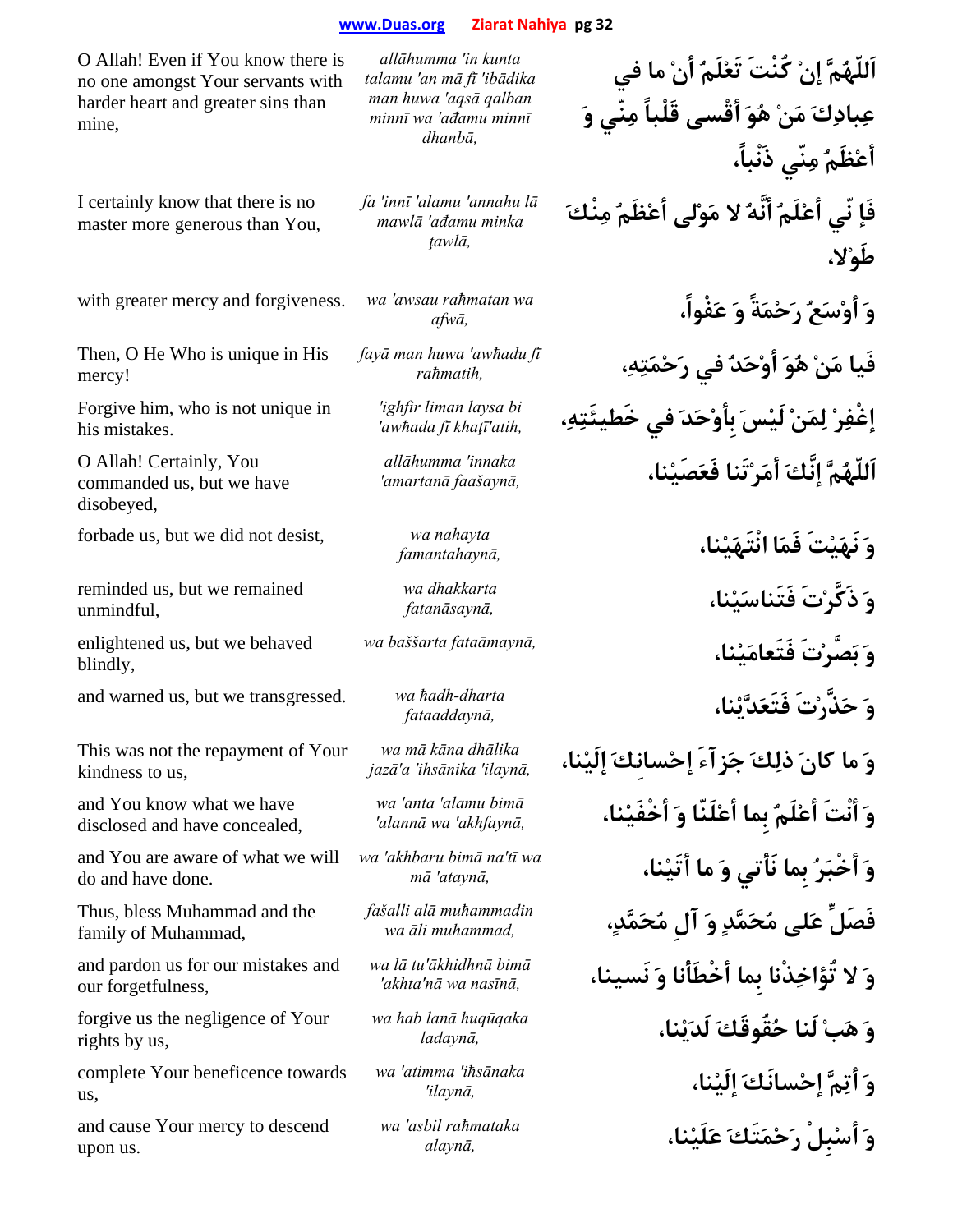# **Part 6**

| <b>English Translation</b>                                                                                                                                            | <b>Transliteration</b>                                                                                                                     | <b>Arabic Text</b>                                                                                                                          |
|-----------------------------------------------------------------------------------------------------------------------------------------------------------------------|--------------------------------------------------------------------------------------------------------------------------------------------|---------------------------------------------------------------------------------------------------------------------------------------------|
| My Allah! We seek nearness to You<br>by means of this truthful Imam,                                                                                                  | allāhumma 'innā<br>natawassalu 'ilayka<br>bihādhaš-šiddīqil 'imām,                                                                         | اَللّهُمَّ إنّا نَتَوَسَّلُ إِلَيْكَ بِهذَا الصِّدّيقِ<br>الإمام،                                                                           |
| and request You by the rights that<br>You have placed for him, his<br>grandfather, his parents, Ali and<br>Fatima, the household of mercy,                            | wa nas'aluka bil haqqil-<br>ladhi jaaltahu lah wa<br>lijaddihi rasūlika wa li<br>'abawayhi aliyyin wa<br>fāțimata 'ahli baytir-<br>raħmah, | وَ نَسْئَلُكَ بِالْحَقِّ الَّذي جَعَلْتَةُ لَهُ وَ<br>لِجَدِّهِ رَسُولِكَ وَ لِأَبَوَيْهِ عَلِيٍّ وَ<br>فاطِمَةَ، أهْلِ بَيْتِ الرَّحْمَةِ، |
| an abundant flow of livelihood that<br>maintains our life and the welfare of<br>our dependents.                                                                       | 'idrārar-rizqil-lladhi bihī<br>qiwāmu hayātinā, wa<br>šalāhu 'ahwāli iyālinā,                                                              | إدْرارَ الرِّزْقِ الَّذي بِهِ قِوامٌ حَياتِنا وَ<br>صَلاحُ أَحْوالٍ عِيالِنا،                                                               |
| Certainly You are the generous one<br>who grants abundantly,                                                                                                          | fa 'antal karīmul-ladhi tutī<br>min siah,                                                                                                  | فَأَنْتَ الْكَرِيمُ الَّذي تُعْطى مِنْ سِعَةٍ،                                                                                              |
| and holds back having power (to<br>fulfill).                                                                                                                          | wa tamnau min qudrah                                                                                                                       | وَ تَمْنَعُ مِنْ قُدْرَةٍ،                                                                                                                  |
| We request from You a livelihood<br>that brings the goodness of this<br>world and the pleasure of the<br>hereafter,                                                   | wa nahnu nas'aluka<br>minar-rizqi mā yakūnu<br>šalāhan liddunyā wa<br>balāghan lil ākhirah,                                                | وَ نَحْنُ نَسْئَلُكَ مِنَ الرِّزْقِ مايَكُونُ<br>صَلاحاً لِلدُّنِّيا وَ بَلاغاً لِلآخِرَةِ،                                                 |
| O Allah! Bless Muhammad and the<br>family of Muhammad,                                                                                                                | allāhumma šalli alā<br>muhammadin wa āli<br>muhammad,                                                                                      | اَللّهُمَّ صَلِّ عَلى مُحَمَّدٍ وَ آل مُحَمَّدٍ،                                                                                            |
| and forgive me, my parents,                                                                                                                                           | waghfir lanā wa<br>liwālidaynā,                                                                                                            | وَ اغْفِرْلَنا وَ لِوالِدَيْنا،                                                                                                             |
| all the believing men and women,                                                                                                                                      | wa lijamīil-mu'minīna wal<br>$mu'min\bar{a}t$ ,                                                                                            | وَ لِجَميعِ الْمُؤْمِنينَ وَ الْمُؤْمِناتِ،                                                                                                 |
| and the submissive men and women,                                                                                                                                     | wal muslimīna wal<br>muslimāt,                                                                                                             | والْمُسْلِمينَ وَ الْمُسْلِماتِ،                                                                                                            |
| the living of them and the dead.                                                                                                                                      | al 'ahyā'i minhum wal<br>'amwāt,                                                                                                           | الأحْياء مِنْهُمْ وَ الأَمْواتِ،                                                                                                            |
| Give us good in this world and good<br>in the hereafter, and shield us from<br>the torment of the fire.[1]                                                            | wa ātinā fid-dunyā<br>hasanatan wa fil ākhirati<br>hasanatan wa qinā<br>adhāban-nār.                                                       | وَ آتِنا فِى الدُّنْيا حَسَنَةً وَ فِي الآخِرَةِ<br>حَسَنَةً وَ قِنا عَذابَ النّارِ .                                                       |
| Then, complete your prayer, and recite<br>Tasbihat (of Lady Fatima(PBUH)), and then<br>place the side of you face on the ground and<br>say the following forty times: |                                                                                                                                            | ثم ترکع و تسجد و تجلس و<br>تتشهد و تسلم فإذا سبحت فعفر                                                                                      |
|                                                                                                                                                                       |                                                                                                                                            | خديك و قل أربعين مرة:                                                                                                                       |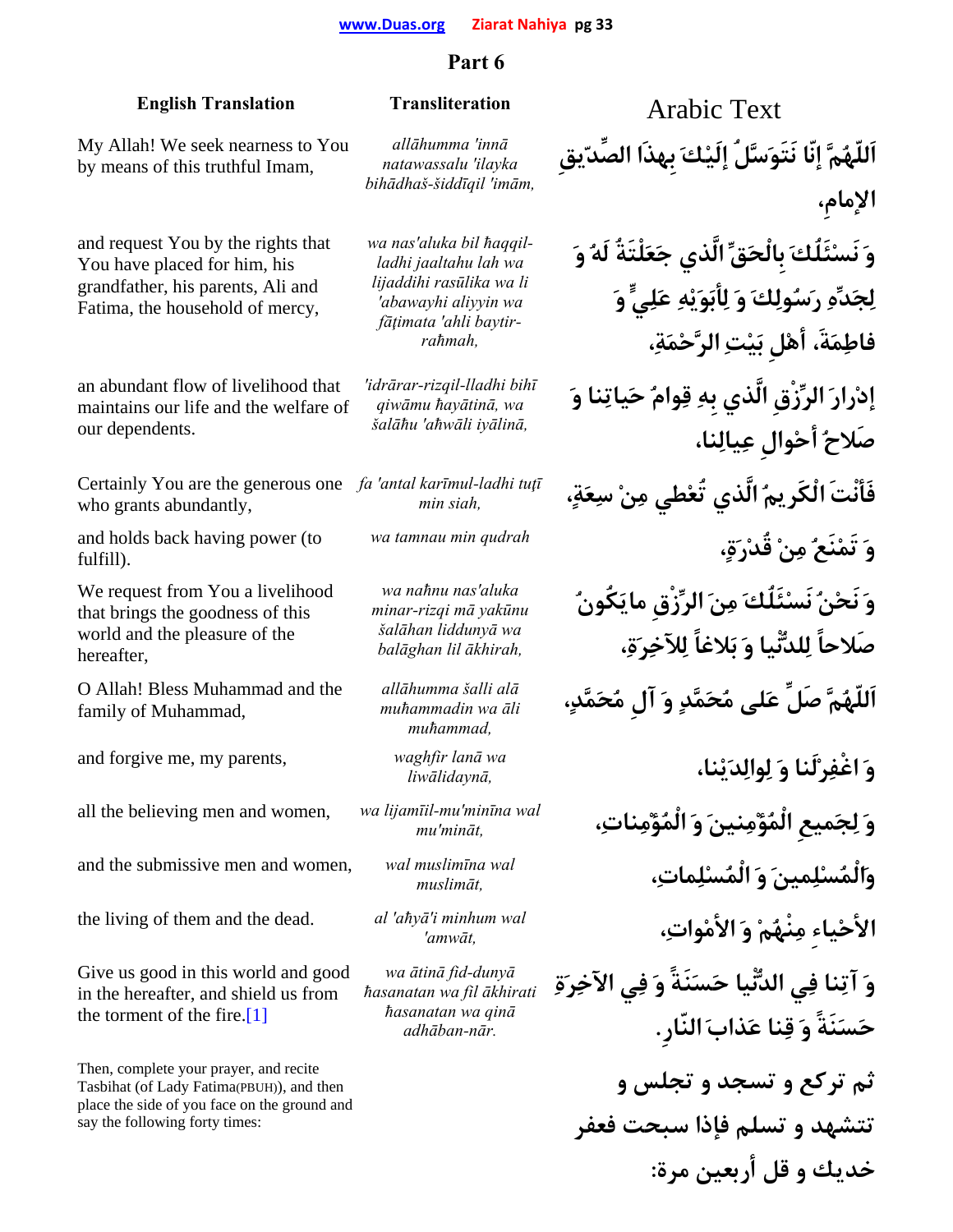Glory be to Allah! Praise be to Allah! There is no deity but Allah! Allah is greater (than being described). *subħānal-lāhi wal ħamdulil-lāhi wa lā 'ilāha 'illal-lāhu wal-lāhu akbar,* **سُبْحانَ االلهِ وَ الْحَمْدُ اللهِ وَ لا إلهَ إلاَّ االلهُ وَ االلهُ أكْبَرُ** Following that, ask Allah for protection, salvation, forgiveness, success in performing good deeds, and the acceptance of the actions that you do to seek His nearness and perform for His sake. Then, embrace the inner shrine, kiss it, and say: **و اسأل االله العصمة و النجاة و المغفرة و التوفيق بحسن العمل و القبول لما تتقرب به إليه و تبتغي به وجهه ثم انكب على القبر و قبّله و قل:** May Allah increase your honor. Peace be upon you, the mercy of Allah, and His blessings. *zādal-lāhu fī sharafikum, was-salāmu alaykum wa*  **زادَ االلهُ في شَرَفِكُم،ْ وَ السَّلامُ عَلَيْكُمْ** *raħmatul-lāhi wa barakātuh.* **وَ رَحْمَةُ االلهِ وَ بَرَكاتُه.ُ** Finally, pray for yourself, your parents and **و ادع لنفسك و لوالديك و لمن** .wish you else whomever for **أردت.**

Imam Mahdi (PBUH) said, "I pray for any believer who remembers the **sufferings of my martyred grandfather, al-Husain (PBUH), and then prays for my relief (***al-Faraj***)"** [2]

[1] Chapter 2, Verse 201 of the Quran.

[2] *Mikyal al-Makarim fi Fawa'idi D'uaa lil Qa'im*, by Sayyid Muhammad Taqi Musawi al-Isfahani, vol. 2, p.75.

Source http://www.ziaraat.com/ziarat/nahiya/11.htm

## **Documentation of the Ziyarat**

The text of the Ziyarat al-Nahiya is found in some early Ziyarat collections such as *al-Mazar al-Kabir*, by Muhammad Ibn Ja'far al-Mash'hadi, pp. 496-513. It is also reported in *al-Mazar*, by al-Mufid as mentioned in *Bihar al-Anwar*, vol. 98, pp. 318-329.

It is noteworthy that Sayyid Ibn Tawus (d. 664 AH) in his *Misbah al-Za'ir* reports another Ziyarat, which has some common parts with Ziyarat al-Nahiya. However, this Ziyarat has not been attributed to the Imam (PBUH), and has been only ascribed to Sayyid Murtadha (d. 436 AH). As al-Majlisi mentioned in *Bihar al-Anwar*, vol. 98, p. 251, although these variations might have been due to different narrations, yet this Ziyarat is apparently the composition of Sayyid